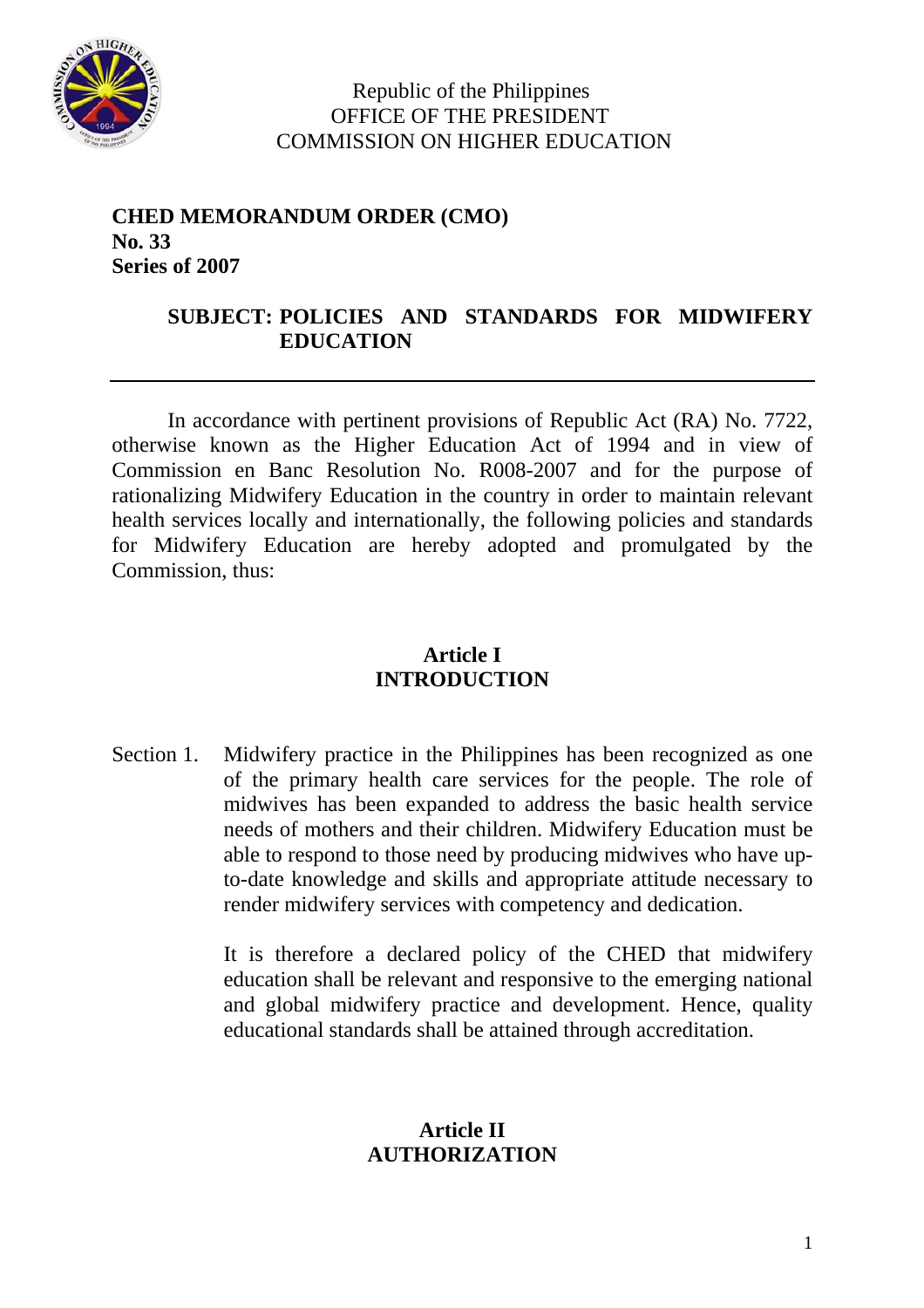Section 2. All private higher education institutions (PHEIs) intending to offer the Midwifery Education program must first secure proper authority from the Commission in accordance with the existing rules and regulations. State universities and colleges (SUCs), and local colleges and universities should likewise strictly adhere to the provisions in these policies and standards. Existing schools with two (2) year program should secure permit prior to the offering of the Bachelors Degree program.

#### **Article III PROGRAM SPECIFICATIONS**

- Section 3. Graduates of this program shall be conferred the title/degree Diploma in Midwifery/Bachelor of Science in Midwifery
- Section 4. Program Description
	- a. Diploma in Midwifery is a two-year program consisting of general education and professional courses which prepare students for entry-level midwifery competencies. This 2-year direct entry program includes Clinical Practicum in Foundations of Midwifery, Normal Obstetrics and Care of the Newborn, Introduction to High Risk Obstetrics, Basic Care of Infants and Feeding, Basic Family Planning, Primary Health Care and Midwifery Ethics, Law and Practice. Graduates of the program are qualified to take the government licensure examination.
	- b. Bachelor of Science in Midwifery is a four-year degree program consisting of general education and professional courses which prepare registered midwives for higher level midwifery competencies. The program includes Clinical Practicum in Management of OB Emergencies and High Risk Pregnancies, Care of Infants and Children, Comprehensive Family Planning, Community Health Service Management, Community Health Care Facility Management, Midwifery Pharmacology, Research, Entrepreneurship, Administration and Supervision. Students of the program may select from any of the following Midwifery Majors: Education, Community Health, Reproductive Health, Administration and Supervision or Health Care Facility Management.
	- a. Objectives

The Diploma in Midwifery aims to: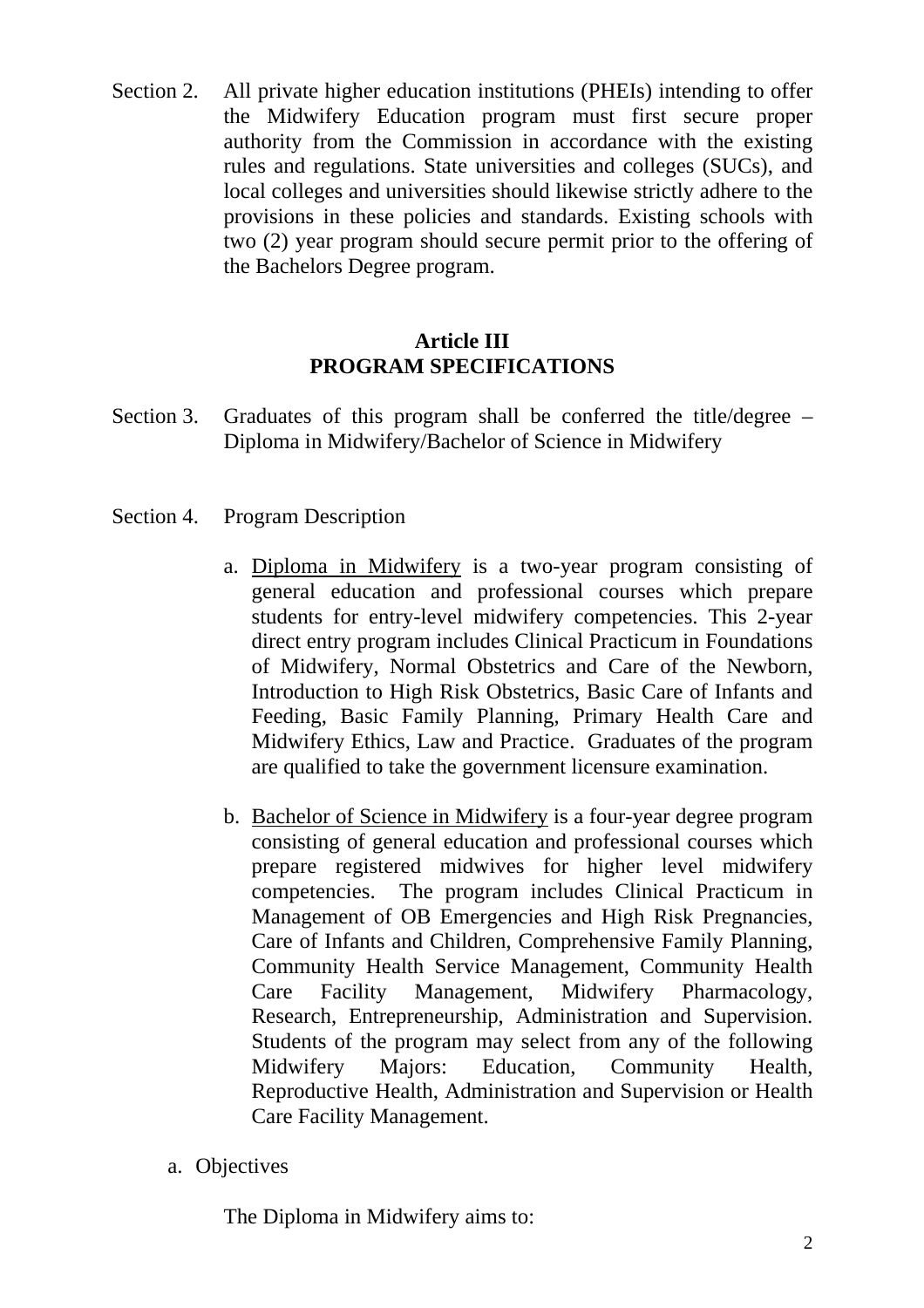1. develop the knowledge, attitude and skills of first level midwives in the care of the girl-child, the adolescent, and the adult woman prior to, during, and following pregnancy. This prepares the midwives to:

give the necessary supervision, care and advice to women during pregnancy, labor and post-partum period;

manage normal deliveries on her own responsibility and care for the child.

2. Specifically, graduates of the 2-year program are expected to:

perform primary health care services within the community (promotive and preventive care);

counsel and educate women, family and community regarding family planning including preparation for parenthood/parenting;

detect abnormal conditions in the mother and infant;

procure specialized assistance as necessary (consultation or referral).

The Bachelor of Science in Midwifery aims to:

- 1. Develop higher level competencies of a midwife as a health care provider: educator, researcher, supervisor and health care facility manager /entrepreneur.
- 2. Specifically, this enables the graduates to:
	- 2.1give the necessary supervision, care and advice to highrisks parturient;
	- 2.2execute emergency measures in the absence of medical practitioners;
	- 2.3provide family planning services;
	- 2.4provide Integrated Management of Childhood Illness (IMCI) services;
	- 2.5manage MCH clinics at the community level;
	- 2.6facilitate community organizing and social mobilization for community development;
	- 2.7engage in independent, entrepreneurial health activities including management of primary health care facilities;
	- 2.8implement/manage midwifery programs;
	- 2.9perform other health related functions as may be deemed necessary by appropriate agency.
- b. Specific professions/careers, occupations or trades that the graduates of the Diploma in Midwifery and B.S. in Midwifery may be engaged as: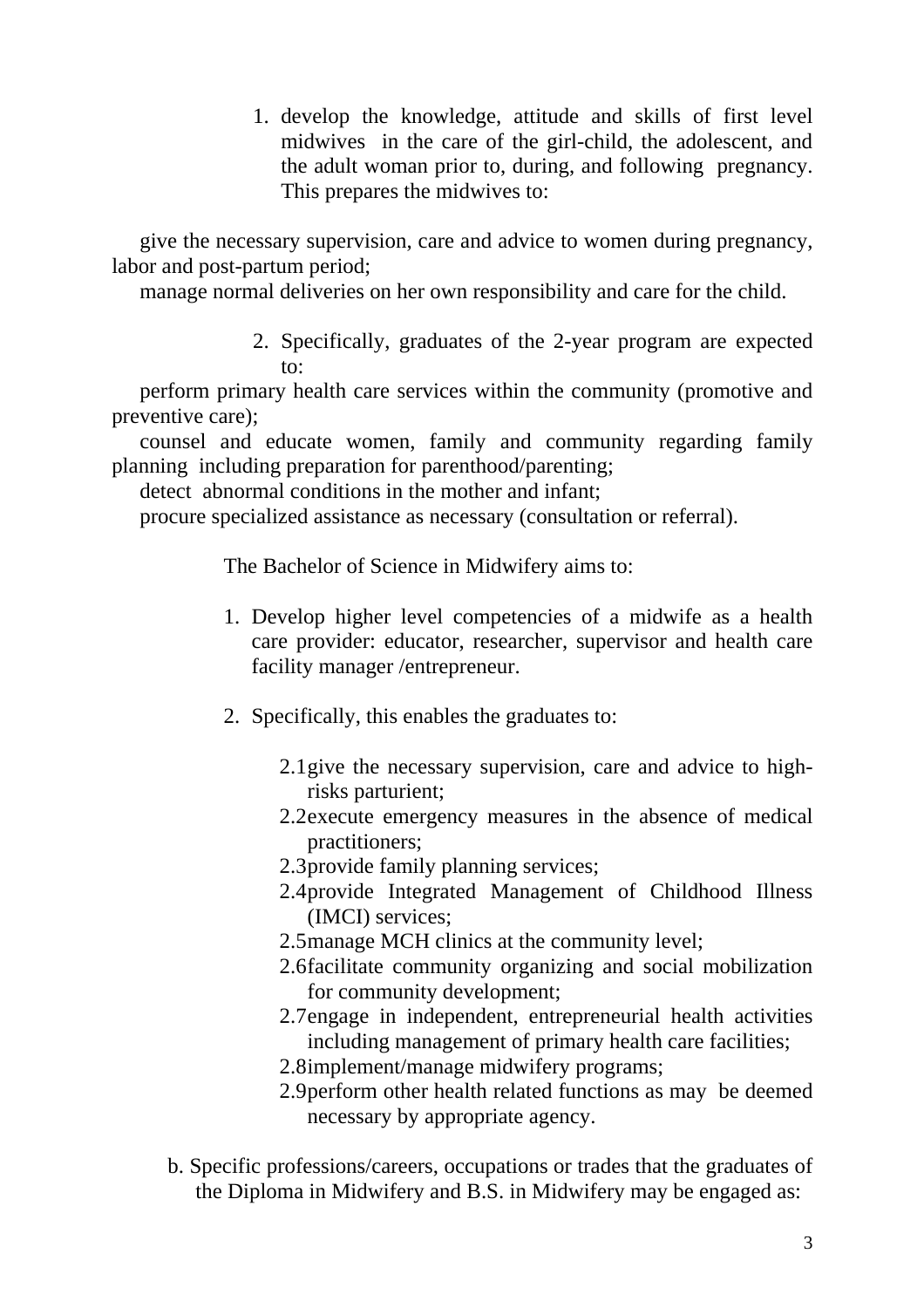Diploma in Midwifery

- 1. Staff Midwife
- 2. Domiciliary Midwife
- 3. Rural Health Midwife
- 4. Clinical Instructor

#### Bachelor of Science in Midwifery

- 1. Faculty/Trainer
- 2. Supervisor
- 3. Principal
- 4. Health Facility Administrator
- 5. Researcher
- 6. Entrepreneur/Clinic Owner/Manager
- 7. Health Program Manager

# **Article IV**

# **COMPETENCY STANDARDS**

#### Section 5.

- 1. Reproductive Health Services Primarily Maternal and Child Care
	- 1.1Provision of Maternal Care
	- 1.2Provision of Newborn and Child Care
	- 1.3Provision of Family Planning Services
- 2. Early Detection of Deviations and Complications
	- 2.1Recognition of Deviations and Complications of Pregnancy, Labor, Delivery and Post Partum Period
	- 2.2Recognition of Minor and Serious Disorders in the Newborn
- 3. Health Education and Counseling (Women, Family, Community, Parenthood and Parenting)

3.1Provision of Health Education and Counseling of Patients

- 4. Provision of Emergency Care and Measures
	- 4.1Provision of Emergency Management in Life Threatening Conditions which may arise
	- 4.2Provision of emergency management to Newborn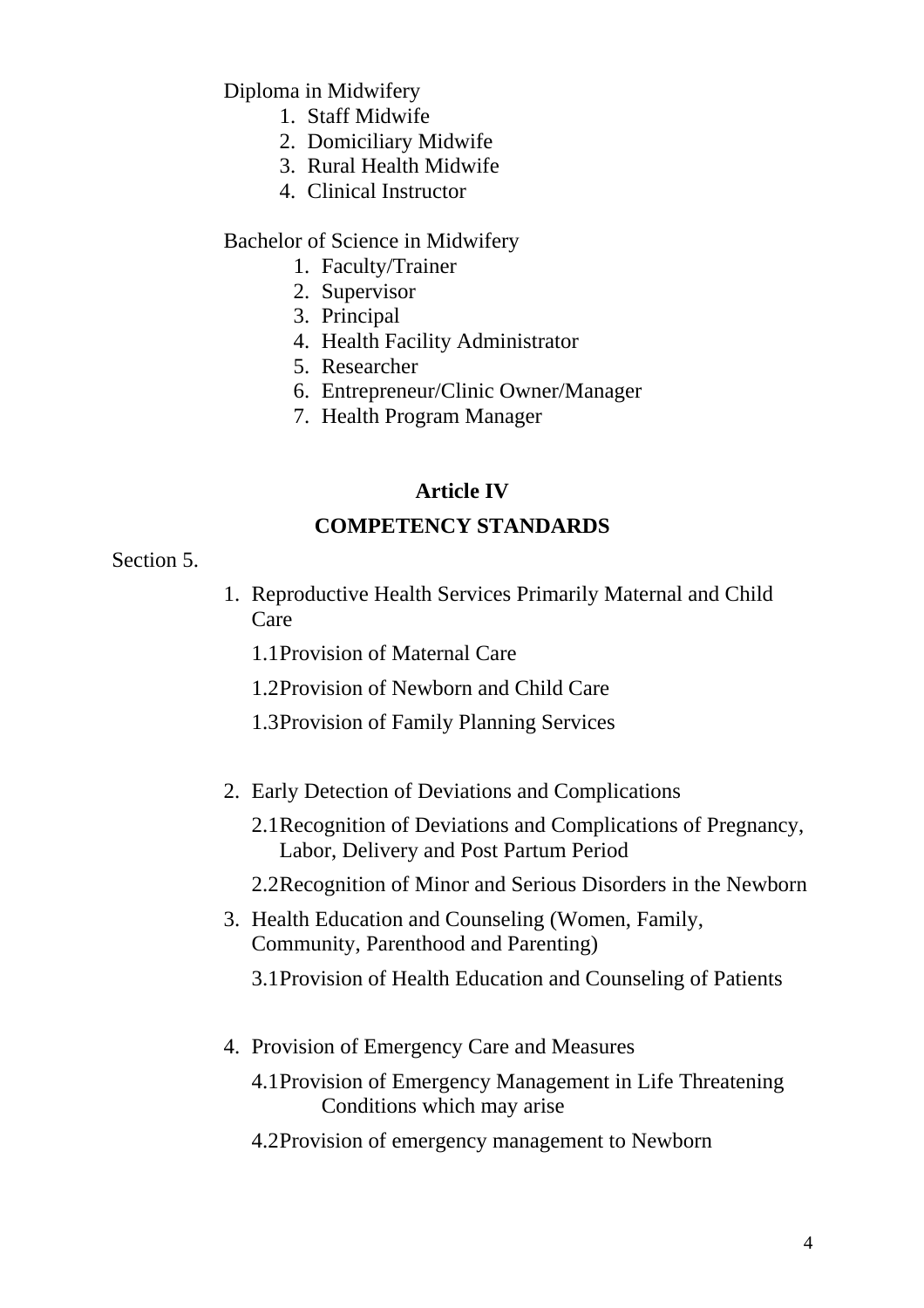- 5. Provision of Primary Health Care Supervision (Prevention, Health Promotion and Maintenance)
	- 5.1 Maternal and Child Care
	- 5.2 Environmental Sanitation
	- 5.3 Vital Statistics and Epidemiology
	- 6. Referral in Case of Deviations for Specialized Care
		- 6.1 Referral of Maternal Cases
	- 6.2 Referral to Newborn

# TERMINAL COMPETENCIES

Graduates of the **Diploma in Midwifery Program** are expected to be able to:

- 1. Provide the necessary supervision, care and advise to low-risk women during pregnancy, labor and puerperium. Specifically, they should be able  $\mathsf{to}$ :
	- $\triangleright$  Obtain pertinent history:
	- $\triangleright$  Perform physical assessment including vital signs taking:
	- $\triangleright$  Do simple laboratory examinations such as hemoglobin determination and urine test for sugar and albumin;
	- $\triangleright$  Assess the progress of labor:
	- $\triangleright$  Perform relevant midwifery procedures;
	- $\triangleright$  Provide appropriate care to the mother and the newborn;
	- $\triangleright$  Provide life-saving measures during obstetrical emergencies such as administering IV fluids and cardiopulmonary resuscitation;
	- $\triangleright$  Detect abnormal conditions of the mother and/or newborn; and
	- $\triangleright$  Facilitate referrals as necessary.
- 2. Perform primary health care services within the community. Specifically, they should be able to:
	- $\triangleright$  Implement government health programs following proper protocols;
	- $\triangleright$  Administer first aid measures as needed;
	- $\triangleright$  Give appropriate health teachings to individuals, families and the community;
	- $\triangleright$  Supervise barangay health workers; and
	- $\triangleright$  Manage a barangay health station.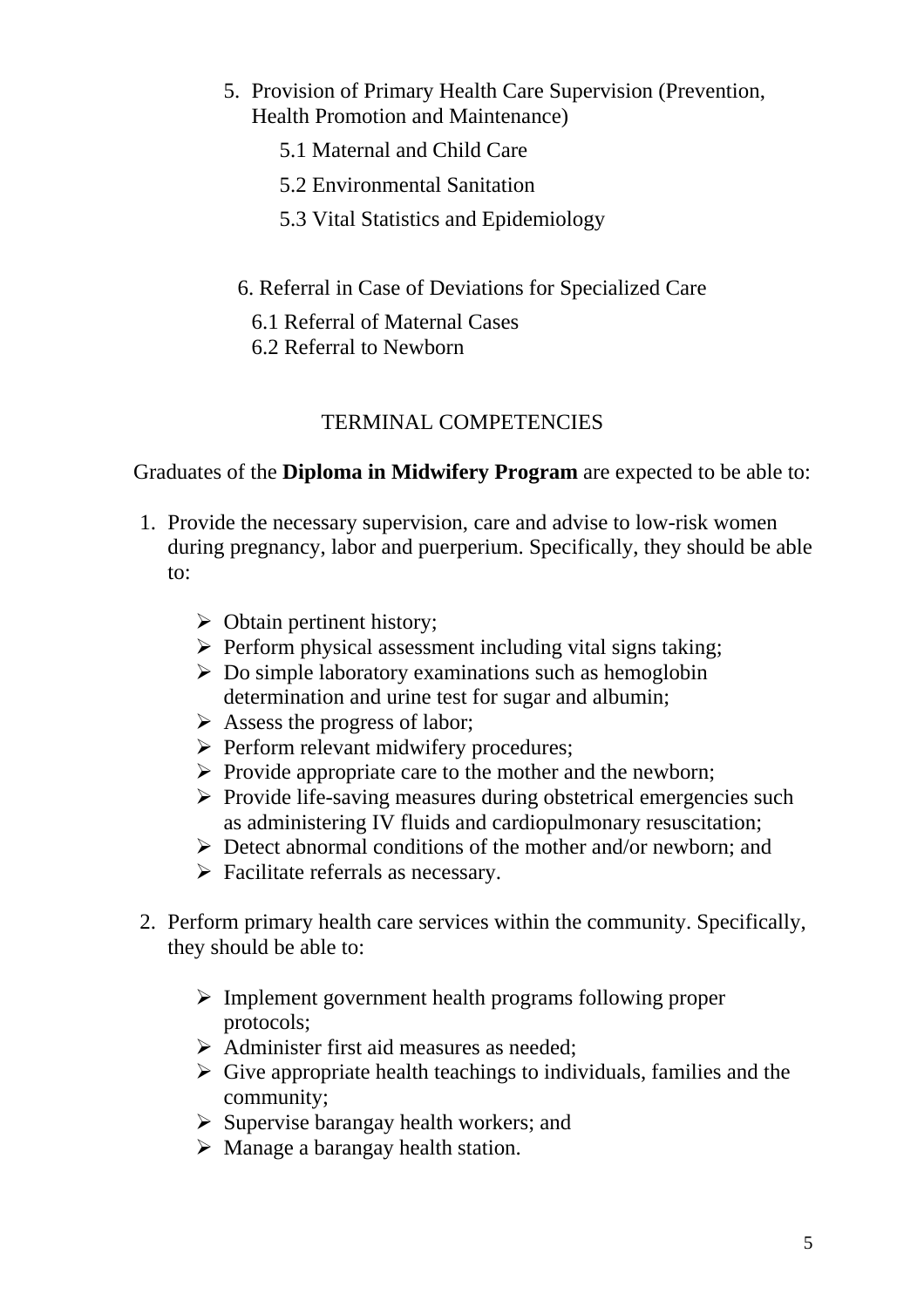Graduates of the **B S in Midwifery Program** are expected to have acquired the competencies of a Graduate Midwife. In addition, they should be able to:

- 1. Provide the necessary supervision, care and advise to woman with a highrisk pregnancy in the absence of a specialist.
- 2. Correctly interpret diagnostic examinations related to midwifery care and act accordingly.
- 3. Execute life-saving obstetrical management during emergency cases.
- 4. Assist in a cesarean section procedure as a scrub/circulating assistant.
- 5. Provide post cesarean section care.
- 6. Provide basic and comprehensive family planning services.
- 7. Administer appropriate drugs according to proper protocol.
- 8. Manage a Midwifery Educational Program and Reproductive Health Care Facility/Program.
- 9. Conduct classes in Midwifery courses.
- 10.Prepare a project/research proposal.

#### **Article V CURRICULUM**

Section 6. Curriculum – Higher education institutions offering Midwifery education programs may exercise flexibility in their curricular offering. However, midwifery courses as prescribed in the sample program of study shall be implemented.

> The Diploma in Midwifery program consists of general education, core, and professional courses, totaling 118 units. This includes at least 1,275 hours of clinical practicum. **A holder of Diploma in Midwifery program is eligible for admission to the Bachelor of Science in Midwifery program.**

> The Bachelor of Science in Midwifery consists of 188 units of general education, core and professional courses. This includes a total of 2,346 hours of Clinical Practicum.

| Section 7. Curriculum Outline for the <b>Bachelor of Science in Midwifery</b> |            |
|-------------------------------------------------------------------------------|------------|
|                                                                               |            |
| <b>For Graduate in Midwifery</b>                                              | <b>118</b> |
| I. General Education (GE) courses:                                            | 59         |
|                                                                               |            |

**A.** Language and Humanities ---------------------------------- 21 units English 1(Comm Skills 1)…… 3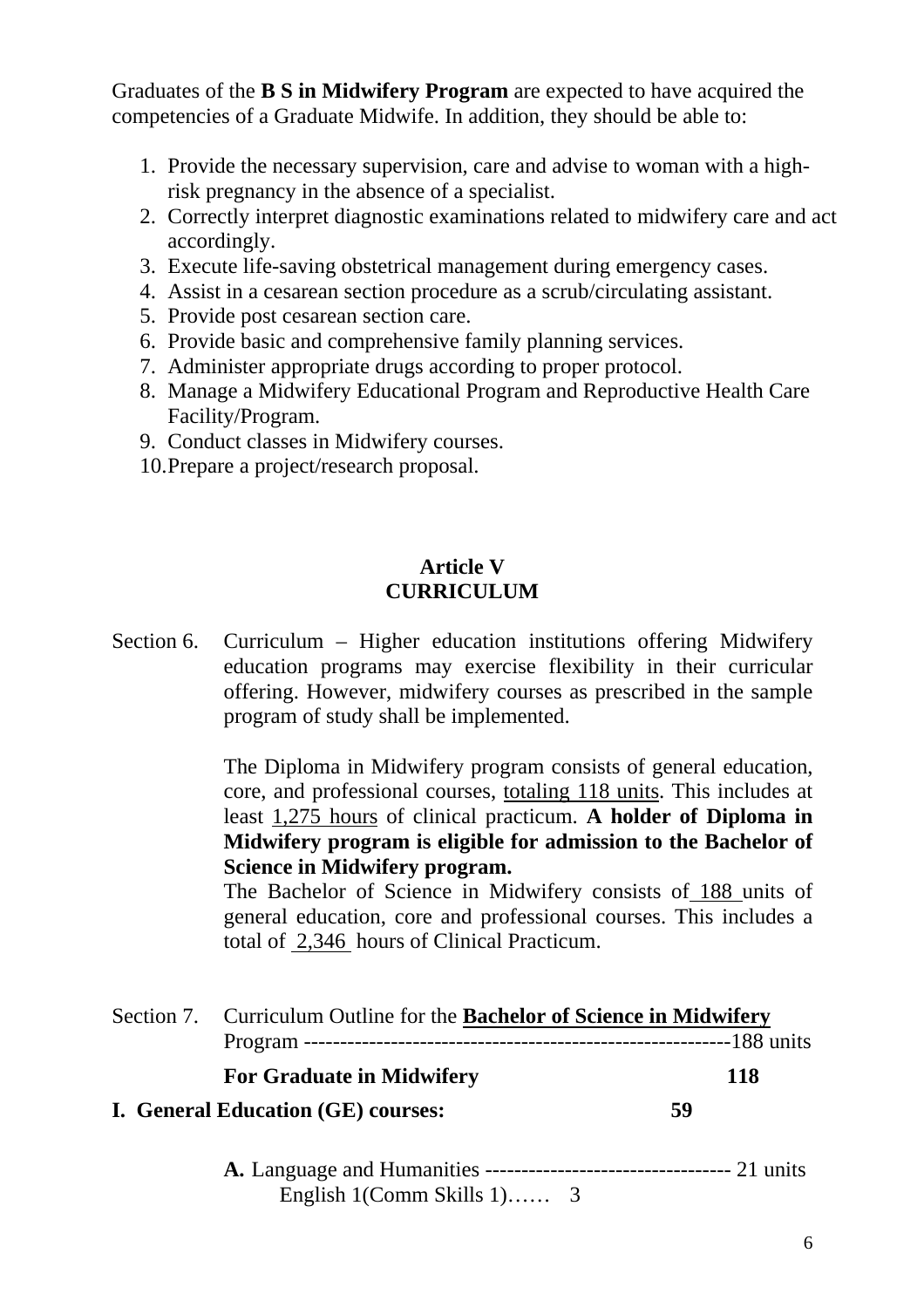|     | English 2(Comm Skills 2)<br>3                                        |                |    |
|-----|----------------------------------------------------------------------|----------------|----|
|     | English 3(Tech Writing)<br>3                                         |                |    |
|     | Filipino 1(Pakikipagtalastasan).<br>3                                |                |    |
|     | Filipino 2 (Panitikan)<br>3                                          |                |    |
|     | Logic (Critical Thinking)<br>3                                       |                |    |
|     | Philosophy of Human Person 3                                         |                |    |
|     |                                                                      |                |    |
|     | <b>B.</b> Mathematics, Natural Science & Information Technology--- 9 |                |    |
|     | units                                                                |                |    |
|     |                                                                      | 3              |    |
|     | General Zoology                                                      | 3              |    |
|     | Information Technology                                               | 3              |    |
|     |                                                                      |                |    |
|     | General Psychology --------------                                    | 3              |    |
|     | Socio-Anthropology W/STS-----                                        | 3              |    |
|     | <b>Health Economics -----------------</b>                            | 3              |    |
|     |                                                                      |                |    |
|     |                                                                      |                |    |
|     | Phil. Government -----------------                                   | 3              |    |
|     | Rizal ---------------------------------                              | 3              |    |
|     |                                                                      |                |    |
|     |                                                                      | $\overline{2}$ |    |
|     |                                                                      | $\overline{2}$ |    |
|     |                                                                      | $\overline{2}$ |    |
|     |                                                                      | $\overline{2}$ |    |
|     |                                                                      |                |    |
|     |                                                                      |                | 6  |
|     | NSTP 1 -------------------------------                               | 3              |    |
|     | NSTP 2 -------------------------------                               | 3              |    |
| II. | <b>Core Courses</b>                                                  |                | 22 |
|     |                                                                      |                |    |
|     | Primary Health Care 1 ------------ 4                                 |                |    |
|     | Primary Health Care 2 ------------ 3                                 |                |    |
|     | Anatomy & Physiology -----------5                                    |                |    |
|     | Micro & Parasitology ------------- 4                                 |                |    |
|     | Teaching Strat in Health Educ -- 3                                   |                |    |
|     | Nutrition --------------------------- 3                              |                |    |
| Ш.  | <b>Professional Courses</b>                                          |                | 37 |
|     | M 100 ------------------------------ 3                               |                |    |
|     | M 101 ------------------------------ 3                               |                |    |
|     | M 102 ------------------------------ 3                               |                |    |
|     | M 103 ----------------------------- 3                                |                |    |
|     |                                                                      |                |    |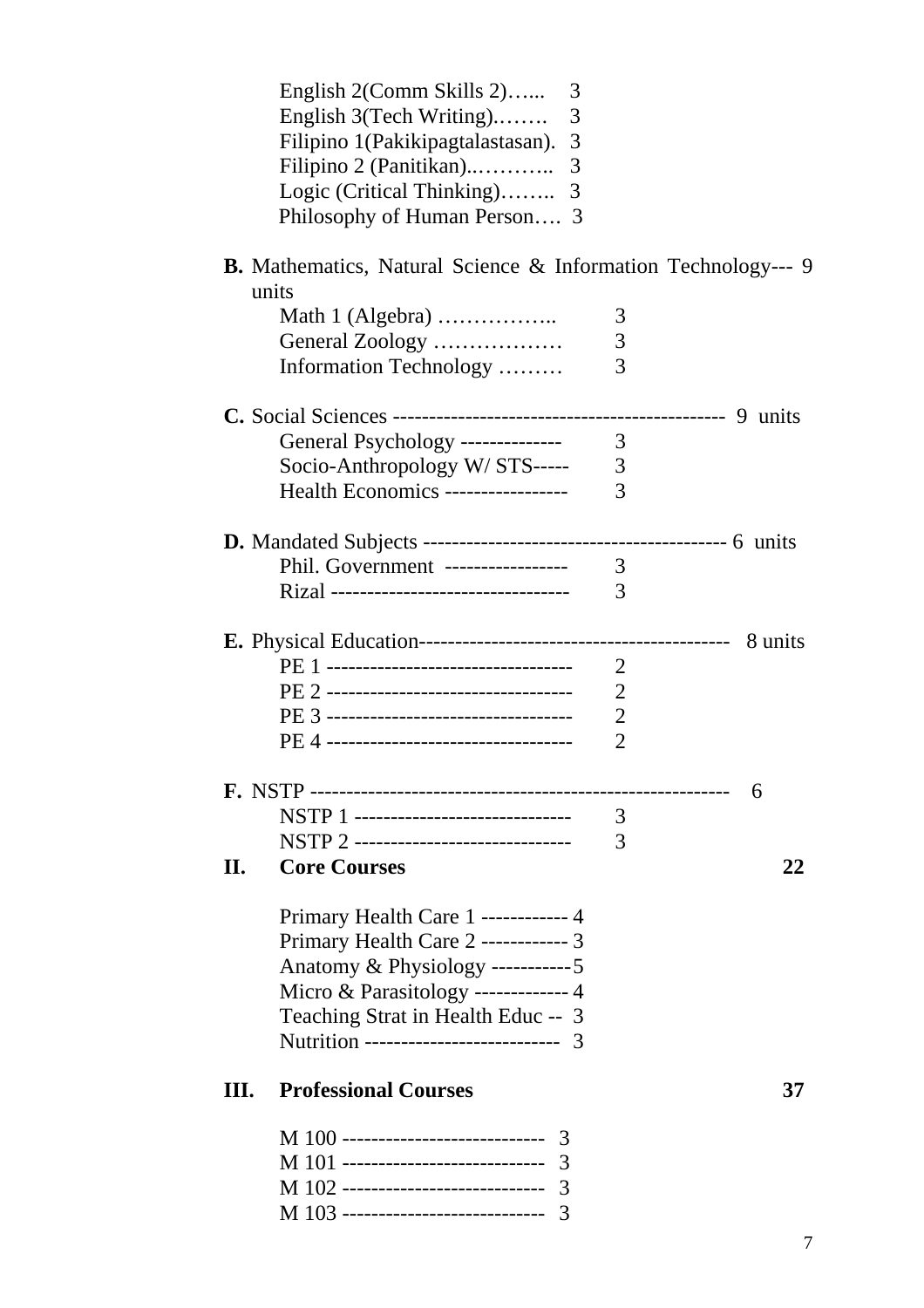| <b>Clinical Practicum</b> | 25 units x 51 hours/unit |  |
|---------------------------|--------------------------|--|
| $1,275$ hours             |                          |  |

| For Bachelor of Science in Midwifery $(3^{rd}$ and $4^{th}$ year) |   | 70 |
|-------------------------------------------------------------------|---|----|
|                                                                   |   |    |
| A. Language and Humanities                                        |   |    |
| Foreign Language (Elective)------- 3                              |   |    |
| English 4 (Literature) -------------- 3                           |   |    |
| <b>B.</b> Mathematics                                             |   |    |
| Biostatistics -------------------------- 3                        |   |    |
|                                                                   |   |    |
|                                                                   |   |    |
| Gen Physics --------------------------- 5                         |   |    |
| Gen Chemistry ------------------------ 5                          |   |    |
|                                                                   |   |    |
| M 104 --------------------------------- 3                         |   |    |
| Comm Health Service Mgm't ----                                    | 3 |    |
| Midwifery Pharmacology ---------                                  | 3 |    |
| M 105 ---------------------------------                           | 3 |    |
| Midwifery Entrepreneurship ------                                 | 3 |    |
| Early Childhood Care -------------                                | 3 |    |
| Midwifery Research 1 ------------                                 | 3 |    |
| Midwifery Research 2 ------------                                 | 3 |    |
| M 106 ---------------------------------                           | 3 |    |
| Midwifery Major ------------------                                | 3 |    |
|                                                                   |   |    |

# **Clinical Practicum 21 units x 51 hours/unit 1,071 hours**

Section 8. Sample programs of study

#### **DIPLOMA IN MIDWIFRY PROGRAM**

#### **FIRST YEAR**

# *1st Semester*

| Subjects                           |                          | Lec. Lab. Clinical Units |    |
|------------------------------------|--------------------------|--------------------------|----|
|                                    |                          | Practicum                |    |
| English 1 (Communication Skills) 3 | $\overline{\phantom{0}}$ |                          |    |
| Filipino I                         |                          |                          |    |
| (Sining ng Pakikipagtalastasan) 3  | $\overline{\phantom{0}}$ |                          | -2 |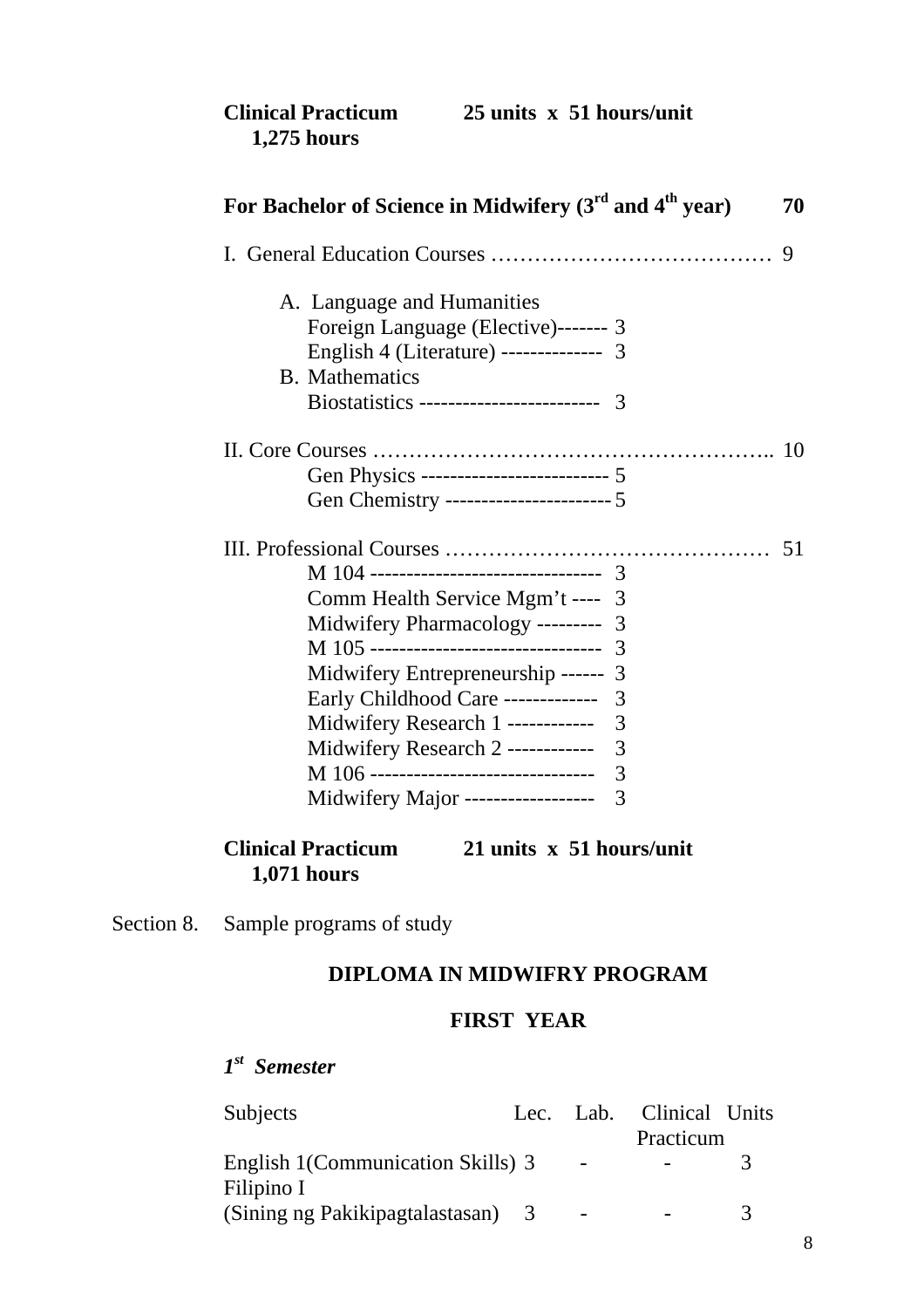| Philosophy of Human Person |                       |  |  |
|----------------------------|-----------------------|--|--|
| Math 1 (College Algebra)   |                       |  |  |
| General Zoology            |                       |  |  |
| Midwifery 100              |                       |  |  |
| (Foundation of Midwifery   |                       |  |  |
| Practice)                  |                       |  |  |
| <b>CP 100</b>              |                       |  |  |
| <b>P.E.</b> 1              | $\mathcal{D}_{\cdot}$ |  |  |
| NSTP-1                     |                       |  |  |
|                            |                       |  |  |
|                            |                       |  |  |

*2nd Semester* 

| Subjects                         |   | Lec. Lab.      | <b>Clinical</b><br>Practicum | Units          |
|----------------------------------|---|----------------|------------------------------|----------------|
| English 2 (Speech and Oral       |   |                |                              |                |
| Communication)                   |   |                |                              |                |
| Filipino 2                       | 3 |                |                              | 3              |
| <b>General Psychology</b>        | 3 |                |                              | 3              |
| Human Anatomy & Physiology       | 3 | $\overline{2}$ |                              |                |
| Midwifery 101 (Normal OB,        |   |                |                              |                |
| Immediate Care of the Newborn) 3 |   |                |                              | 3              |
| Logic & Critical Thinking        |   |                |                              | 3              |
| CP 101-A                         |   |                | 3                            | 3              |
| P.E. 2                           |   |                |                              | $\overline{2}$ |
|                                  |   |                |                              |                |
|                                  |   |                |                              |                |

# **Summer**

| Subjects                         | Lec. | Lab. | Clinical Units<br>Practicum |   |
|----------------------------------|------|------|-----------------------------|---|
| <b>Nutrition &amp; Dietetics</b> | 3    |      |                             | 3 |
| Sociology & Anthropology         | 3    |      |                             | 3 |
| CP 101-B                         |      |      |                             |   |
| NSTP-2                           |      |      |                             | 3 |
|                                  |      |      |                             |   |
|                                  |      |      |                             |   |

# **SECOND YEAR**

*1st Semester* 

| Subjects |  |  |  |  | Lec. Lab. Clinical Units |  |
|----------|--|--|--|--|--------------------------|--|
|          |  |  |  |  | Practicum                |  |
|          |  |  |  |  |                          |  |

Principles, Methods & Strategies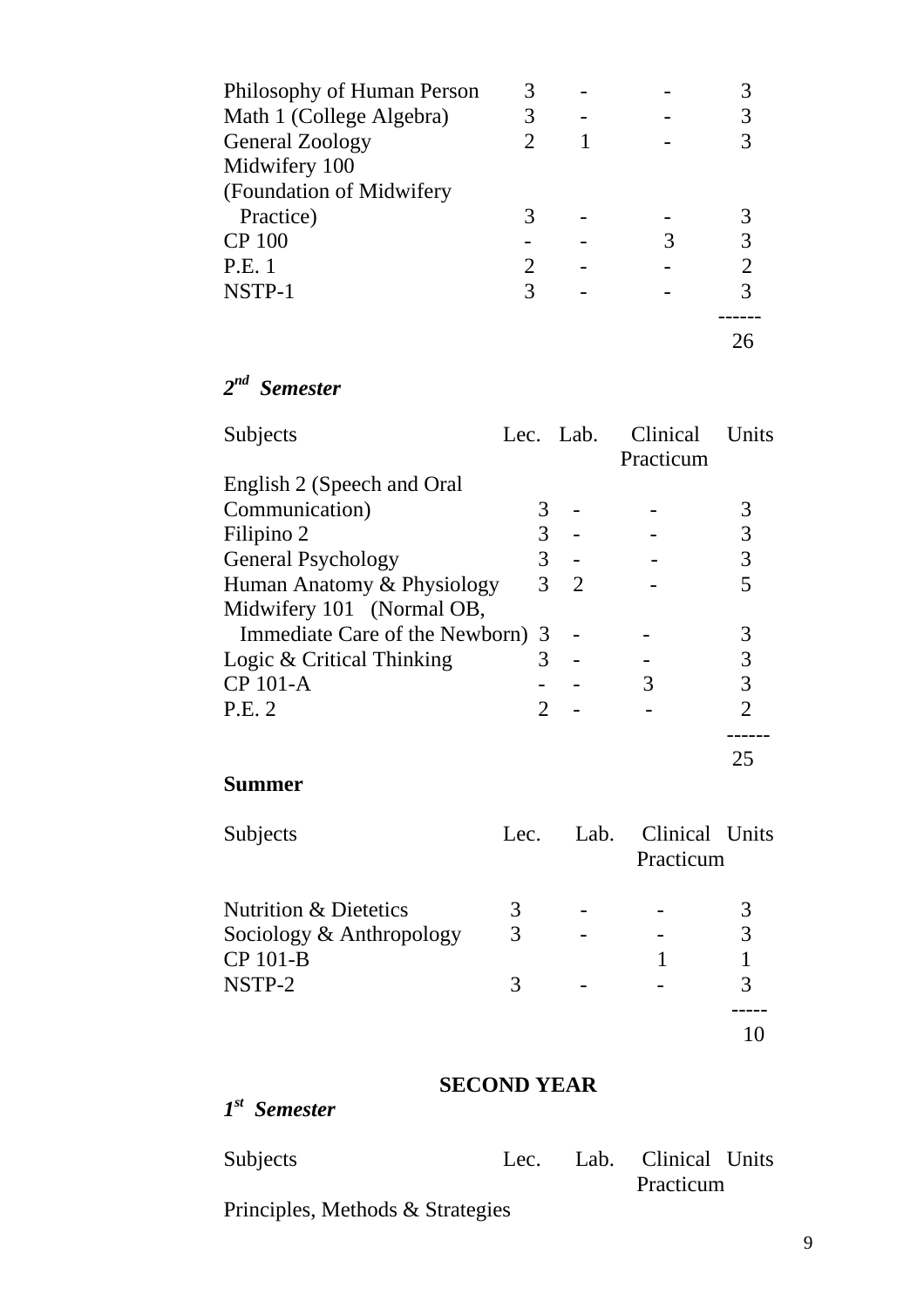| of Teaching in Health Education | -3 |  |  |
|---------------------------------|----|--|--|
| <b>Information Technology</b>   |    |  |  |
| Microbiology & Parasitology     |    |  |  |
| Midwifery 102 (Pathologic OB,   |    |  |  |
| Basic Gynecology, FP Technology |    |  |  |
| Care of Infants & Feeding)      | 3  |  |  |
| CP 102-A                        |    |  |  |
| Primary Health Care I           |    |  |  |
| CP PHC 1                        |    |  |  |
| P.E. 3                          |    |  |  |
|                                 |    |  |  |
|                                 |    |  |  |

*2nd Semester* 

| Subjects                                       | Lec.           | Lab. | Clinical Units |                             |
|------------------------------------------------|----------------|------|----------------|-----------------------------|
|                                                |                |      | Practicum      |                             |
| Life, Works & Writings of Rizal 3              |                |      |                | 3                           |
| English 3 (Technical Writing)                  | 3              |      |                | 3                           |
| <b>Health Economics with TLR</b>               | 3              |      |                | 3                           |
| <b>Philippine Governance</b>                   |                |      |                |                             |
| & Constitution                                 | 3              |      |                |                             |
| Midwifery 103                                  |                |      |                |                             |
| (Prof. Growth & Development<br>and Bio-Ethics) | 3              |      |                | 3                           |
| Primary Health Care 2                          | 3              |      |                | 3                           |
| CP PHC 2                                       |                |      | 2              | $\overline{2}$              |
| CP 102-B                                       |                |      |                | 7                           |
| P.E. 4                                         | $\mathfrak{D}$ |      |                | $\mathcal{D}_{\mathcal{L}}$ |
|                                                |                |      |                |                             |

Upon completion of the above program, the graduate shall be conferred the title of Graduate Midwife and shall be eligible to take the licensure examination. Likewise, the registered midwife may be admitted to the BS Midwifery Program.

#### **BACHELOR OF SCIENCE IN MIDWIFERY**

#### **THIRD YEAR**

*1st Semester* 

| Subjects                 | Lec. |                          | Lab. Clinical Units |  |
|--------------------------|------|--------------------------|---------------------|--|
|                          |      |                          | Practicum           |  |
| <b>General Chemistry</b> | К    |                          |                     |  |
| English 4 (Literature)   | 3    | $\overline{\phantom{a}}$ |                     |  |
| Midwifery 104            |      |                          |                     |  |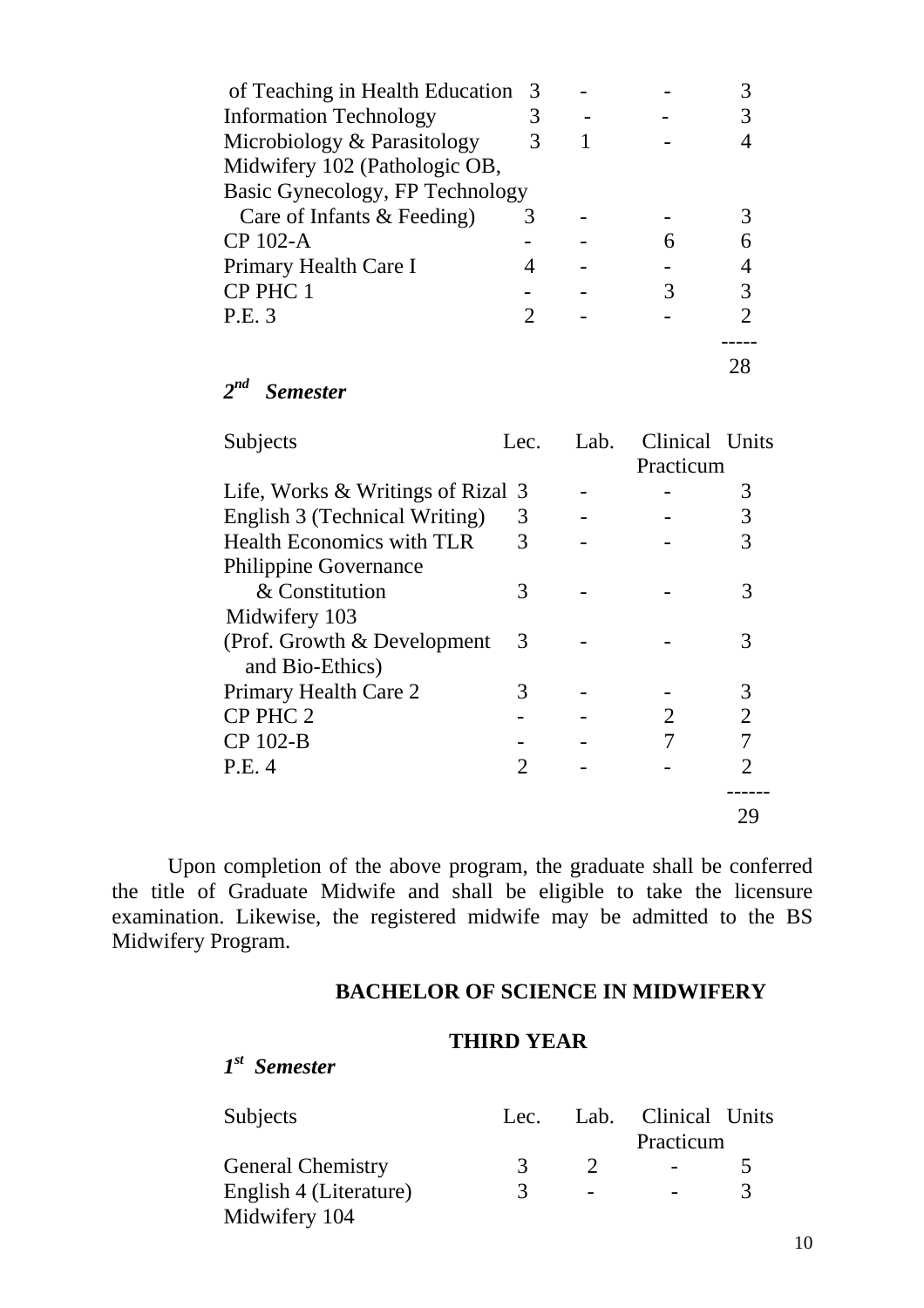| (Clinical Mgmt.-OB Emergencies, |  |  |
|---------------------------------|--|--|
| High Risk Preg. Mgmt)           |  |  |
| CP 104                          |  |  |
| Midwifery Pharmacology          |  |  |
| <b>Community Health Service</b> |  |  |
| Mgmt. (Programs)                |  |  |
| <b>CP CHM</b>                   |  |  |
|                                 |  |  |
|                                 |  |  |

# *2nd Semester*

| Subjects                         | Lec. | Lab. | Clinical Units |    |
|----------------------------------|------|------|----------------|----|
|                                  |      |      | Practicum      |    |
| Physics                          | 3    |      |                |    |
| <b>Biostatistics</b>             |      |      |                | 3  |
| Midwifery 105                    |      |      |                |    |
| (Comprehensive Family Planning)3 |      |      |                | 3  |
| CP 105                           |      |      | 3              | 3  |
| Midwifery Entrepreneurship       | 3    |      |                | 3  |
| Early Childhood Care             |      |      |                | 3  |
| <b>CP ECC</b>                    |      |      | 3              | 3  |
|                                  |      |      |                |    |
|                                  |      |      |                | 23 |

# **FOURTH YEAR**

# *1st Semester*

| Subjects                       | Lec. | Lab. | Clinical Units |   |
|--------------------------------|------|------|----------------|---|
|                                |      |      | Practicum      |   |
| Midwifery Research 1 (Proposal |      |      |                |   |
| Writing)                       | 3    |      |                | 3 |
| Midwifery 106                  |      |      |                |   |
| (Administration & Supervision) | 3    |      |                | 3 |
| CP 106                         |      |      | 3              | 3 |
| Elective (Foreign Language)    | 3    |      |                | 3 |
|                                |      |      |                |   |
|                                |      |      |                |   |
|                                |      |      |                |   |
|                                |      |      |                |   |

# *2nd Semester*

| Subjects             |  | Lec. Lab. Clinical Units |  |
|----------------------|--|--------------------------|--|
|                      |  | Practicum                |  |
| Midwifery Research 2 |  | $\sim$ 100 $\mu$         |  |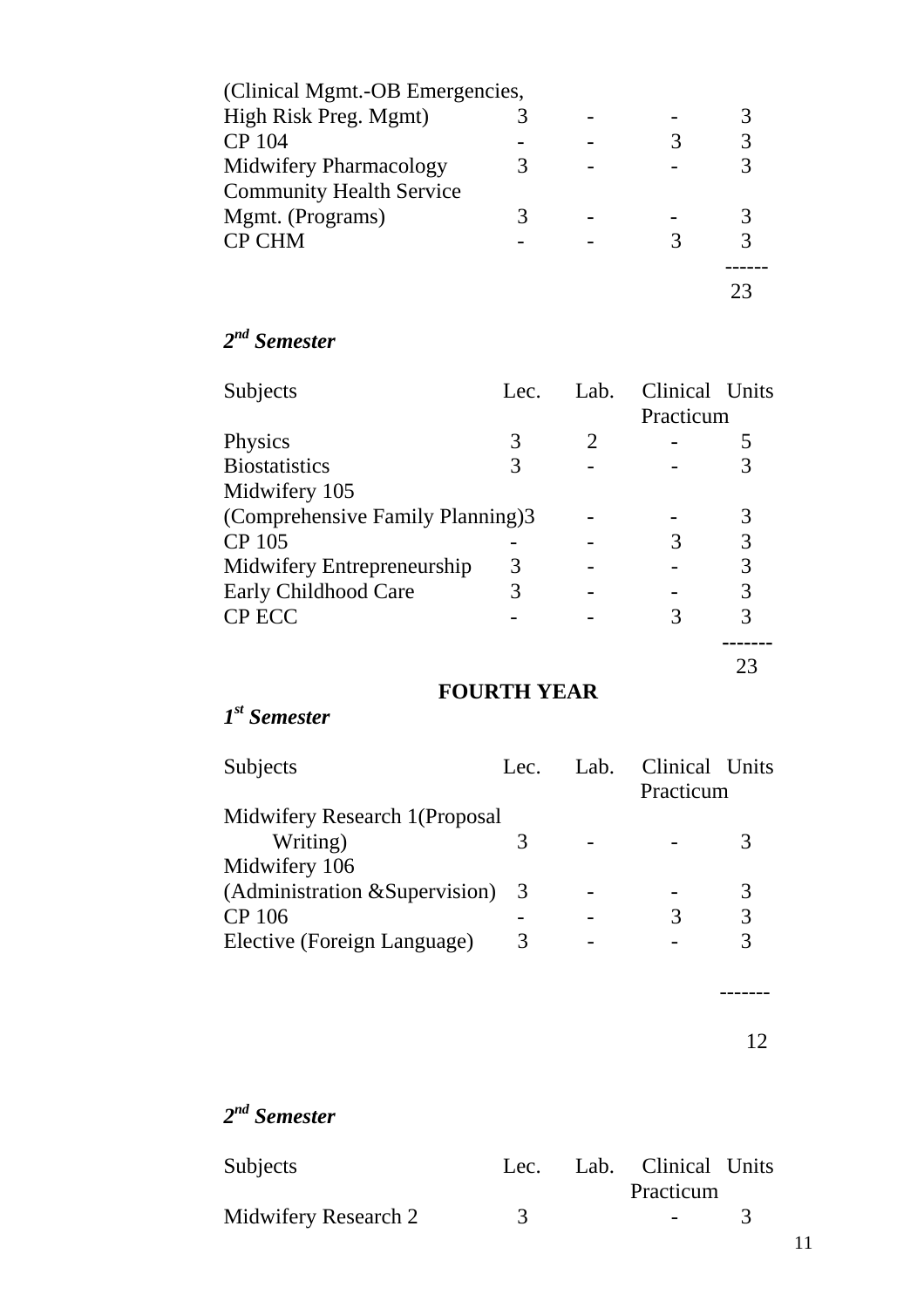(Paper Writing & Presentation)

| (Select 1 from any                     |   |  |
|----------------------------------------|---|--|
| <b>Midwifery Majors)</b>               | 6 |  |
| Midwifery Education Program Mgt.       |   |  |
| Community Health Service Mgt.          |   |  |
| Reproductive Health                    |   |  |
| Administration & Supervision           |   |  |
| <b>Health Care Facility Management</b> |   |  |
| (Application of Entrepreneurship)      |   |  |
|                                        |   |  |
|                                        |   |  |

Section 9. Clinical Practicum Requirements

The clinical practicum is viewed in terms of ends to be reached or changes in the behavior of the students and not just in terms of selecting CP that will provide for continuity, sequence, and integration of principles, concepts, skills and values that have been previously learned in the classroom and other areas.

The formula in determining cost of CPs per student is based on (a) Policies and Standards for Midwifery Education, (b) faculty preparation and competence, (c) overhead expenses of the school administration related to CPs other than salaries.

Basis for Computation to Determine Clinical Practicum Fee:

No. of hours assigned to faculty X hourly rate  $=$  Practicum Fee

Computation of Practicum Hours

1 unit  $= 51$  hrs

# A. 1. Class is composed of maximum of 50 students

 2. Clinical Practicum hours required For whole two year course---------------------------------------1,275 hours For the whole four year course -------------------------------2,346 hours

| <b>Subject</b> | <b>Clinical</b><br><b>Practicum Unit</b> | <b>Hours Required</b> |
|----------------|------------------------------------------|-----------------------|
| <b>CP</b> 100  |                                          | 153 hours             |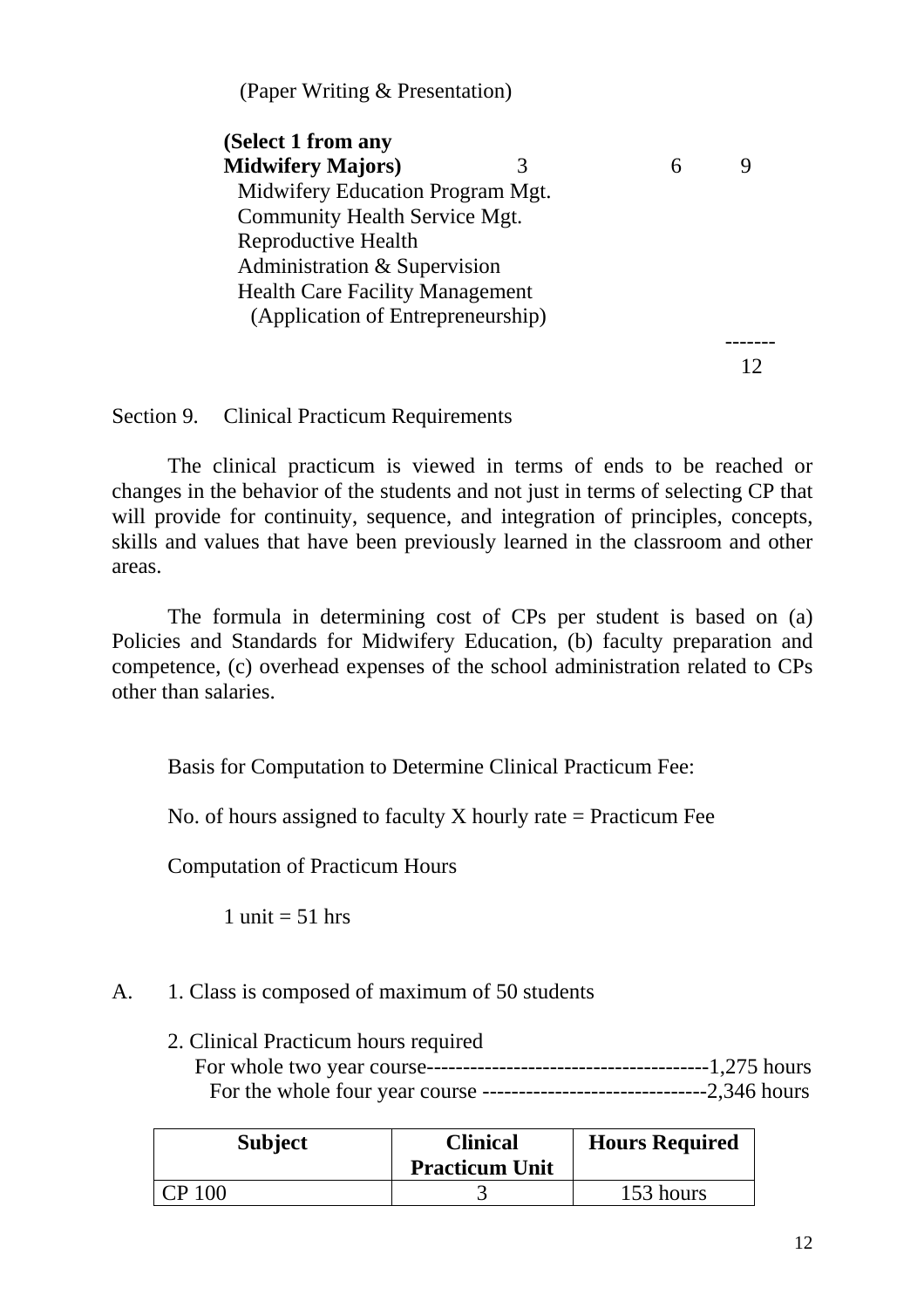| <b>CP</b> 101   | 3              | 153 hours   |
|-----------------|----------------|-------------|
| CP 101 B        |                | 51 hours    |
| CP 102          | 6              | 306 hours   |
| CP PHC 1        | 3              | 153 hours   |
| CP 102 B        | 7              | 357 hours   |
| CP PHC 2        | $\overline{2}$ | 102 hours   |
| <b>Total</b>    |                | 1,275 hours |
| CP 104          | 3              | 153 hours   |
| <b>CP CHM</b>   | 3              | 153 hours   |
| <b>CP105</b>    | 3              | 153 hours   |
| <b>CP ECC</b>   | 3              | 153 hours   |
| <b>CP106</b>    | 3              | 153 hours   |
| <b>CP</b> Major | 6              | 306 hours   |
| <b>Total</b>    |                | 1,071 hours |
|                 | <b>TOTAL</b>   | 2,346 hours |

- 3. Clinical practicum should be 8-10 students per group for 1st and  $2<sup>nd</sup>$ levels, and maximum of 5 students per group for  $3<sup>rd</sup>$  and  $4<sup>th</sup>$  levels.
- B. The Clinical Practicum should be handled by full-time faculty who are qualified and competent to handle the teaching responsibility in as many related situations as the course requires. Clinical practicum should compliment the classroom instruction.
- C. Affiliation fees are not included in the Computation of Clinical Practicum fees.

 **Affiliation fees** are fees charged by the school and intended to pay agencies used for clinical practicum.

**Clinical Practicum fees** are fees charged by the school and intended to pay Instructors handling clinical practicum. (See Annex for sample computation)

# **Article VI COURSE SPECIFICATIONS**

Section 11.

# **DIPLOMA IN MIDWIFERY**

| Course<br>Name | $\therefore$   M 100 (FOUNDATIONS OF MIDWIFERY PRACTICE)                   |
|----------------|----------------------------------------------------------------------------|
| Course         | The course provides the student with the basic/necessary knowledge, skills |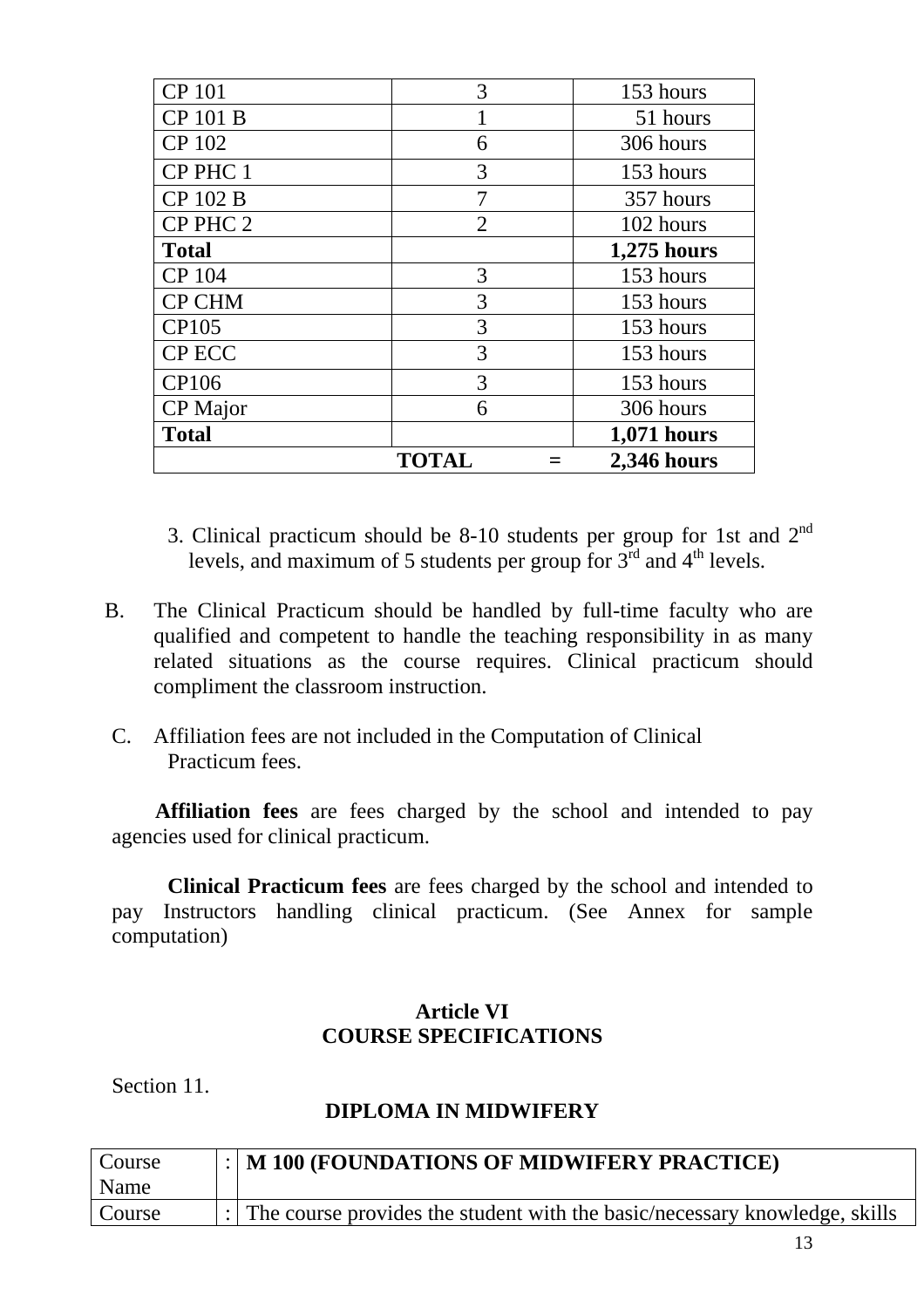| Description |                | and acceptable attitudes in the care of individuals and families. It includes |
|-------------|----------------|-------------------------------------------------------------------------------|
|             |                | comfort measures applied to individual clients and drug administration.       |
| Course      |                | At the end of the semester, the students will have acquired knowledge,        |
| Objectives  |                | skills, and attitude in instituting nursing measures including drug           |
|             |                | administration.                                                               |
| Course      |                | 3 units                                                                       |
| Credits     |                |                                                                               |
| Contact     |                | 3 hours lecture/wk                                                            |
| Hours       |                |                                                                               |
| Pre-        | $\ddot{\cdot}$ | None                                                                          |
| requisites  |                |                                                                               |
| Course      |                | $\mathbf{I}$ .<br>Man                                                         |
| Outline     |                | A. Characteristics of Man                                                     |
|             |                | <b>B.</b> Man and His Environment                                             |
|             |                | C. Needs of Man                                                               |
|             |                | D. Basic Rights of Man                                                        |
|             |                | <b>Health and Illness</b><br>II.                                              |
|             |                | A. Dimensions of Wellness                                                     |
|             |                | <b>B.</b> Models of Health and Illness                                        |
|             |                | C. Factors Affecting Health                                                   |
|             |                | D. Stages of Wellness and Illness                                             |
|             |                | E. Levels of Prevention                                                       |
|             |                | F. Patient's Bill of Rights                                                   |
|             |                | Ш.<br>Communication                                                           |
|             |                | A. Principles                                                                 |
|             |                | B. Types                                                                      |
|             |                | C. Elements                                                                   |
|             |                | D. Factors                                                                    |
|             |                |                                                                               |
|             |                | E. Techniques<br>F. Communication Process                                     |
|             |                | $G. M-C-I$                                                                    |
|             |                | <b>IV. Health Care Process</b>                                                |
|             |                |                                                                               |
|             |                | A. Assessment                                                                 |
|             |                | 1. Data Collection                                                            |
|             |                | 2. History Taking                                                             |
|             |                | 3. History Taking                                                             |
|             |                | 4. Physical Assessment                                                        |
|             |                | 5. Laboratory Exams                                                           |
|             |                | <b>B.</b> Planning                                                            |
|             |                | 1. Objective Setting                                                          |
|             |                | C. Implementation                                                             |
|             |                | 1. Preventive Measures                                                        |
|             |                | 1.1 Medical asepsis                                                           |
|             |                | 1.2 Body Mechanics                                                            |
|             |                | 2. Comfort Measures                                                           |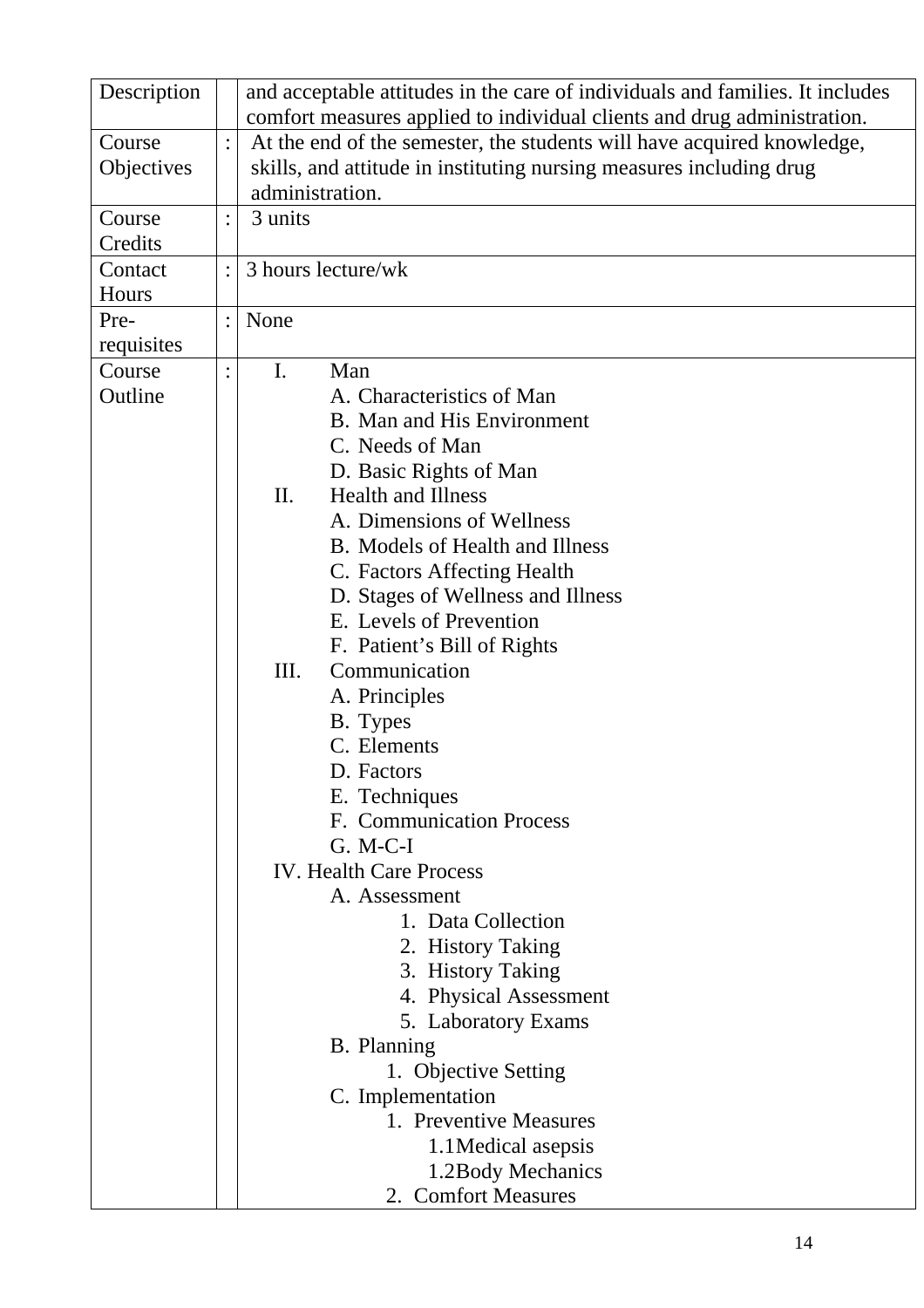|                |                | <b>Bed Making</b>                                                             |
|----------------|----------------|-------------------------------------------------------------------------------|
|                |                | Hygiene                                                                       |
|                |                | Massage                                                                       |
|                |                | Heat and Cold Application                                                     |
|                |                | Rest and sleep                                                                |
|                |                | <b>Nutrition and Elimination</b>                                              |
|                |                | 3. Common Emergency Measures                                                  |
|                |                | Principles of Emergency Care                                                  |
|                |                | <b>Common Emergency Conditions</b>                                            |
|                |                | $3.2.1$ burns                                                                 |
|                |                | 3.2.2 poisoning                                                               |
|                |                | 3.2.3 fracture                                                                |
|                |                | 3.2.4 bleeding                                                                |
|                |                | $3.2.5$ shock                                                                 |
|                |                | 3.2.6 unconsciousness                                                         |
|                |                | 3.3. Basic Life Support                                                       |
|                |                | 3. 3.1 Artificial Life Support                                                |
|                |                | 3.3.2 CPR                                                                     |
|                |                | D. Evaluation                                                                 |
|                |                | V. Drug Administration                                                        |
|                |                | A. Classification of Drugs                                                    |
|                |                |                                                                               |
|                |                | B. Factor Influencing Drug action                                             |
|                |                | C. Effects of Drugs<br>D. Common Abbreviations                                |
|                |                |                                                                               |
|                |                | E. Types of Medication Order                                                  |
|                |                | F. Parts of Drug Order<br>G. 10 R's of Medication                             |
|                |                |                                                                               |
|                |                | H. Route of drug Administration                                               |
|                |                | I. Drugs and Solution                                                         |
| Laboratory     |                | Different types of drugs, Resusci Anne, Vital signs set, Physical assessment  |
| &              |                | set, splints, mannequin as model                                              |
| Equipment      |                |                                                                               |
| Texts &        |                | Kozier, Fundamentals of Nursing, Tungpalan, Fundamentals of Nursing –         |
| References     |                | Fuerst and Wolff, Fundamentals of Nursing, Potter, Fundamentals of            |
|                |                | <b>Nursing</b>                                                                |
|                |                |                                                                               |
| Course<br>Name | $\ddot{\cdot}$ | <b>CP-100 (CLINICAL PRACTICUM 100)</b>                                        |
|                |                |                                                                               |
| Course         |                | The course develops the students' basic skills in the care of individuals and |
| Description    |                | families.                                                                     |
| Course         |                | At the end of the semester, the students will have developed the necessary    |
| Objective      |                | competencies in instituting nursing measures including drug administration.   |
| Course         | $\ddot{\cdot}$ | 3 units                                                                       |
| Credits        |                |                                                                               |
| Contact        |                | $3 \times 51/hr = 153 hours$                                                  |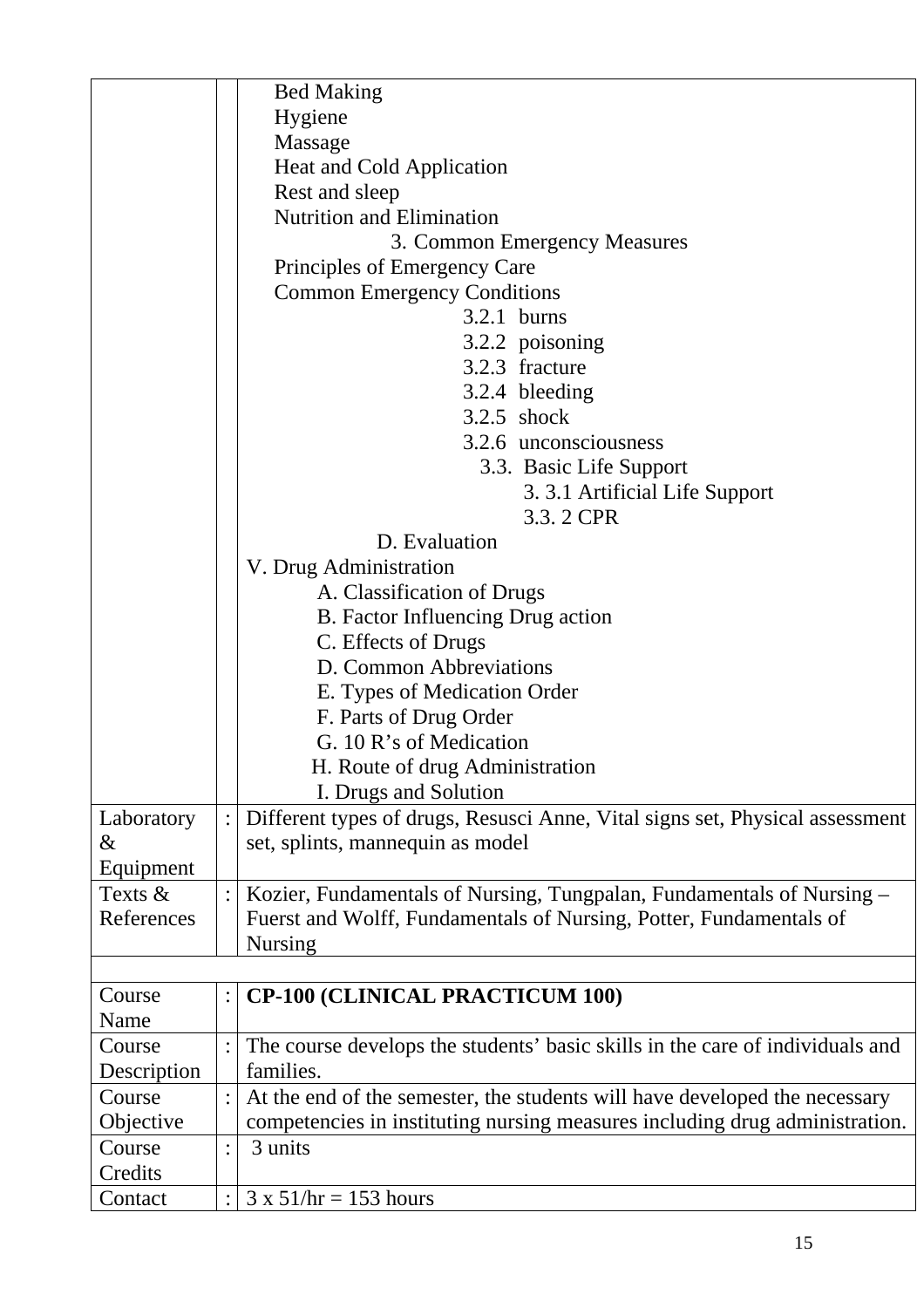| Hours      |                |                                                                               |
|------------|----------------|-------------------------------------------------------------------------------|
| Pre-       | $\ddot{\cdot}$ | This is taken simultaneous with <b>M-100</b> . The students must pass both M- |
| requisites |                | 100 and CP-100 for them to be qualified for higher professional course        |
| Learning   |                | I. Data Collection                                                            |
| Focus      |                | A. History taking\                                                            |
|            |                | <b>B.</b> Physical assessment                                                 |
|            |                | <b>II. Nursing Measures</b>                                                   |
|            |                | A. Preventive                                                                 |
|            |                | 1. Aseptic technique                                                          |
|            |                | 1.1. Hand washing                                                             |
|            |                | 1.2. Putting on gloves                                                        |
|            |                | 1.3. Opening sterile packs                                                    |
|            |                | 2. Body mechanics                                                             |
|            |                | 2.1. Positions                                                                |
|            |                | <b>B.</b> Comfort measures                                                    |
|            |                | 1. Bed making                                                                 |
|            |                | 2. Hygiene                                                                    |
|            |                | 2.1. Oral care                                                                |
|            |                | 2.2. Cleansing bed bath                                                       |
|            |                | 2.3. Perennial Flushing                                                       |
|            |                | 2.4. Partial bath                                                             |
|            |                | 2.5. Tub bath                                                                 |
|            |                | 3. Correct massage technique                                                  |
|            |                | 4. Heat and cold application                                                  |
|            |                | 5. Rest and sleep                                                             |
|            |                | 6. Nutrition                                                                  |
|            |                | 7. Elimination                                                                |
|            |                | 7.1. Inducing urination                                                       |
|            |                | 7.2. Catheterization                                                          |
|            |                | C. Common Emergency Measures                                                  |
|            |                | 1. First Aide for:                                                            |
|            |                | burns                                                                         |
|            |                | poisoning                                                                     |
|            |                | fracture                                                                      |
|            |                | Bleeding                                                                      |
|            |                | shock / unconsciousness                                                       |
|            |                | 2. Basic Life Support                                                         |
|            |                | <b>CPR</b>                                                                    |
|            |                | III. Drug Administration                                                      |
|            |                | A. Classification                                                             |
|            |                | 1. Types of medication order                                                  |
|            |                | <b>B.</b> Routes                                                              |
|            |                | C. Administration                                                             |
|            |                | D. Drugs and Solutions                                                        |

 $\overline{\phantom{a}}$ 

 $\overline{\phantom{a}}$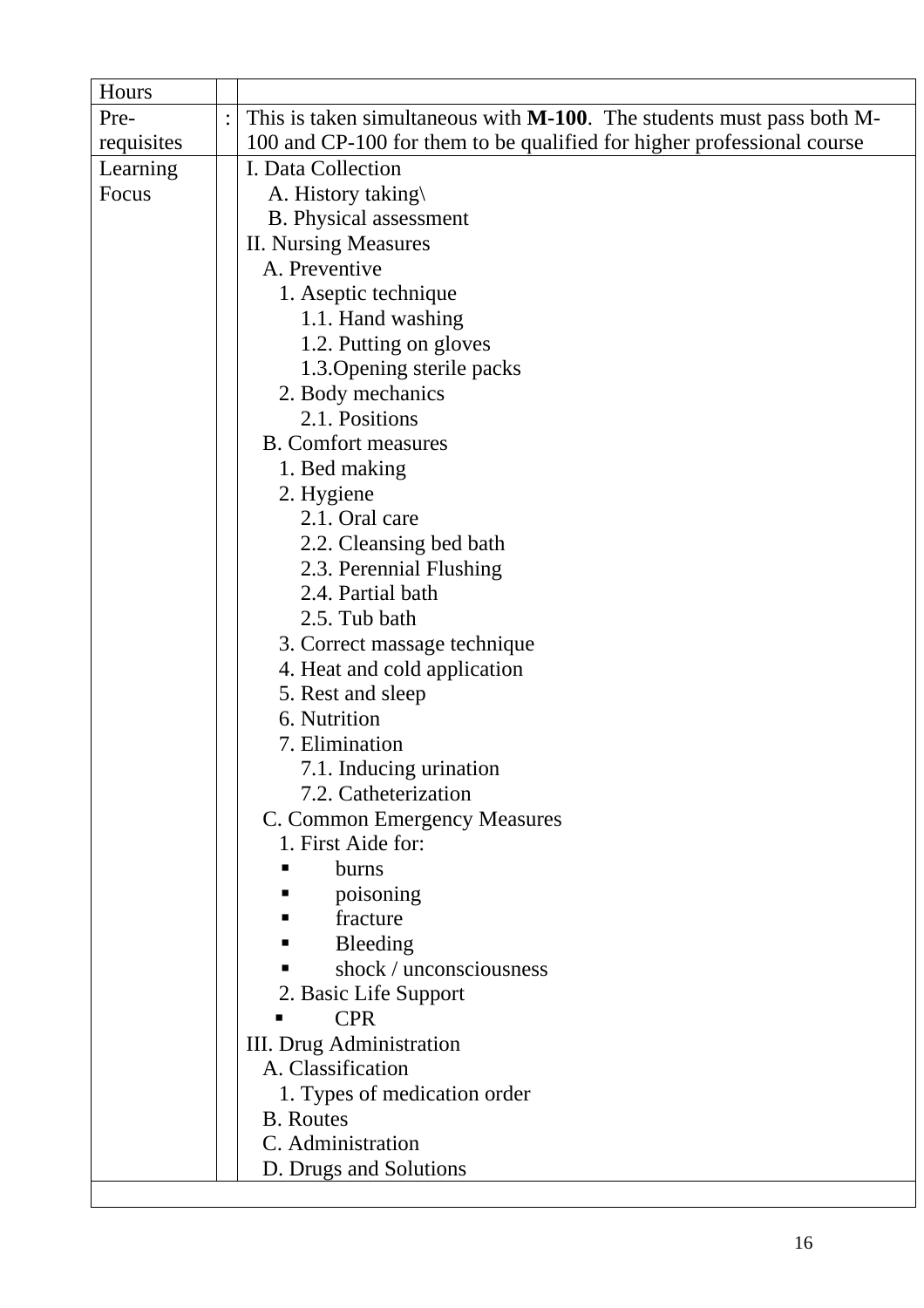| Course      |                | M 101- PRACTICE 1- MIDWIFERY (OB 1-CARE OF THE NEW                           |
|-------------|----------------|------------------------------------------------------------------------------|
| Name        |                | <b>BORN</b> )                                                                |
| Course      |                | The course deals with the concepts of normal pregnancy, labor and            |
| Description |                | delivery, puerperium; and the care of the newborn, introduction of concepts  |
|             |                | related to family planning and responsible parenthood. It includes           |
|             |                | intravenous insertion, vaginal examination and suturing.                     |
| Course      |                | 1. Discuss the anatomy and physiology of reproductive system.                |
| Objectives  |                | 2. Discuss the physiology of menstruation                                    |
|             |                | 3. Identify signs and Symptoms of Pregnancy                                  |
|             |                | 4. Demonstrate skills in performing assessment to pregnant, in labor and     |
|             |                | post partum mothers.                                                         |
|             |                | 5. Demonstrate skills in, vaginal examination, handling normal deliveries,   |
|             |                | suturing perineal lacerations, and IV therapy.                               |
| Course      |                | 3 units                                                                      |
| Credits     |                |                                                                              |
| Contact     | $\ddot{\cdot}$ | 3 hrs lecture/ week                                                          |
| Hours       |                |                                                                              |
| Pre-        | $\ddot{\cdot}$ | M-100 and CP-100                                                             |
| requisites  |                |                                                                              |
| Course      | $\ddot{\cdot}$ | I. Introduction                                                              |
| Outline     |                | A. Definition of Terms                                                       |
|             |                | <b>B.</b> Significant Development of Obstetrics                              |
|             |                | C. Importance of Obstetrics to Midwives                                      |
|             |                | II Anatomy and Physiology of the Reproductive System                         |
|             |                | A. Female Reproductive System                                                |
|             |                | <b>B.</b> Male Reproductive System                                           |
|             |                | C. Pelvis                                                                    |
|             |                | III. Human Sexuality and Sex Health Intervention                             |
|             |                | A. Physiology of Menstruation                                                |
|             |                | IV. Pregnancy                                                                |
|             |                | A. Signs and Symptoms of Pregnancy                                           |
|             |                | <b>B.</b> Diagnosis of Pregnancy                                             |
|             |                | C. Fetal Development                                                         |
|             |                | D. Physiologic Changes During Pregnancy<br>E. Minor Discomforts of Pregnancy |
|             |                | F. Preparation for Parenthood                                                |
|             |                | 1. The Pregnant Woman                                                        |
|             |                | 2. The Expectant Father                                                      |
|             |                | 3. The Expectant family                                                      |
|             |                | G. Ante Natal Care                                                           |
|             |                | 1. First Trimester                                                           |
|             |                | 2. Second Trimester                                                          |
|             |                | 3. Third Trimester                                                           |
|             |                | V. Labor and Delivery                                                        |
|             |                | A. Theories on the Onset of Labor                                            |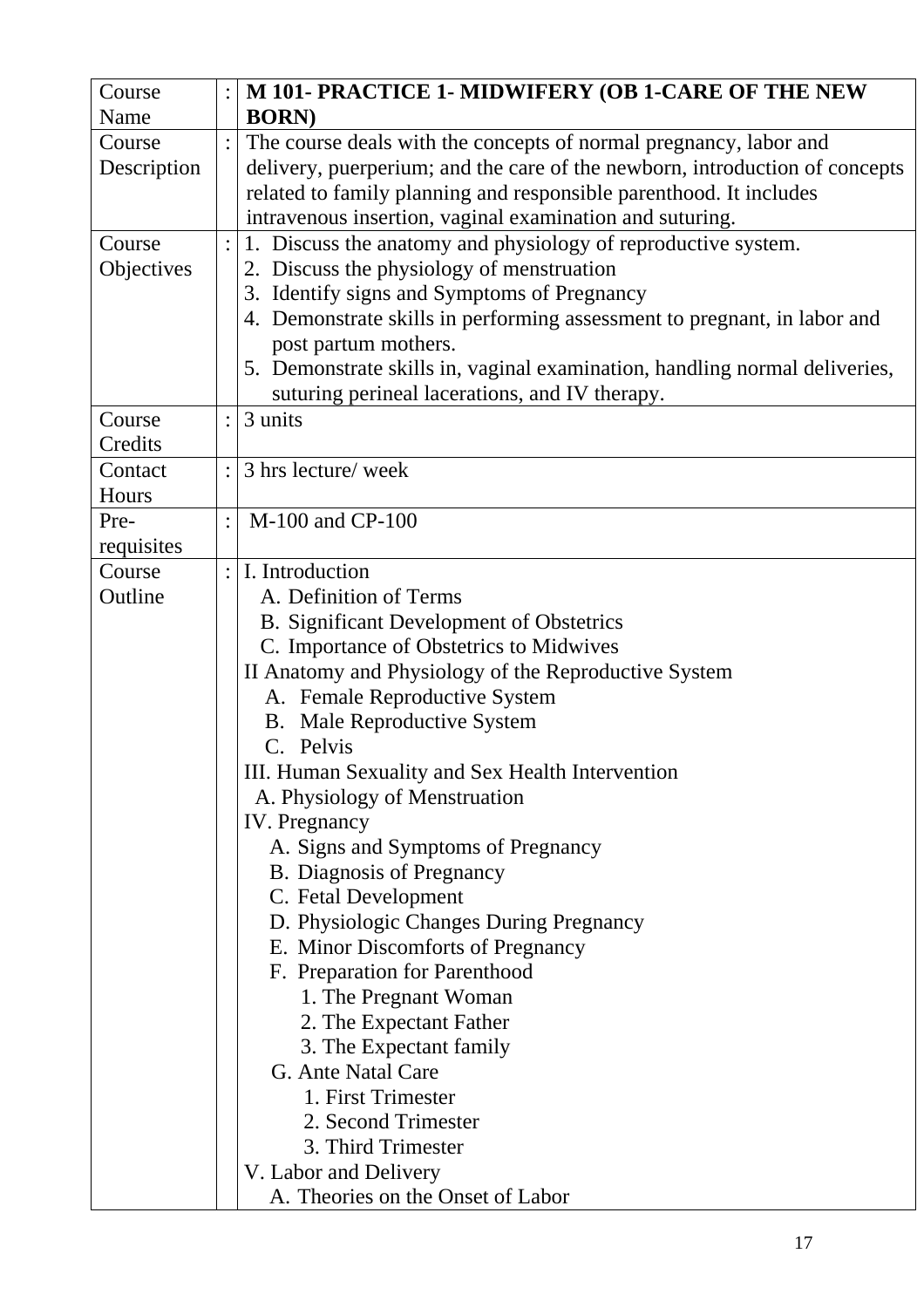|            |                | B. Premonitory Signs of Labor                                        |
|------------|----------------|----------------------------------------------------------------------|
|            |                | C. Signs of True Labor                                               |
|            |                | D. Stages of Labor                                                   |
|            |                | 1. First Stage of Labor                                              |
|            |                | 1.1 Management                                                       |
|            |                | 1.1.1 Relief of Pain                                                 |
|            |                | 1.1.2 Therapy                                                        |
|            |                | 1.2 Phases                                                           |
|            |                | 2. Second Stage of Labor                                             |
|            |                | 2.1 Mechanisms of Labor                                              |
|            |                | $2.2$ 5 P's of Labor                                                 |
|            |                | 2.3 Management                                                       |
|            |                | 3. Third Stage of Labor                                              |
|            |                | 3.1 Types of Placental Separation                                    |
|            |                | 3.2 Episiotomy                                                       |
|            |                | 3.2.1 Types of Episiotomy                                            |
|            |                | 3.2.2 Repair of Episiotomy                                           |
|            |                | 4. Fourth Stage of Labor                                             |
|            |                | VI. Post Partum Period                                               |
|            |                | A. Assessment                                                        |
|            |                | <b>B.</b> Systemic Changes During Pregnancy                          |
|            |                | C. Health Education                                                  |
|            |                | 1. Perineal Care                                                     |
|            |                |                                                                      |
|            |                | 2. Episiotomy Care<br>3. Bowel Eliminations                          |
|            |                |                                                                      |
|            |                | 4. Breast Care and Breast Feeding                                    |
|            |                | 5. Nutrition                                                         |
|            |                | 6. Family Planning Counseling                                        |
|            |                | 7. Return Visit                                                      |
|            |                | VII. Newborn                                                         |
|            |                | A. Immediate Care of The Newborn                                     |
|            |                | 1. APGAR Scoring                                                     |
|            |                | 2. Maintenance of Airway                                             |
|            |                | 3. Maintenance of Temperature                                        |
|            |                | 4. Bathing                                                           |
|            |                | 5. Cord Care                                                         |
| Laboratory | $\ddot{\cdot}$ | Pelvic Model, Pelvis Model, Pregnant Mother Model, Newborn Model, IV |
| &          |                | Fluids, Sutures, DR Set, Suction Apparatus                           |
| Equipment  |                |                                                                      |
| Texts &    |                | Pilliteri, Adelle, Maternal and Child Nursing, Mosby 2003            |
| References |                | <b>Myles Textbook for Midwives</b>                                   |
|            |                | <b>Williams Obstetrics</b>                                           |
|            |                |                                                                      |
| Course     | $\ddot{\cdot}$ | CP-101 - A (CLINICAL PRACTICUM 101-A)                                |
| Name       |                |                                                                      |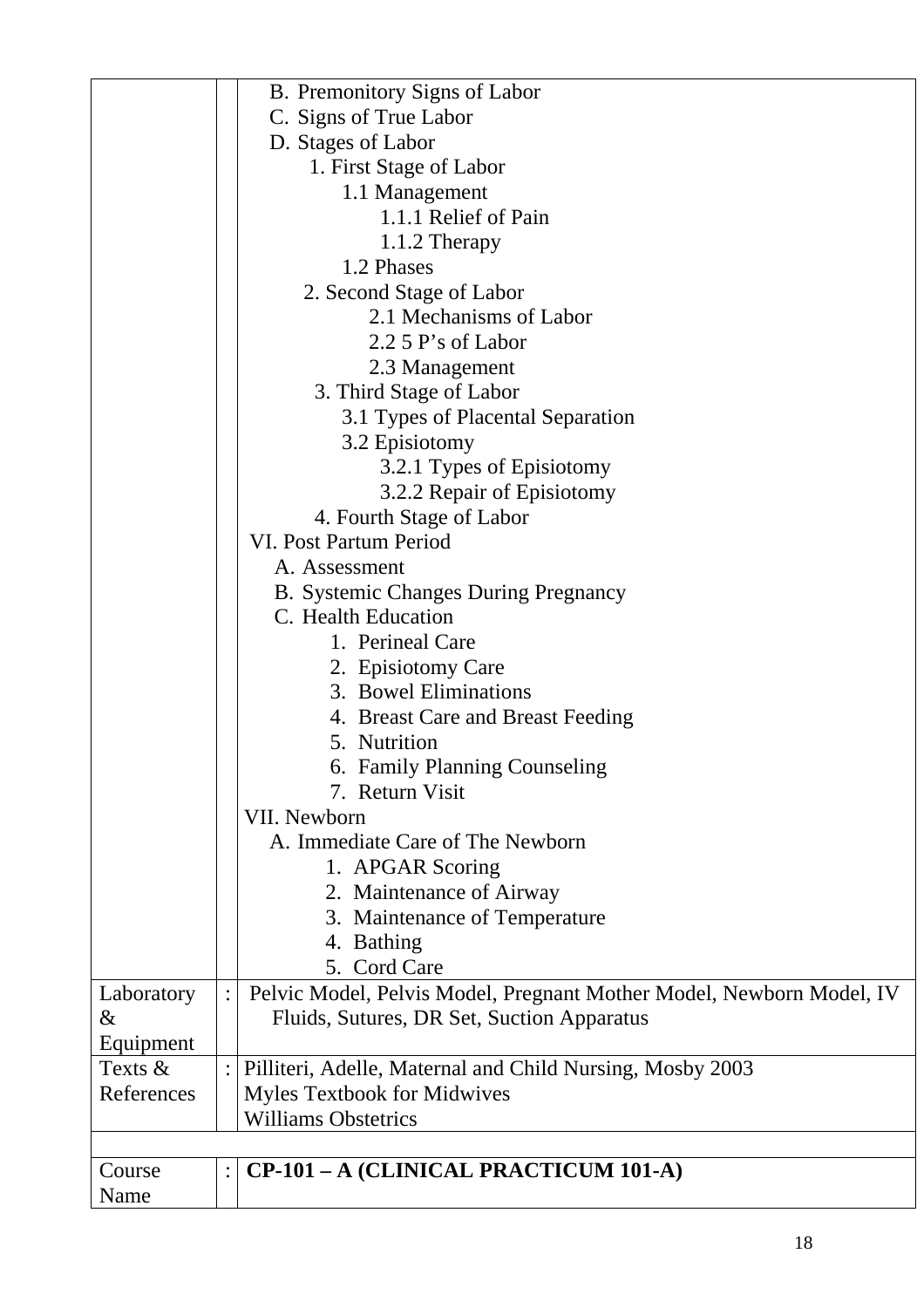| Course      | The course deals with the skills in:                                       |
|-------------|----------------------------------------------------------------------------|
| Description | (1) management of normal pregnancy, labor and delivery, puerperium;        |
|             | and the care of the newborn;                                               |
|             | (2) counseling in family planning and responsible parenthood; and          |
|             | (3) intravenous insertion, vaginal examination and suturing.               |
| Course      | At the end of the semester, the students will have developed the necessary |
| Objectives  | competencies in the care and management hence, ensuring safety and         |
|             | comfort for both mothers and babies,                                       |
| Course      | 3 Units                                                                    |
| Credit      |                                                                            |
| Contact     | $3 \times 51$ /hr = 153 hours                                              |
| Hours       |                                                                            |
| Pre-        | $CP-100$                                                                   |
| requisites  |                                                                            |
| Learning    | I. Pregnancy                                                               |
| Focus       | A. Signs and symptoms                                                      |
|             | 1. Recognition / Early detection of abnormalities                          |
|             | <b>B.</b> Diagnosis                                                        |
|             | C. Physiologic changes                                                     |
|             | D. Prenatal care                                                           |
|             | 1. History taking                                                          |
|             | 2. Vital signs and weight taking                                           |
|             | 3. Identification of high risk factors                                     |
|             | 4. Leopolds Maneuver                                                       |
|             | 5. Auscultation for FHB                                                    |
|             | 6. AOG and EDC computation                                                 |
|             | 7. Immunization                                                            |
|             | 8. Urine exam for albumin and sugar                                        |
|             | 9. Mothers' class                                                          |
|             | II. Labor and Delivery                                                     |
|             | A. Signs and symptoms of true labor                                        |
|             | 1. Monitoring progess of labor                                             |
|             | 1.1. Uterine contractions                                                  |
|             | 1.1.1. Duration                                                            |
|             | $1.1.2$ . Interval                                                         |
|             | 1.1.3. Intensity                                                           |
|             | 1.2. Partograph                                                            |
|             | 1.3. Vaginal examination                                                   |
|             | B. Recognition / Early detection of abnormalities                          |
|             | C. Procedures                                                              |
|             | 1. catheterization                                                         |
|             | 2. enema                                                                   |
|             | 3. perennial flushing                                                      |
|             | D. Care During the First Stage of Labor                                    |
|             | 1. Vital signs                                                             |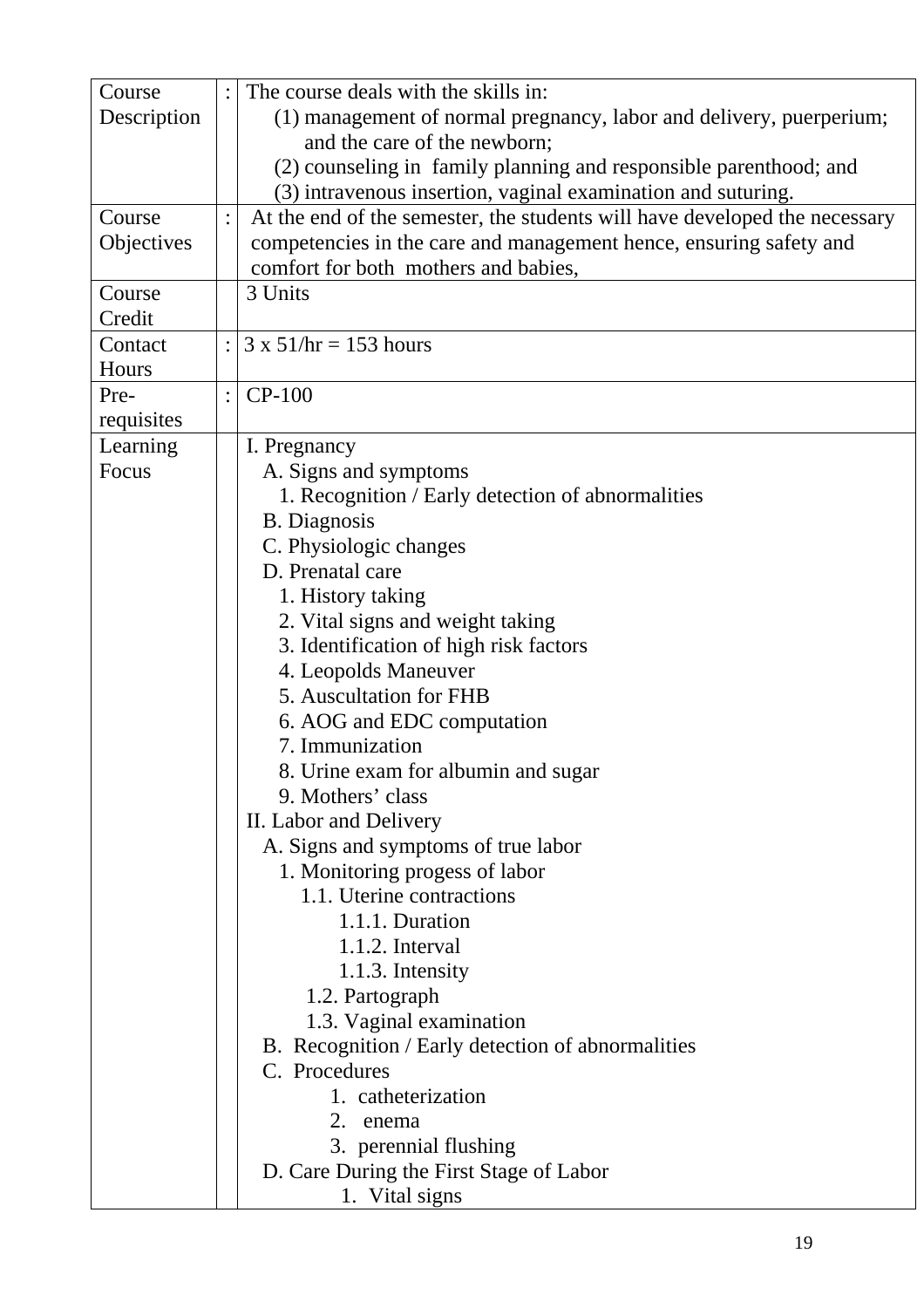| 2. Comfort measures                                 |
|-----------------------------------------------------|
| 3. Diet                                             |
| 4. Positioning                                      |
| 5. Emotional support                                |
| E. Care During the Second Stage of Labor            |
| 1. Draping                                          |
| 2. Observation of mechanism of labor                |
| 3. Ritgen's manuever                                |
| 4. Delivery technique                               |
| F.                                                  |
| 1. Observation of the signs of placental separation |
| 2. Delivery and inspection of the placenta          |
| 3. Injection of oxytocic                            |
| 4. Inspection of the perineum                       |
| 5. Measure blood loss                               |
| 6. Identification and classification of lacerations |
| 7. Repair of lacerations                            |
| 8. Perennial flushing                               |
| 9. After care                                       |
| G. Immediate Care of the New Born                   |
| 1. Apgar Scoring                                    |
| 2. Suctioning of mucous                             |
| 3. Maintain body temperature                        |
| 4. Bonding                                          |
| 5. Cord dressing                                    |
|                                                     |
| 6. Eye prophylaxis                                  |
| 7. Rectal temperature taking                        |
| 8. Identification                                   |
| 9. Vitamin K injection<br>10. BCG administration    |
|                                                     |
| 11. Anthropometric measurement                      |
| 12. Newborn screening                               |
| 13. Registration of Birth                           |
| H. Management of the Fourth Stage of Labor          |
| 1. Vital signs                                      |
| 2. Watch for uterine atony                          |
| 3. Observation of lochia                            |
| 4. Observation of distended bladder                 |
| I. Management of puerperium                         |
| 1. Vital signs                                      |
| 2. Physical assessment                              |
| 3. Breast care                                      |
| 4. Measurement of fundal height                     |
| 5. Observation of lochia (color, odor, amount)      |
| 6. Care of perennial wound                          |
| 7. Elimination of bowel and bladder                 |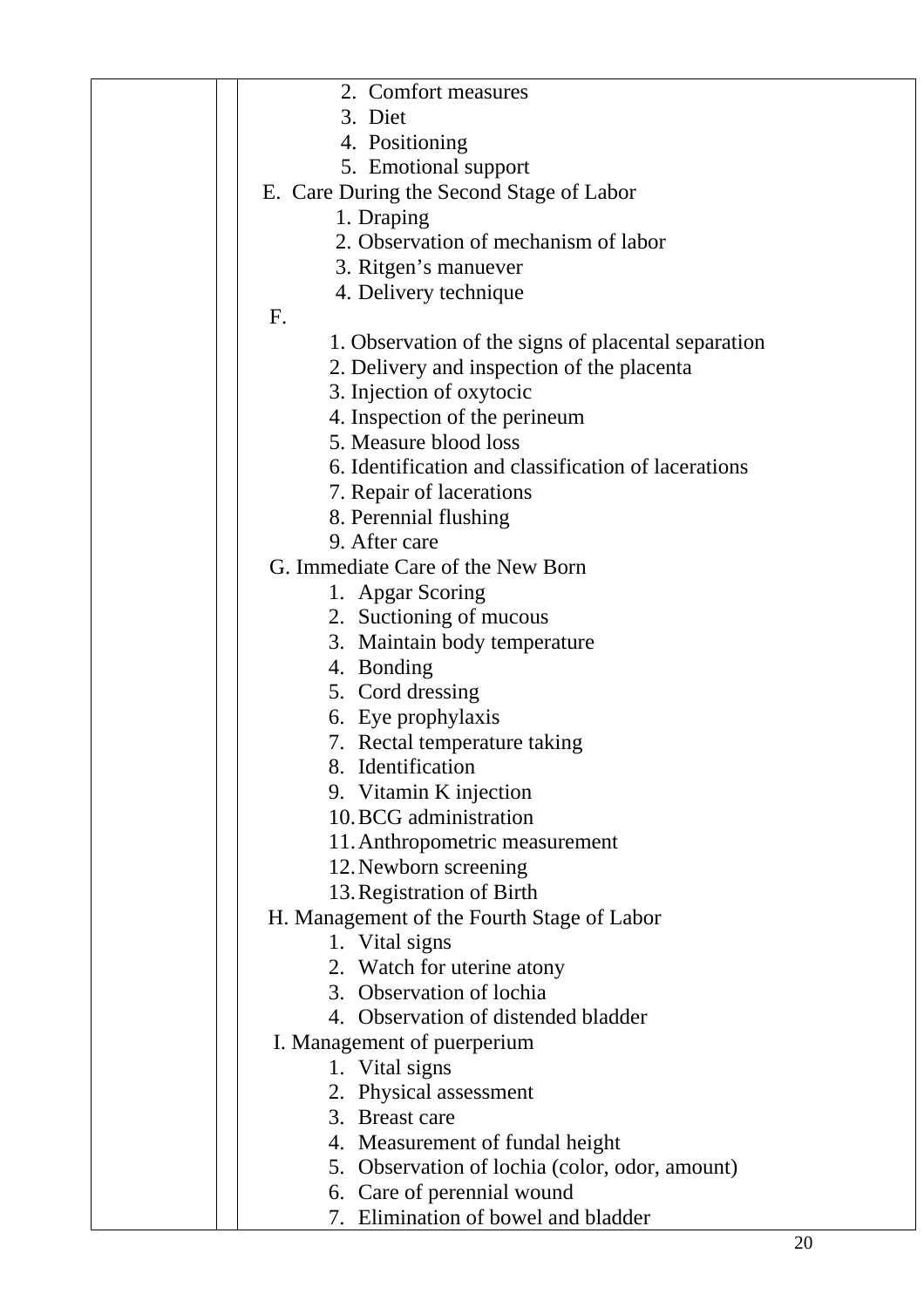|             |           | 8. Inspection of lower extremities for edema, varicosities, milk leg                |
|-------------|-----------|-------------------------------------------------------------------------------------|
|             |           | 9. Ambulation                                                                       |
|             |           | 10. Family planning counseling                                                      |
|             |           | 11. Health instructions                                                             |
|             |           | 12. Post partum check up                                                            |
|             |           |                                                                                     |
| Course      |           | CP-101 - B (CLINICAL PRACTICUM 101 - B)                                             |
| Name        |           |                                                                                     |
| Course      |           | The course is a continuation of CP 100-A. It enables the students to proceed        |
| Description |           | to the clinical areas in order for them to complete their experiences and           |
|             |           | course requirements.                                                                |
| Course      |           | At the end of the summer class, the students will have intensified the              |
| Objectives  |           | necessary competencies in the care and management of mothers and babies,            |
|             |           | at the same time, accomplished the case requirements.                               |
| Course      |           | 1 Unit                                                                              |
| Credit      |           |                                                                                     |
| Contact     |           | 51 hours                                                                            |
| Hours       |           |                                                                                     |
| Pre-        | $\bullet$ | $CP-100-A$                                                                          |
| requisites  |           |                                                                                     |
| Learning    |           | LF under CP 101-A                                                                   |
| Focus       |           |                                                                                     |
|             |           |                                                                                     |
| Course      |           | M 102 (PATHOLOGICAL OBSTETRICS, BASIC FAMILY                                        |
| Name        |           | PLANNING AND CARE OF INFANTS)                                                       |
| Course      |           | This course deals with the concepts of complications of pregnancy, labor and        |
| Description |           | delivery, its causes and management, care of infants and children including         |
|             |           | integrated management of childhood diseases, and basic family planning.             |
| Course      |           | To develop KSA in identifying patients with complications of pregnancy,             |
| Objectives  |           | labor and delivery, care of growing infants, implementation of IMCI                 |
|             |           | program, and family planning counseling.                                            |
|             |           |                                                                                     |
|             |           |                                                                                     |
|             |           | Specific Objectives:                                                                |
|             |           | To recognize deviations from normal<br>➤                                            |
|             |           | To identify cases of bleeding during the various stages of pregnancy                |
|             |           | To define characteristics of abnormal labor                                         |
|             |           | To develop skills in assessing patients with danger signs                           |
|             |           | To recognize family planning concepts and methods                                   |
|             |           | To acquire the skills to counsel/motivate family planning clients                   |
|             |           | To identify the different theories of growth and development                        |
|             |           | To enumerate the different stages of growth and development                         |
|             |           | ひひひひひひ<br>To recognize the different characteristics of the different stages of     |
|             |           | growth and development                                                              |
|             |           | To identify the needs during the different stages of growth and<br>➤<br>development |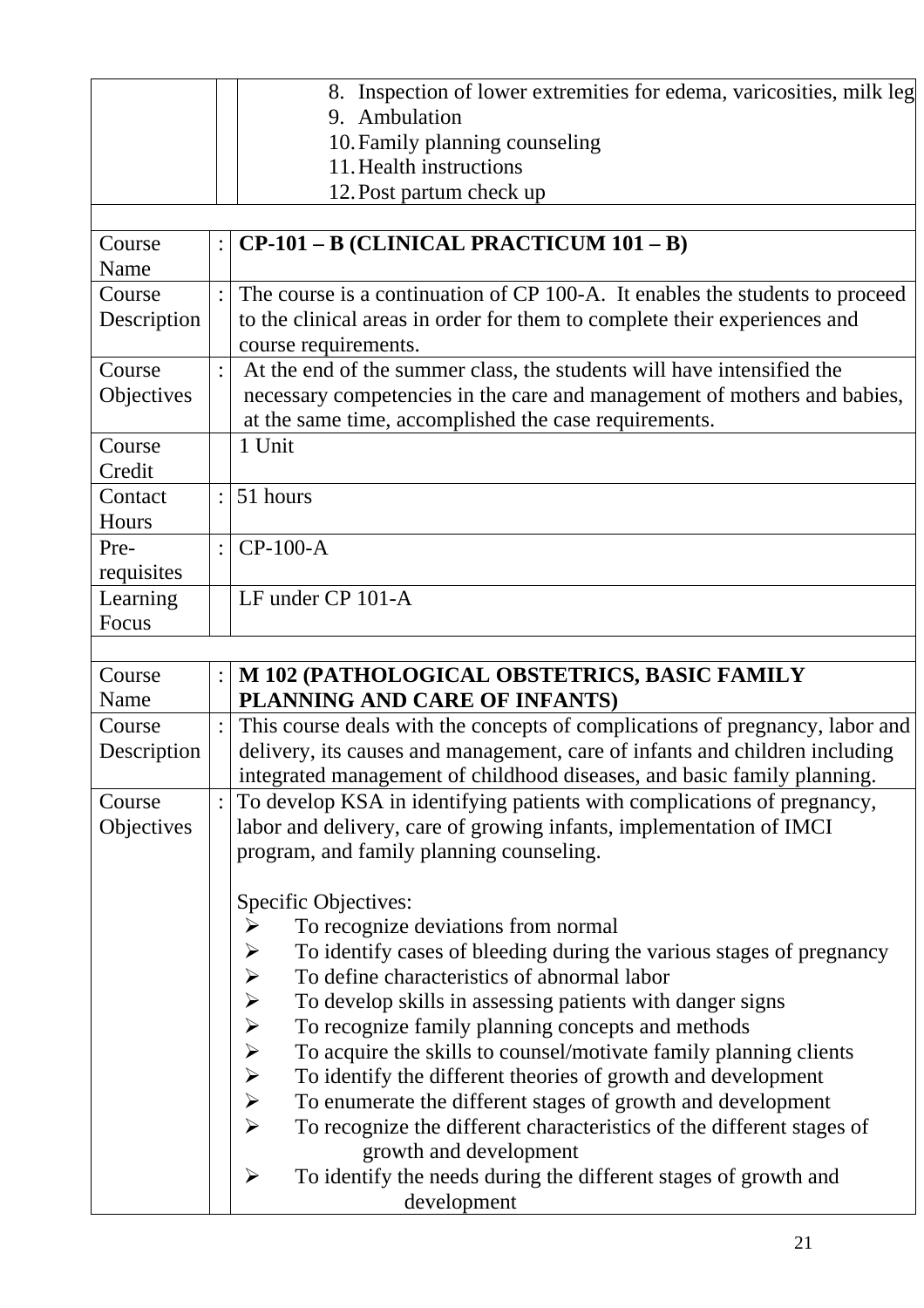|            | To identify the health problems of a sick young child<br>$\blacktriangleright$ |
|------------|--------------------------------------------------------------------------------|
|            | To assess sick young child with problems<br>➤                                  |
| Course     | 3 units                                                                        |
| Credits    |                                                                                |
| Contact    | 3 hrs/wk lecture                                                               |
| Hours      |                                                                                |
| Pre-       | Physiological Obstetrics, Human Anatomy and Physiology                         |
| requisites |                                                                                |
| Course     | I. Complications of Pregnancy                                                  |
| Outline    | A. First Trimester                                                             |
|            | 1. Hyperemesis gravidarum                                                      |
|            | 2. H-mole                                                                      |
|            | 3. Abortion                                                                    |
|            | 4. Ectopic Pregnancy                                                           |
|            | 5. Incompetent cervix                                                          |
|            | <b>B.</b> Second Trimester                                                     |
|            | 1. Abruptio Placenta                                                           |
|            | 2. Placenta Previa                                                             |
|            | 3. Toxemia of Pregnancy                                                        |
|            | 4. Hypertensive vascular Disease                                               |
|            | C. Third Trimester                                                             |
|            |                                                                                |
|            | II. Diseases Affecting Pregnancy                                               |
|            | A. Diabetes Mellitus                                                           |
|            | <b>B.</b> Heart Diseases                                                       |
|            | C. Renal Disorders                                                             |
|            | D. Common Infections                                                           |
|            | 1. Rubella                                                                     |
|            | 2. Influenza                                                                   |
|            | 3. Tuberculosis                                                                |
|            | 4. STD                                                                         |
|            | III. Complications During Labor and                                            |
|            | Delivery                                                                       |
|            | A. Powers                                                                      |
|            | 1. Dystocia                                                                    |
|            | 2. Precipitate Labor                                                           |
|            | 3. Ruptured placenta                                                           |
|            | 4. Dysfunctional uterine contraction                                           |
|            | B. Passageway                                                                  |
|            | 1. Cephalopelvic disproportion                                                 |
|            | C. Passenger                                                                   |
|            | 1. Prolapse cord                                                               |
|            | 2. Cord coil                                                                   |
|            | 3. Multiple Pregnancy                                                          |
|            | 4. Abnormal presentation                                                       |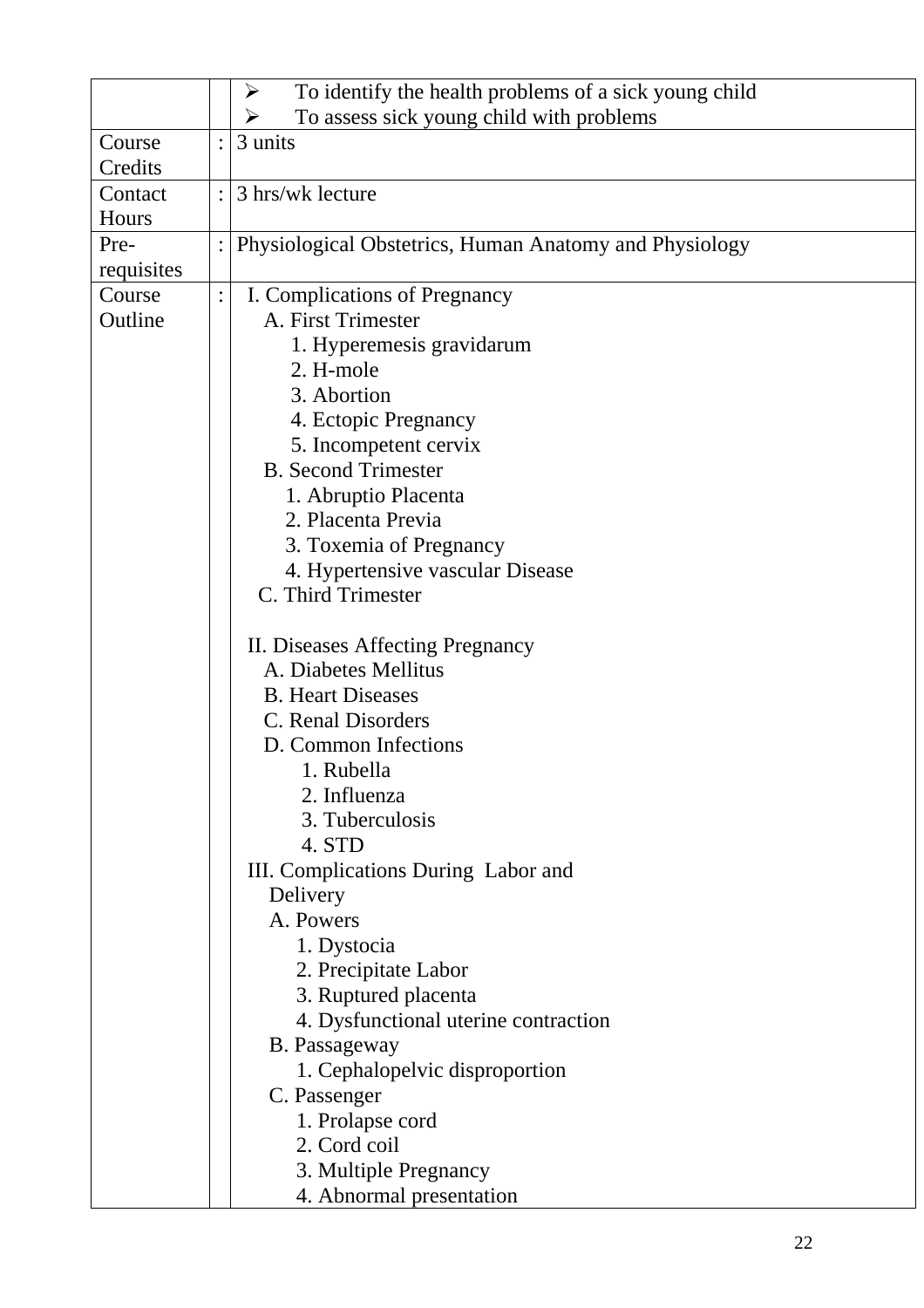| IV. Responsible Parenthood and Family Planning   |
|--------------------------------------------------|
| A. Population Situation of the                   |
| 1. World                                         |
| 2. Philippines                                   |
| B. Laws and legislations Related to FP           |
| 1. P.D. 965                                      |
| 2. P.D. 79                                       |
| 3. P.D. 233                                      |
| 4. P.D. 6365                                     |
| 5. P/D. 69                                       |
| 6. P.D. 148                                      |
| 7. LOI 47                                        |
| C. Roles and Functions of the Midwife            |
| 1. Motivator/Counselor                           |
| 2. Service Provider                              |
| 3. FP Manager                                    |
| D. History of Family Planning in the Philippines |
| E. Responsible Parenthood                        |
| 1. Human Sexuality                               |
| a. biophysical profile                           |
| b. psycho-physiological                          |
| c. socio-cultural                                |
| 2. Benefits of family planning                   |
| a. mother                                        |
| b. father                                        |
| c. children                                      |
| F. Client Health Assessment                      |
| 1. Importance                                    |
| 2. When to conduct Health Assessment             |
| 3. Components of Health Assessment               |
| G. Counseling                                    |
| 1. Importance of Counseling                      |
| 2. Principles of Counseling                      |
| 3. Components of Counseling                      |
| 4. Steps in Counseling                           |
| 5. Skills in Counseling                          |
| 6. Effective Counseling                          |
| H. Factors Affecting Couples Acceptance and Non- |
| Acceptance of FP                                 |
| I. Methods of family Planning                    |
| 1. Natural                                       |
| 2. Hormonal                                      |
| 3. Barrier                                       |
| 4. Permanent                                     |
| J. Current Trends in Family Planning             |
|                                                  |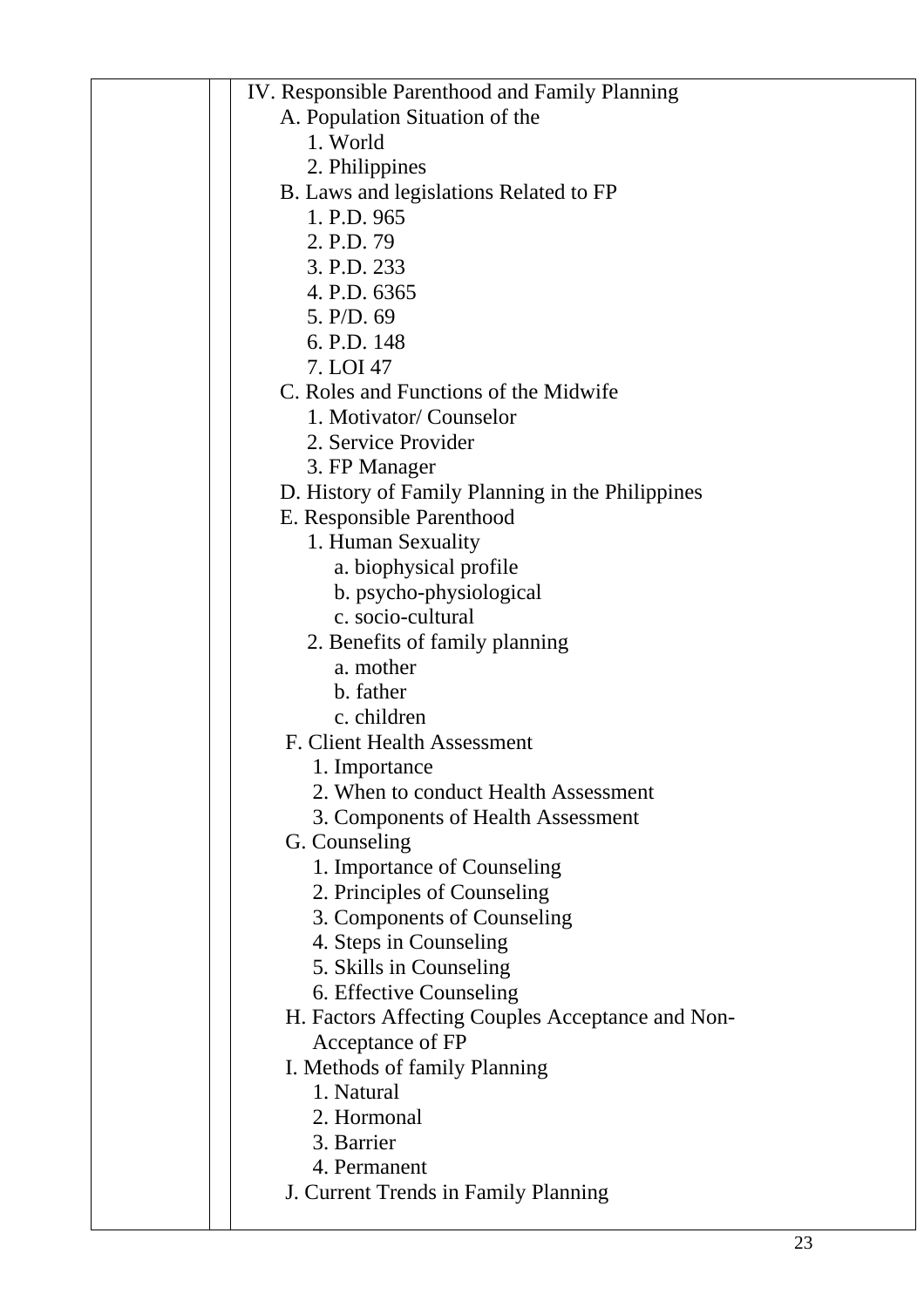|            | V. Care of Infants                                                      |
|------------|-------------------------------------------------------------------------|
|            | A. Principles of Growth and Development                                 |
|            | <b>B.</b> Factors Influencing Growth Development                        |
|            | C. Theories of Growth and Development                                   |
|            | 1. Freud                                                                |
|            | 2. Erickson                                                             |
|            | 3. Piaget                                                               |
|            | D. Stages of Growth and Development                                     |
|            | 1. Fetal or embryonic                                                   |
|            | 2. Neonate                                                              |
|            | a. Immediate care                                                       |
|            | b. Characteristics of newborn                                           |
|            | c. Appearance of newborn                                                |
|            | d. Continuing care of the newborn                                       |
|            | 3. Infancy                                                              |
|            | a. infant profile                                                       |
|            |                                                                         |
|            | b. Developmental task<br>c. Nutrition                                   |
|            |                                                                         |
|            | d. special needs/problems                                               |
|            | Integrated Management of Childhood Illness (IMCI)                       |
|            | A. Case Management Process                                              |
|            | 1. Assessment of Sick Children                                          |
|            | a. History Taking                                                       |
|            | b. checking of danger Signs                                             |
|            | c. checking main symptoms                                               |
|            | d. Checking nutritional status                                          |
|            | e. Checking Immunization status                                         |
|            | f. Assessing other prob.                                                |
|            | 2. Treatment procedure for sick children                                |
|            | a. Referral of children age 2 mos. – 5 years                            |
|            | b. Treatment for out patient clinic                                     |
|            | 3. Counseling of mothers                                                |
|            | 4. Follow-up Care                                                       |
|            |                                                                         |
|            | The very sick young infant                                              |
|            | A. Checking main symptoms                                               |
|            | 1. Bacterial infection                                                  |
|            | 2. Feeding Problems/low weight                                          |
|            | <b>B.</b> Checking Immunization Status                                  |
|            | C. Assessing Other Problems                                             |
|            | D. Treatment Procedure                                                  |
|            | E. Referral                                                             |
|            | G. Counseling                                                           |
|            | H. Follow-up Care                                                       |
| Laboratory | Pregnant model, newborn model, pelvic model, immunization tray, newborn |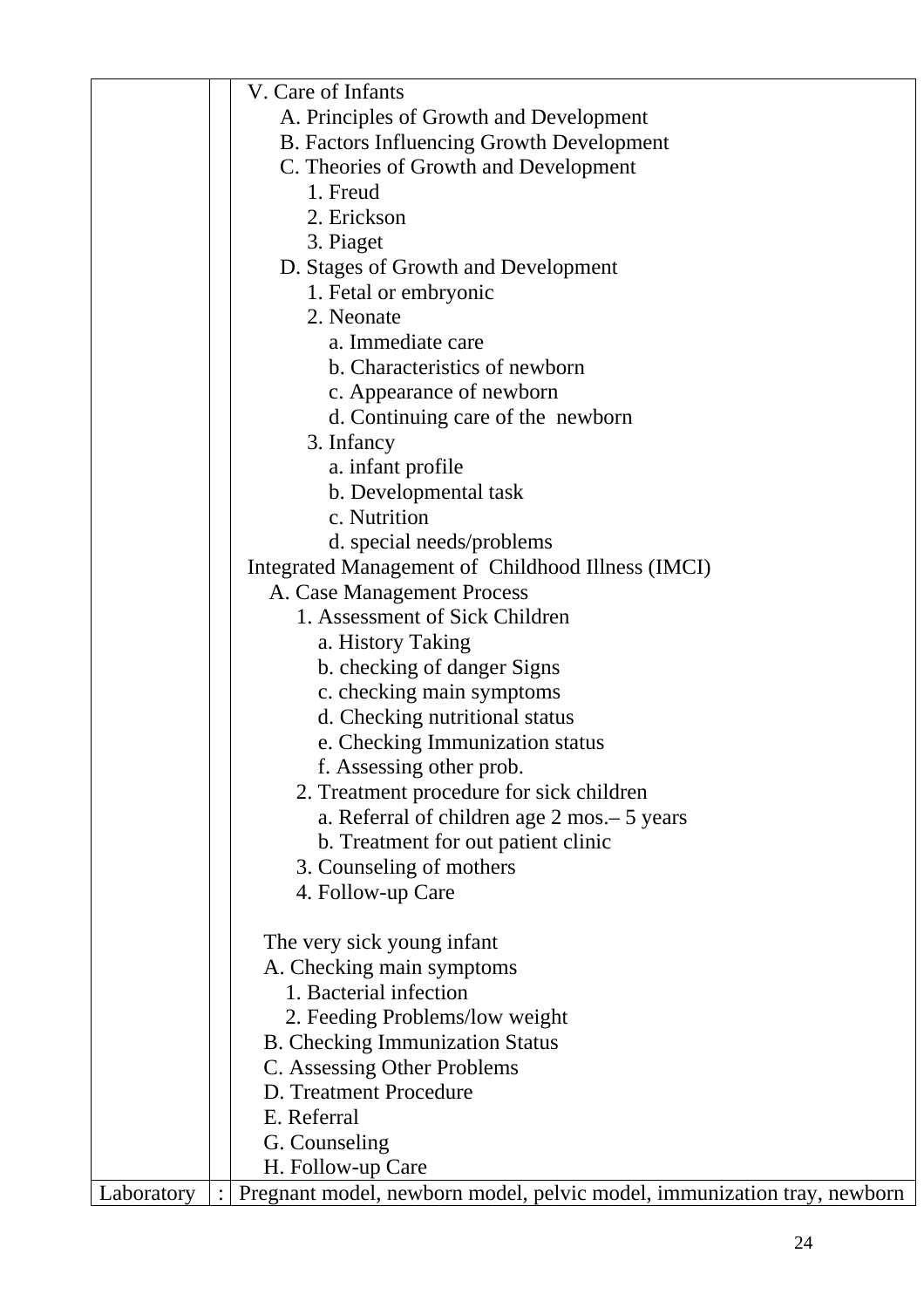| $\&$           |                | tray                                                                        |
|----------------|----------------|-----------------------------------------------------------------------------|
| Equipment      |                |                                                                             |
| Texts $&$      |                | IMCI Manual for Faculty, Myles Textbook for Midwives, Nursing Care of       |
| References     |                | the Growing Family, Adelle Pilliterri, Family Planning Manual by APSOM,     |
|                |                | <b>Williams Obstetrics</b>                                                  |
|                |                |                                                                             |
| Course<br>Name | $\ddot{\cdot}$ | CP 102-A (CLINICAL PRACTICUM 102-A)                                         |
| Course         | $\ddot{\cdot}$ | This course deals with the important skills in identifying complications of |
| Description    |                | pregnancy, labor and delivery including integrated management of            |
|                |                | childhood diseases, and basic family planning.                              |
| Course         |                | To develop the students' competencies in identifying patients with          |
| Objectives     |                | complications during pregnancy, labor and delivery, and in implementing     |
|                |                | IMCI program and basic family planning.                                     |
| Course         | $\ddot{\cdot}$ | 6 Units                                                                     |
| Credits        |                |                                                                             |
| Contact        |                | 6 x $51/hr = 306 hours$                                                     |
| Hours          |                |                                                                             |
| Prerequisite   | $\ddot{\cdot}$ | $M-101-B$                                                                   |
| S              |                |                                                                             |
| Learning       |                | A. Complications of Pregnancy                                               |
| Focus          |                | 1. First trimester                                                          |
|                |                | Hyperemesis gravidarum                                                      |
|                |                | H-mole                                                                      |
|                |                | Abortion                                                                    |
|                |                | <b>Ectopic Pregnancy</b>                                                    |
|                |                | Incompetent cervix                                                          |
|                |                | 2. Second Trimester                                                         |
|                |                | Abruptio Placenta<br>1.1.                                                   |
|                |                | Placenta Previa<br>1.2.                                                     |
|                |                | 1.3. Toxemia of Pregnancy                                                   |
|                |                | 1.4. Hypertensive vascular disease                                          |
|                |                | <b>B.</b> Identify Diseases Affecting Pregnancy                             |
|                |                | <b>Diabetes Mellitus</b><br>1.                                              |
|                |                | 2. Heart Diseases                                                           |
|                |                | <b>Renal Disorder</b><br>3.                                                 |
|                |                | 4.<br><b>Common Infections</b>                                              |
|                |                | Rubella<br>4.1.                                                             |
|                |                | 4.2. Influenza                                                              |
|                |                | 4.3. Tuberculosis                                                           |
|                |                | 4.4. STD                                                                    |
|                |                | C. Complications During Labor and Delivery                                  |
|                |                | 1. Powers                                                                   |
|                |                | 1.1. Dystocia                                                               |
|                |                | 1.2. Precipitate Labor                                                      |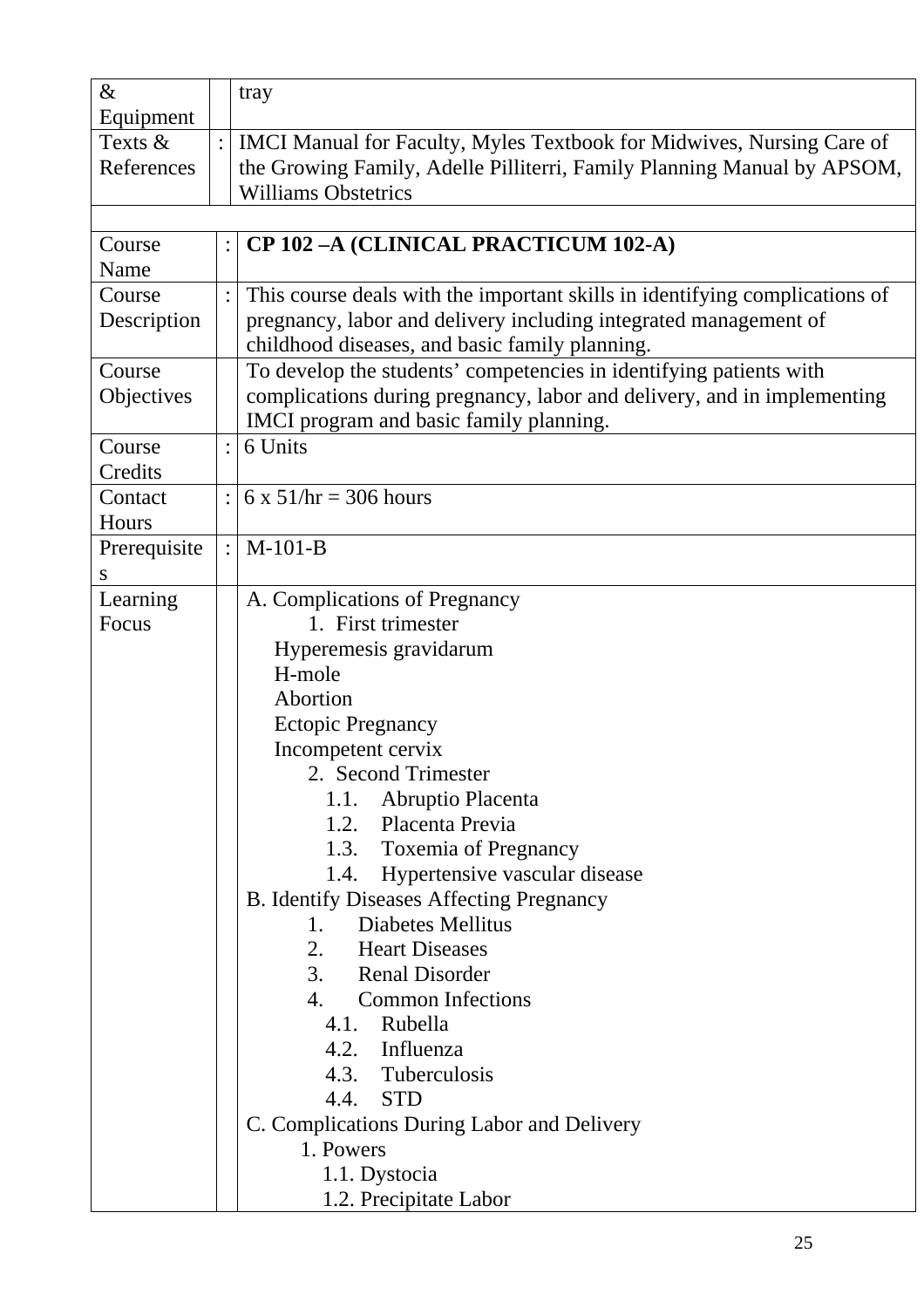| The course is a continuation of CP 102-A. It enables the students to proceed |
|------------------------------------------------------------------------------|
| to the clinical areas for completion of experiences and case requirements.   |
| At the end of the semester, the students will have acquired the necessary    |
| competencies in the care and management of mothers and babies and            |
|                                                                              |
|                                                                              |
|                                                                              |
|                                                                              |
|                                                                              |
|                                                                              |
|                                                                              |
|                                                                              |
|                                                                              |
|                                                                              |
| The course deals with aspects of Midwifery Practice. It includes midwifery   |
| ethics, professional growth, career development, current trends and issues   |
| including related laws affecting health care and midwifery practice and      |
|                                                                              |
|                                                                              |
|                                                                              |
| 2. Recognized the importance of moral, ethical and legal principles in       |
|                                                                              |
|                                                                              |
|                                                                              |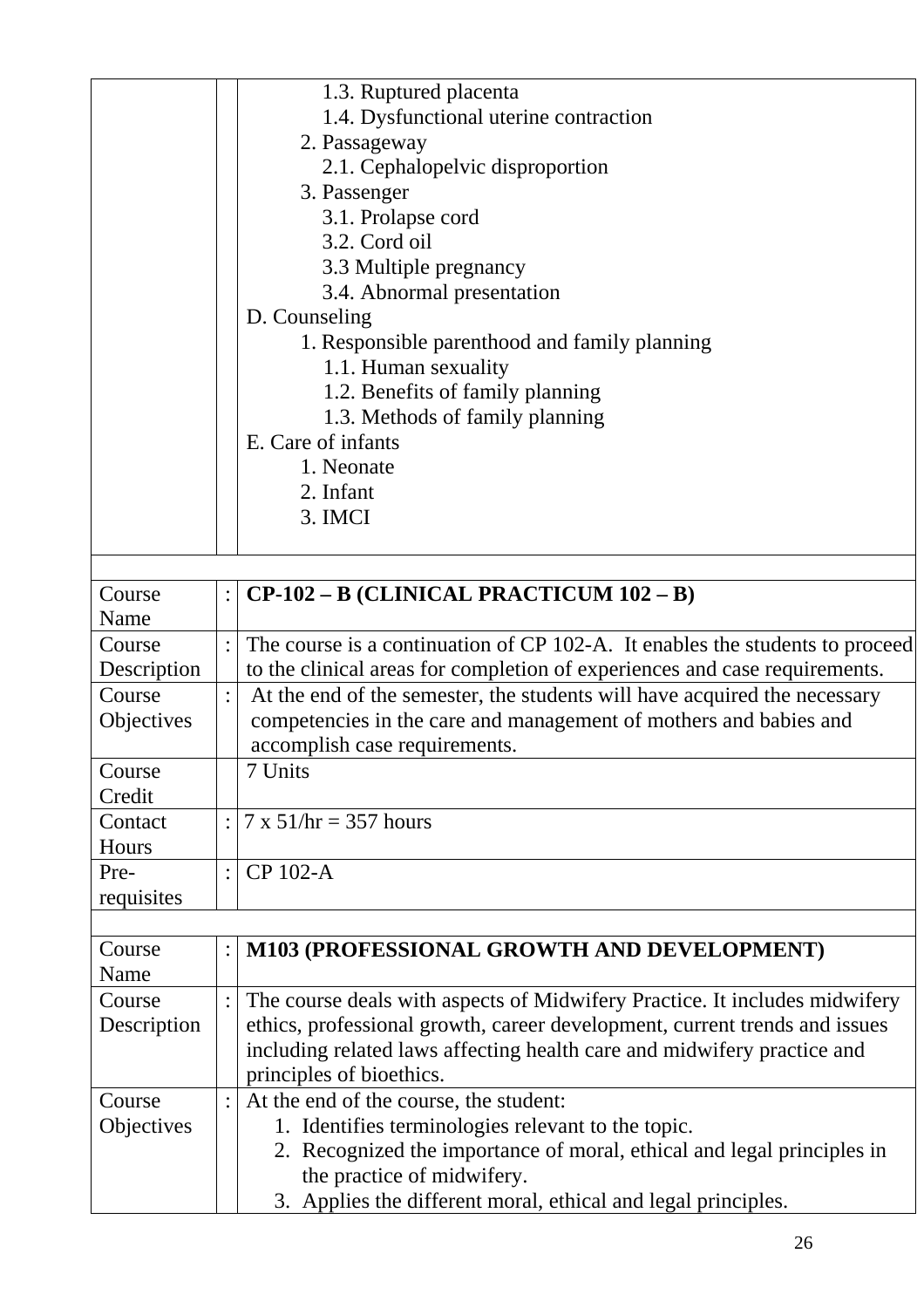| Course     |                | 3 units                                                 |
|------------|----------------|---------------------------------------------------------|
| Credits    |                |                                                         |
| Contact    | $\ddot{\cdot}$ | 3 hrs/week lecture                                      |
| Hours      |                |                                                         |
| Pre-       | $\ddot{\cdot}$ | $M-100-M-102$                                           |
| requisites |                |                                                         |
| Course     | $\ddot{\cdot}$ | I. Brief History of Midwifery                           |
| Outline    |                | A. World                                                |
|            |                | <b>B.</b> Philippines                                   |
|            |                | II. Fundamentals of ethics                              |
|            |                | A. Importance of Ethics to the Profession               |
|            |                | B. The code of Ethics for Midwives                      |
|            |                | C. Guiding Principles in the Practice of Midwifery      |
|            |                | D. Principles of Bioethics & Application                |
|            |                | E. Ethical Issues Related to                            |
|            |                | 1. Birth                                                |
|            |                | 2. Death                                                |
|            |                | 3. Patient's Right                                      |
|            |                | III. Personality development                            |
|            |                | A. Personality                                          |
|            |                | <b>B.</b> Grooming                                      |
|            |                | C. Uniform                                              |
|            |                | D. Health                                               |
|            |                | E. Voice                                                |
|            |                | F. Poise                                                |
|            |                | G. Conduct                                              |
|            |                | H. Manners                                              |
|            |                | I. Ethical Behavior                                     |
|            |                | IV. The Midwifery Profession                            |
|            |                | A. Sphere of Midwifery Practice in the Philippines      |
|            |                | B. Skills and Abilities of Professional Midwife         |
|            |                | C. Qualifications of Applicants for Licensure           |
|            |                | D. The Midwifery Licensure Exam                         |
|            |                | VI. The Law and the Society                             |
|            |                | A. Importance of Laws to Society                        |
|            |                | <b>B.</b> Legal Rights and Responsibilities             |
|            |                | 1. Rights of the Midwife                                |
|            |                | 2. Professional Negligence                              |
|            |                | 3. Situations and Circumstances with Legal Implications |
|            |                | a. Registration of Births                               |
|            |                | b. Hospital records as Evidence                         |
|            |                | c. Privilege Comm.                                      |
|            |                | d. Charting                                             |
|            |                | e. Incident Report                                      |
|            |                | C. Criminal Liabilities                                 |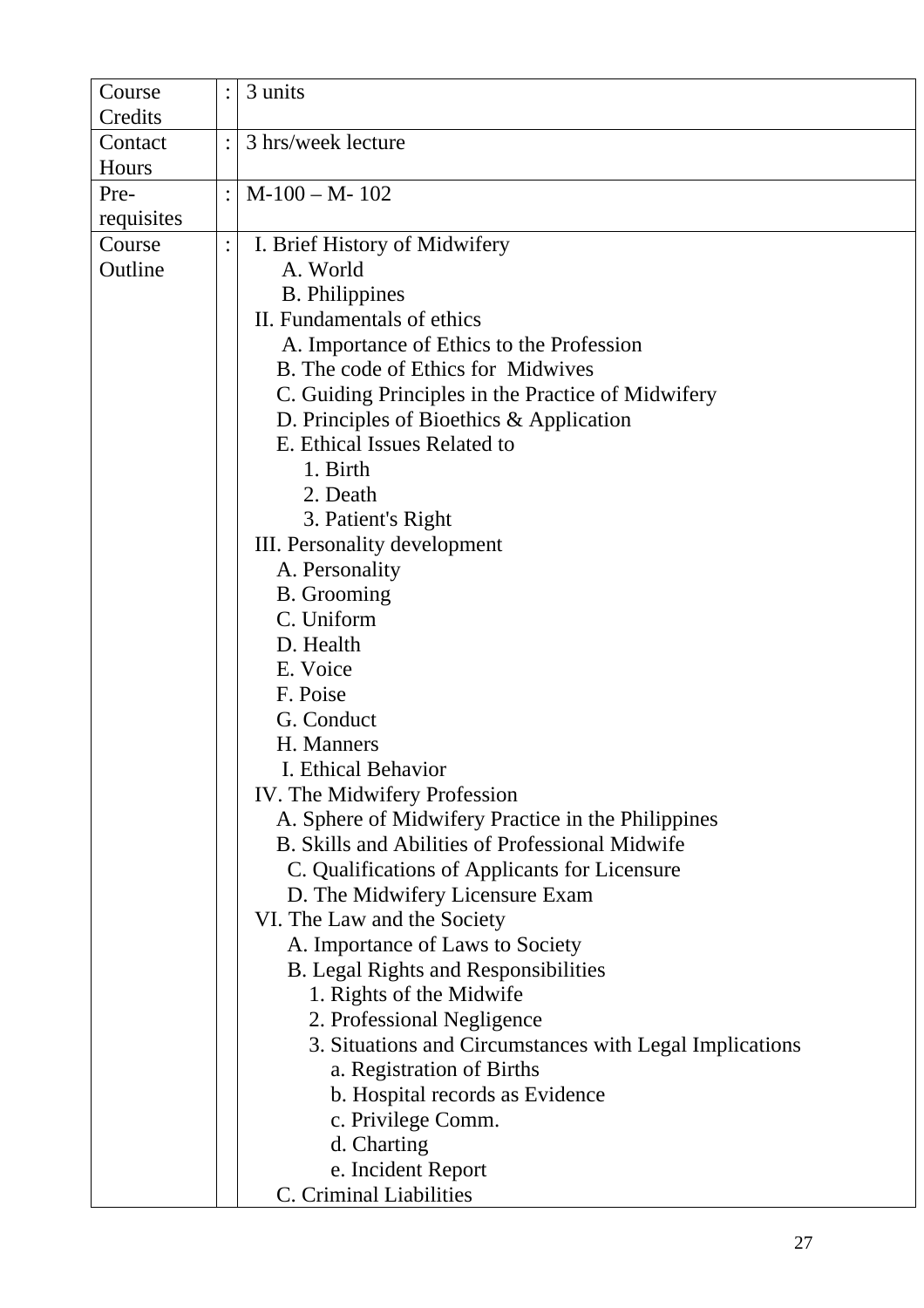| 1. Felony                                                           |
|---------------------------------------------------------------------|
| 2. Crimes Against Persons                                           |
| 3. Crimes against Property                                          |
| 4. Crimes Against Chastity                                          |
| 5. Crimes Against Civil Status of the Person                        |
| 6. Crimes Against Public Interest                                   |
| D. Kinds of Felony According to Degree and Attainment of Objectives |
| 1. Attempted Felony                                                 |
| 2. Frustrated Felony                                                |
| 3. Consumated Felony                                                |
| E. Classification of Felonies According To Degree of                |
| Punishment attached to it                                           |
| 1. Grave Felony                                                     |
| 2. Less Grave Felony                                                |
| 3. Light Felony                                                     |
| F. Circumstances Which Affect Criminal Liabilities                  |
| 1. Justifying Circumstances                                         |
| 2. Exempting Circumstances                                          |
| 3. Mitigating Circumstances                                         |
| 4. Aggravating Circumstances                                        |
| 5. Alternative Circumstances                                        |
| G. Doctrines Which Determine The Liabilities for Damage Due To      |
| Negligence                                                          |
| 1. Res Ipsa Loquitor                                                |
| 2. Respondent Superior                                              |
| 3. Force majeure                                                    |
| VI. The Civil Code of the Philippines                               |
| A. Family Code                                                      |
| <b>B.</b> Contract                                                  |
| 1. Requisites of Contract                                           |
| 2. Kinds of Contract                                                |
| 3. Persons Who May Enter into a Contract                            |
| C. Will                                                             |
| 1. Persons Involved in Making a Will                                |
| 2. Person Qualified To make A Will                                  |
| <b>VII. Professional Adjustment</b>                                 |
| A. Adjustment in Job Opportunities                                  |
| <b>B.</b> Steps in Seeking Employment                               |
| C. Extra Professional Adjustment                                    |
| VIII. Current Development Affecting Practice in Midwifery           |
| A. Magna Carta for Public health Workers                            |
| <b>B.</b> Population Control                                        |
| C. CHED Policy on Midwifery Education                               |
| D. Labor Law                                                        |
| E. CPE for Midwives                                                 |
| F. Other Trends and Issues                                          |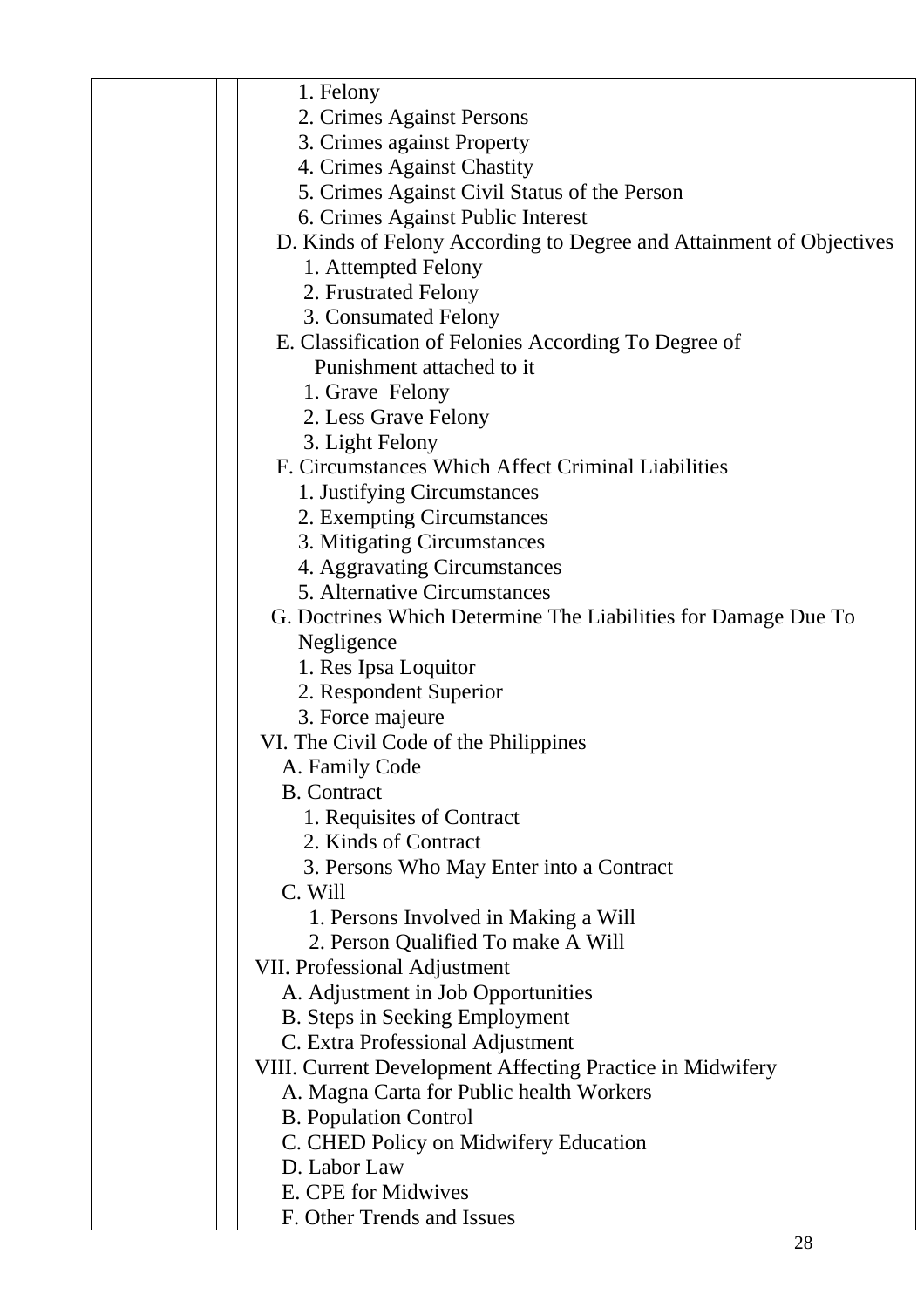| Texts &     | $\ddot{\cdot}$ | Sanchez, P. Loarca, J. The Midwife, The Law And Ethics                                  |
|-------------|----------------|-----------------------------------------------------------------------------------------|
| References  |                | Venzon, Lydia M. Nursing Practice I the Phils.                                          |
|             |                | Edge, Raymond S., John Randall Grooves, Phd., Ethics Of Health Care - A                 |
|             |                | Guide For Clinical Practice, 2 <sup>nd</sup> Edition, 1999                              |
|             |                | Ciabal, Laura Evelyn, Health Ethics Allied Professionals, 1 <sup>st</sup> edition, 2001 |
|             |                | Paunil-Ciabal, Laura Evelyn, Ethics for Health Professionals                            |
|             |                | Timbreza, Florentino T., Bio-Ethics and Moral Decision, 1993                            |
|             |                |                                                                                         |
| Course      |                | PRIMARY HEALTH CARE I                                                                   |
| Name        |                |                                                                                         |
| Course      | $\ddot{\cdot}$ | Concepts and principles in the provision of basic services of health                    |
| Description |                | promotion/maintenance and disease prevention at the individual and family               |
|             |                | level.                                                                                  |
| Course      | $\ddot{\cdot}$ | At the end of the course, the student will demonstrate beginning skills in              |
| Objectives  |                | providing basic health care in terms of health promotion, maintenance and               |
|             |                | disease prevention at the individual and family level guided by the health              |
|             |                | care process.                                                                           |
| Course      | $\ddot{\cdot}$ | 4 units                                                                                 |
| Credits     |                |                                                                                         |
| Contact     | $\ddot{\cdot}$ | 4 hrs/wk lecture                                                                        |
| Hours       |                |                                                                                         |
| Pre-        |                | None                                                                                    |
| requisites  |                |                                                                                         |
| Course      | $\ddot{\cdot}$ | I. Concept of Health and Illness                                                        |
| Outline     |                | a. Definition of health, illness and wellness                                           |
|             |                | b. Dimensions of health/wellness                                                        |
|             |                | c. Different Models of Health                                                           |
|             |                | d. Levels of Prevention                                                                 |
|             |                | II. Health as a Multifactorial Phenomenon                                               |
|             |                | - Factors affecting health                                                              |
|             |                | III. The Philippine Health Care Delivery System                                         |
|             |                | a. The National health Situation                                                        |
|             |                | b. Components of the Phil. Health Care Delivery System                                  |
|             |                | c.Goals and Objectives                                                                  |
|             |                | d. Organizational Structure                                                             |
|             |                | e. Levels of Health Care Facilities                                                     |
|             |                | f. Two-way Referral System                                                              |
|             |                | g. Multi-Sectoral Approach to Health                                                    |
|             |                | h. The National Health Plan                                                             |
|             |                | IV. Primary Health Care                                                                 |
|             |                | a. Definition, Rationale and Goals                                                      |
|             |                | b. Principles of PHC                                                                    |
|             |                | c. Strategies of PHC                                                                    |
|             |                | d. Elements (Essential Services) of PHC                                                 |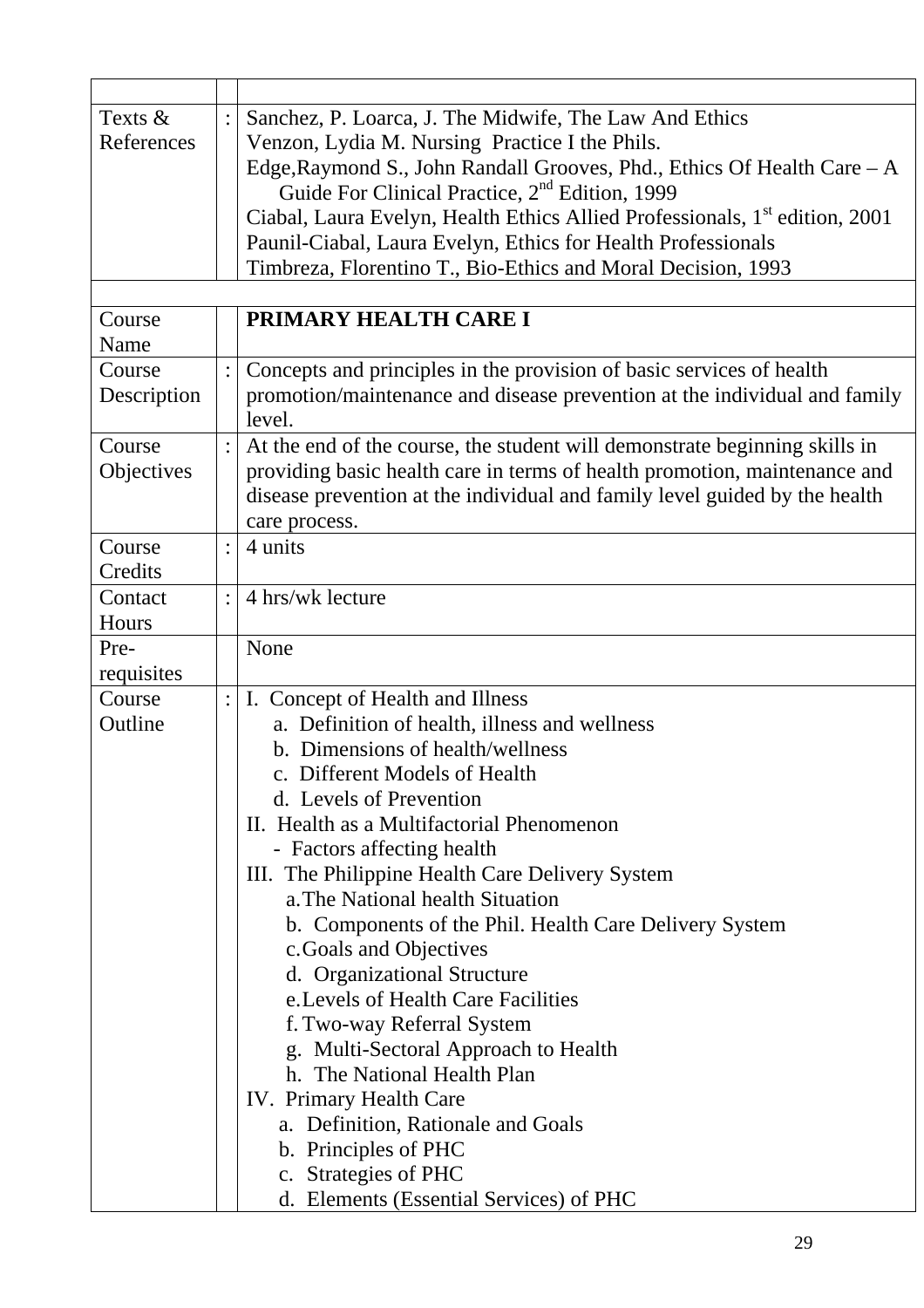|             | V. Care Enhancement Qualities                                                  |
|-------------|--------------------------------------------------------------------------------|
|             | a. Caring Behavior (Curative Elements)                                         |
|             | VI. Health Care Process as Applied to the Family                               |
|             | a. Assessment (Family Health Problems)                                         |
|             | b. Planning (Family Health Care Plan)                                          |
|             | c. Intervention (Family Health Care Strategies)                                |
|             | d. Evaluation                                                                  |
| Texts &     | Salvacion G. Bailon Reyes, Community Health Nursing - The Basics of            |
| References  | Practice, 2006                                                                 |
|             | Erlinda Castro Palaganas, Health Care Practice In The Community, 2003          |
|             | Araceli S. Maglaya, Nursing Practice in the Community, 2003                    |
|             | DOH, Community Health Nursing Services in the Philippines, 2000                |
|             |                                                                                |
| Course      | :  CP PHC-I (CLINICAL PRACTICUM PRIMARY HEALTH CARE – I)                       |
| Name        |                                                                                |
| Course      | This course deals with the important skills in providing basic health services |
| Description | for health promotion and disease prevention at individual and family levels.   |
| Course      | At the end of the semester, the students will have developed the needed        |
| Objective   | competencies in the provision of basic health services for health promotion    |
|             | and disease prevention at individual and family levels.                        |
| Course      | 3 Units                                                                        |
| Credits     |                                                                                |
| Contact     | $3 \times 51$ /hr = 153 hours<br>$\ddot{\cdot}$                                |
| Hours       |                                                                                |
| Pre-        | None                                                                           |
| requisites  |                                                                                |
| Learning    | A. Community Health Process                                                    |
| Focus       | 1. Assessment (Family Health Problems)                                         |
|             | 1.1. Community survey                                                          |
|             | 1.2. Family survey                                                             |
|             | 1.2.1. Identification of health problems                                       |
|             | 2. Planning                                                                    |
|             | 2.1. Family Health Care Plan                                                   |
|             | 3. Intervention                                                                |
|             | 3.1. Family Health Care Strategies                                             |
|             | 4. Evaluation                                                                  |
|             |                                                                                |
|             | B. Mission/Vision philosophy, organization, physical set-up SOP's and          |
|             | schedule of activities of the RHU/BHS                                          |
|             | C. Clinic Activities                                                           |
|             | 1. Assisting in prenatal/postnatal check up                                    |
|             | 2. Immunization                                                                |
|             | 3. Under 5 clinic activities                                                   |
|             | 4. IMCI                                                                        |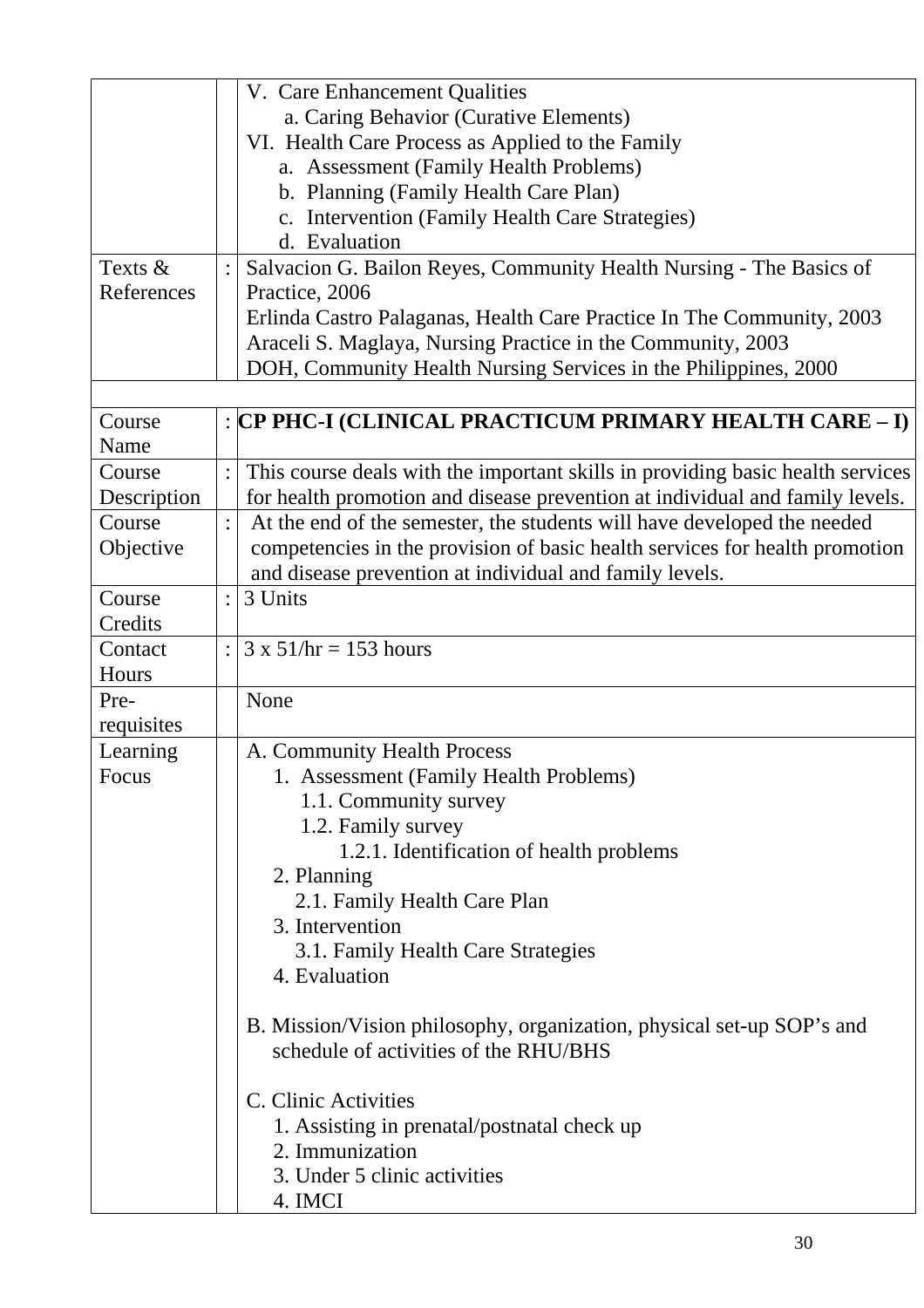|             |                | 5. Mothers class                                                                                                                                     |
|-------------|----------------|------------------------------------------------------------------------------------------------------------------------------------------------------|
|             |                |                                                                                                                                                      |
|             |                | D. Home Visit                                                                                                                                        |
|             |                | 1. Bag technique                                                                                                                                     |
|             |                | 2. Antepartum home visit                                                                                                                             |
|             |                | 3. Postpartum home visit                                                                                                                             |
|             |                | 4. Neo/Infant                                                                                                                                        |
|             |                | 5. Domiciliary Obstetrical Service                                                                                                                   |
|             |                | II. Planning (Family Health Care Plan)                                                                                                               |
|             |                | III. Intervention (Family Health Care Strategies)                                                                                                    |
|             |                | <b>IV.</b> Evaluation                                                                                                                                |
|             |                |                                                                                                                                                      |
| Course      |                | PRIMARY HEALTH CARE II                                                                                                                               |
| Name        |                |                                                                                                                                                      |
| Course      | $\ddot{\cdot}$ | Concepts and principles in the provision of basic health care in terms of                                                                            |
| Description |                | health promotion/maintenance and disease prevention at the community                                                                                 |
|             |                | level. This course shall focus on the in-depth discussion of the principles,                                                                         |
|             |                | approaches, strategies, and processes to community health development.                                                                               |
|             |                | This will also equip the students with the principles and strategies of                                                                              |
| Course      |                | Community Organizing Participatory Action Research (COPAR) model.<br>At the end of the course, the students will demonstrate skills in the provision |
|             |                | of basic health care in terms of health promotion/maintenance and disease                                                                            |
| Objectives  |                | prevention at the community level guided by the COPAR Model.                                                                                         |
| Course      | $\ddot{\cdot}$ | 3 units                                                                                                                                              |
| Credits     |                |                                                                                                                                                      |
| Contact     | $\ddot{\cdot}$ | 3 hrs lecture/wk                                                                                                                                     |
| Hours       |                |                                                                                                                                                      |
| Pre-        |                | Primary Health Care I                                                                                                                                |
| requisites  |                |                                                                                                                                                      |
| Course      |                | I. Healthy Community                                                                                                                                 |
| Outline     |                | a. Definition of community, characteristics and classification                                                                                       |
|             |                | b. Components of a community                                                                                                                         |
|             |                | c. Concepts of a healthy community                                                                                                                   |
|             |                | d. Elements of a healthy community                                                                                                                   |
|             |                | e. Factors that affect community health                                                                                                              |
|             |                | f. Effects of a healthy community                                                                                                                    |
|             |                | II. Health Statistics and Epidemiology                                                                                                               |
|             |                | a. Health Statistics                                                                                                                                 |
|             |                | b. Health indicators, implications                                                                                                                   |
|             |                | c. Epidemiology                                                                                                                                      |
|             |                | III. Community Health Care Development Process                                                                                                       |
|             |                | a. Approaches to community development                                                                                                               |
|             |                | b. HRDP-COPAR Model as a strategy for community development                                                                                          |
|             |                | c. Phases of COPAR                                                                                                                                   |
|             |                | d. Critical Activities                                                                                                                               |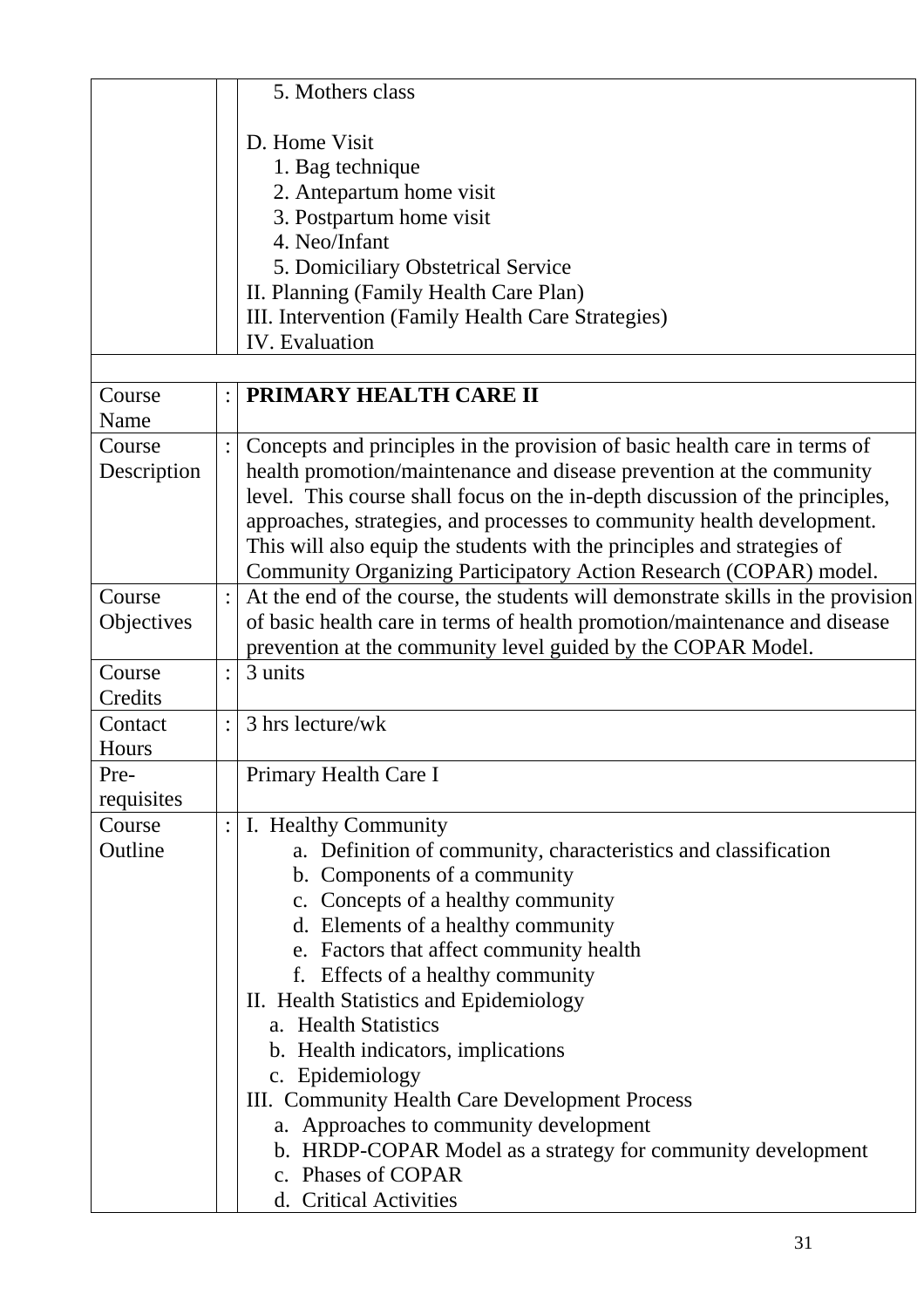|             | e. Roles and activities in community health care development                |
|-------------|-----------------------------------------------------------------------------|
|             | IV. Care Enhancement Qualities of health workers in community setting       |
|             | a. The community health worker                                              |
|             | b. Qualities of a health worker                                             |
|             | c. Functions of a health worker                                             |
|             | d. The community health worker as a health educator                         |
|             | e. Conflict Management                                                      |
|             | V. Application of COPAR in Community Health care Process                    |
|             | a. The community health care process                                        |
| Texts &     | Sr. Carmen Jimenez, Community Organizing Participatory Action               |
| References  | Research, 2002                                                              |
|             | Erlinda Castro Palaganas, Health Care Practice in the Community, 2003       |
|             | Araceli S. Maglaya, Nursing Practice in the Community, 2003                 |
|             |                                                                             |
| Course      | <b>CP PHC-2 (CLINICAL PRACTICUM PRIMARY HEALTH CARE -</b>                   |
| Name        | $\mathbf{II}$                                                               |
| Course      | This course deals with the important skills in providing basic health       |
| Description | services for health promotion and disease prevention at the community       |
|             | level and community organizing.                                             |
| Course      | At the end of the semester, the students will have developed the needed     |
| Objective   | competencies in the provision of basic health services for health promotion |
|             | and disease prevention at the community level including community           |
|             | organizing.                                                                 |
| Course      | 2 Units                                                                     |
| Credits     |                                                                             |
| Contact     | $2 \times 51/hr = 102$ Hours                                                |
| Hours       |                                                                             |
| Pre-        | PHC I and CP PHC 1                                                          |
| requisites  |                                                                             |
| Learning    | A. COPAR                                                                    |
| Focus       | B. The Two-Way Referral System                                              |
|             | C. Multi-Sectoral Approach System                                           |
|             | D. Essential Services of PHC                                                |
|             | 1. MCH                                                                      |
|             | 2. Health education                                                         |
|             | 3. Vital health statistics                                                  |
|             | 4. Immunization                                                             |
|             | 5. Prevention of communicable diseases                                      |
|             | 6. Epidemiology                                                             |
|             | E. Curative Elements                                                        |
|             | F. Health Care Process as Applied to Family                                 |
|             | <b>BACHELOR OF SCIENCE IN MIDWIFERY</b>                                     |

| Course | M104 (CLINICAL MANAGEMENT I) |
|--------|------------------------------|
|--------|------------------------------|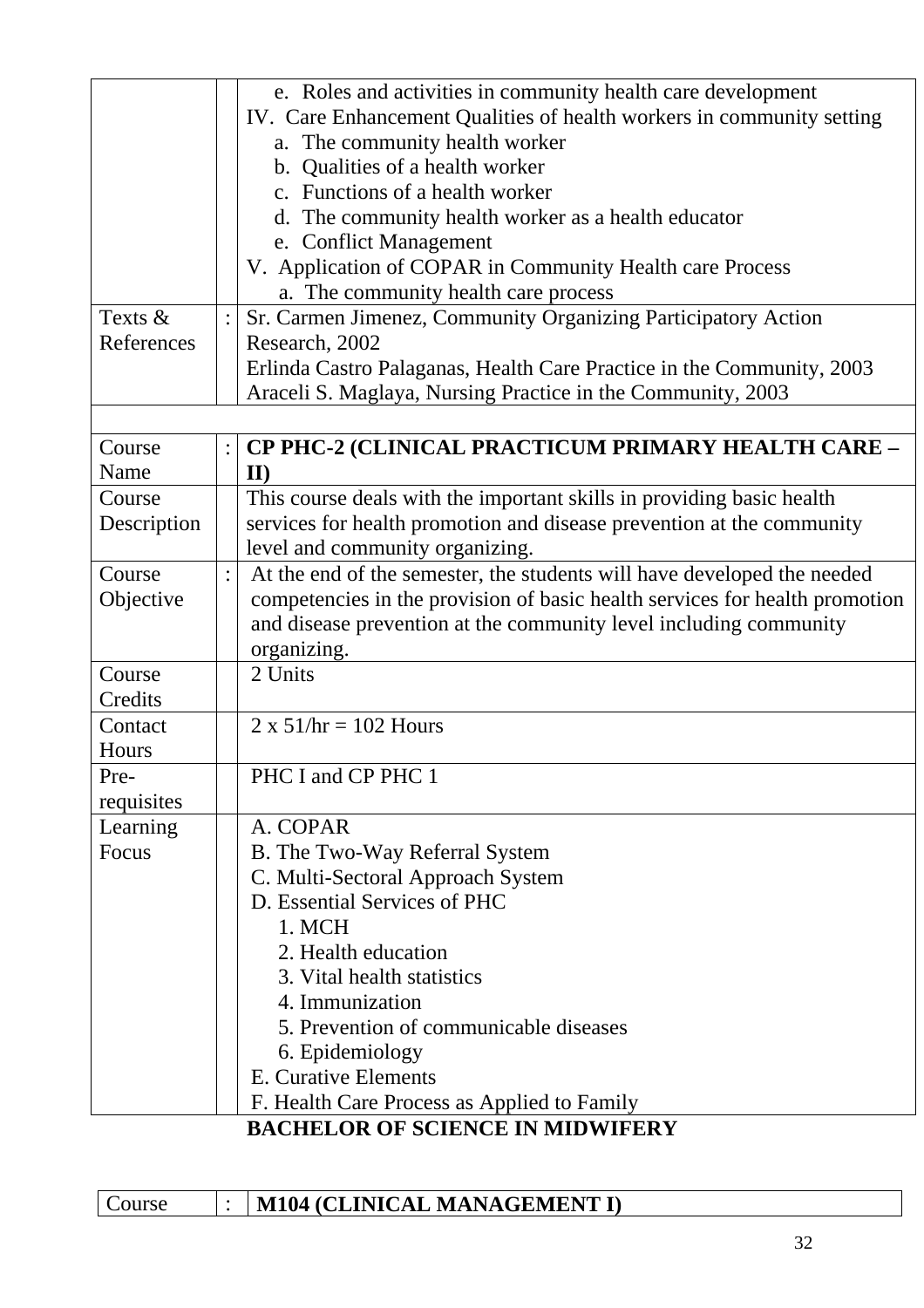| Name        |                |                                                                          |
|-------------|----------------|--------------------------------------------------------------------------|
| Course      | $\ddot{\cdot}$ | This course deals with clinical management of obstetrical emergencies    |
| Description |                | and high risk pregnancies, including the elements of Reproductive        |
|             |                | Health.                                                                  |
| Course      | $\ddot{\cdot}$ | At the end of the course, the student should be able to:                 |
| Objectives  |                | 1. Provide midwifery care and supervise women with high risk             |
|             |                | pregnancy during pre-natal, internal and post-natal period;              |
|             |                | 2. Execute emergency measures in OB emergency cases;                     |
|             |                | 3. Attend caesarian section as a scrub assistant;                        |
|             |                | 4. Provide post caesarian section care.                                  |
|             |                | 5. Discuss the elements of Reproductive Health                           |
| Course      | $\ddot{\cdot}$ | 3 units lecture                                                          |
| Credits     |                |                                                                          |
| Contact     | $\ddot{\cdot}$ |                                                                          |
| Hours       |                | 3 hrs lecture/week                                                       |
| Pre-        |                | M-102 (Midwifery Practice 2)                                             |
| requisites  |                |                                                                          |
| Course      | $\ddot{\cdot}$ | I. High Risk Client                                                      |
| Outline     |                | A. Definition and Scope of the Problem                                   |
|             |                | <b>B.</b> Risk Factors                                                   |
|             |                | C. Assessment of the High Risk Factors                                   |
|             |                | 1. History and Physical Examination                                      |
|             |                | 2. Biophysical Monitoring                                                |
|             |                | 3. Biochemical Monitoring                                                |
|             |                | 3.1 Maternal urine Assessment                                            |
|             |                | 3.2 Maternal Blood Assessment                                            |
|             |                | 3.3 Amniotic Fluid Assessment                                            |
|             |                | 3.4 Assessment of Fetal Well Being                                       |
|             |                | D. Health Disorders Complicating Pregnancy                               |
|             |                | 1. Diabetes                                                              |
|             |                | 2. Cardiac Disease                                                       |
|             |                | 3. Renal Disease                                                         |
|             |                | 4. Pulmonary Disease and Respiratory Distress                            |
|             |                | E. Complications During Pregnancy                                        |
|             |                | 1. Hemorrhagic Complications                                             |
|             |                | 2. Spontaneous Abortion                                                  |
|             |                | 3. Ectopic Pregnancy                                                     |
|             |                | 4. Gestational Trophoblastic Disease                                     |
|             |                | 5. Disseminated Intravascular Coagulopathy<br>6. Placental Abnormalities |
|             |                |                                                                          |
|             |                | 6.1 Abruptio Placenta<br>6.2 Placenta Previa                             |
|             |                | 6.3. Invasive Placenta                                                   |
|             |                | 6.4 Vasa Previa                                                          |
|             |                |                                                                          |
|             |                | 7. HypertensiveDisorders                                                 |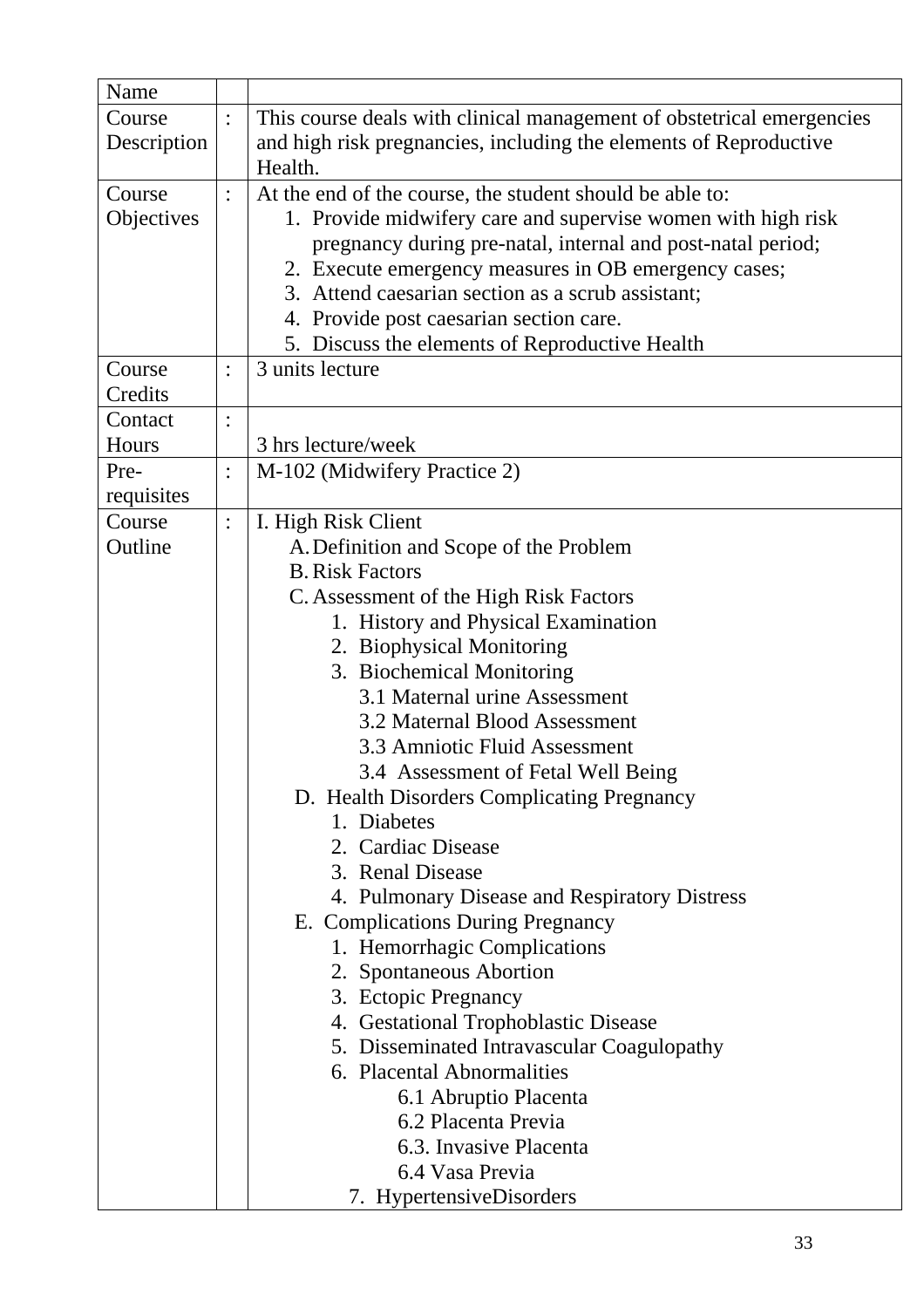| F. Complications During Labor and Birth    |
|--------------------------------------------|
| 1. Dysfunctional Labor                     |
| Dystocia                                   |
| Malpositions/Malpresentations              |
| <b>Multiple Pregnancy</b>                  |
| Precipitate Labor                          |
|                                            |
| <b>Premature Rupture of Membranes</b>      |
| 2. Hemorrhagic Complications               |
| Ruptured uterus                            |
| Inversion of the Uterus                    |
| Lacerations                                |
| 3. Infant Complications                    |
| Pre-maturity                               |
| Post maturity                              |
| <b>Birth Injuries</b>                      |
| G. Complications During Post Partum period |
| 1. Hemorrhagic Complications               |
| 1. Retained Placenta                       |
| 2. Uterine Atony                           |
| 3. Inversion of the Uterus                 |
| 4. Subinvolution of the Uterus             |
| 5. Laceration of birth Canal               |
| 2. Maternal Infections                     |
|                                            |
| II.<br><b>Emergency Obstetrics</b>         |
| A. Vaginal Bleeding                        |
| 1. During Early Pregnancy                  |
| 2. During Later Pregnancy and Labor        |
| 3. After Childbirth                        |
| B. Shock                                   |
| C. Malpositions and Malpresentations       |
| D. Shoulder Dystocia                       |
| E. Fetal Distress in Labor                 |
| F. Prolapsed Cord                          |
| G. Difficulty in Breathing                 |
| H. Elevated Blood Pressure                 |
| I. Unsatisfactory Progress of Labor        |
| III. Operative Obstetrics                  |
| 1. Analgesia and Anesthesia                |
| 2. Operative Care Principles               |
| 1. Pre-Operative                           |
| 2. Intra Operative                         |
|                                            |
| 3. Post Operative                          |
| 3. Dressing and Wound Care                 |
| 4. Operative Procedures                    |
| 1. Dilatation and Curretage                |
| 2. Vacuum Extraction                       |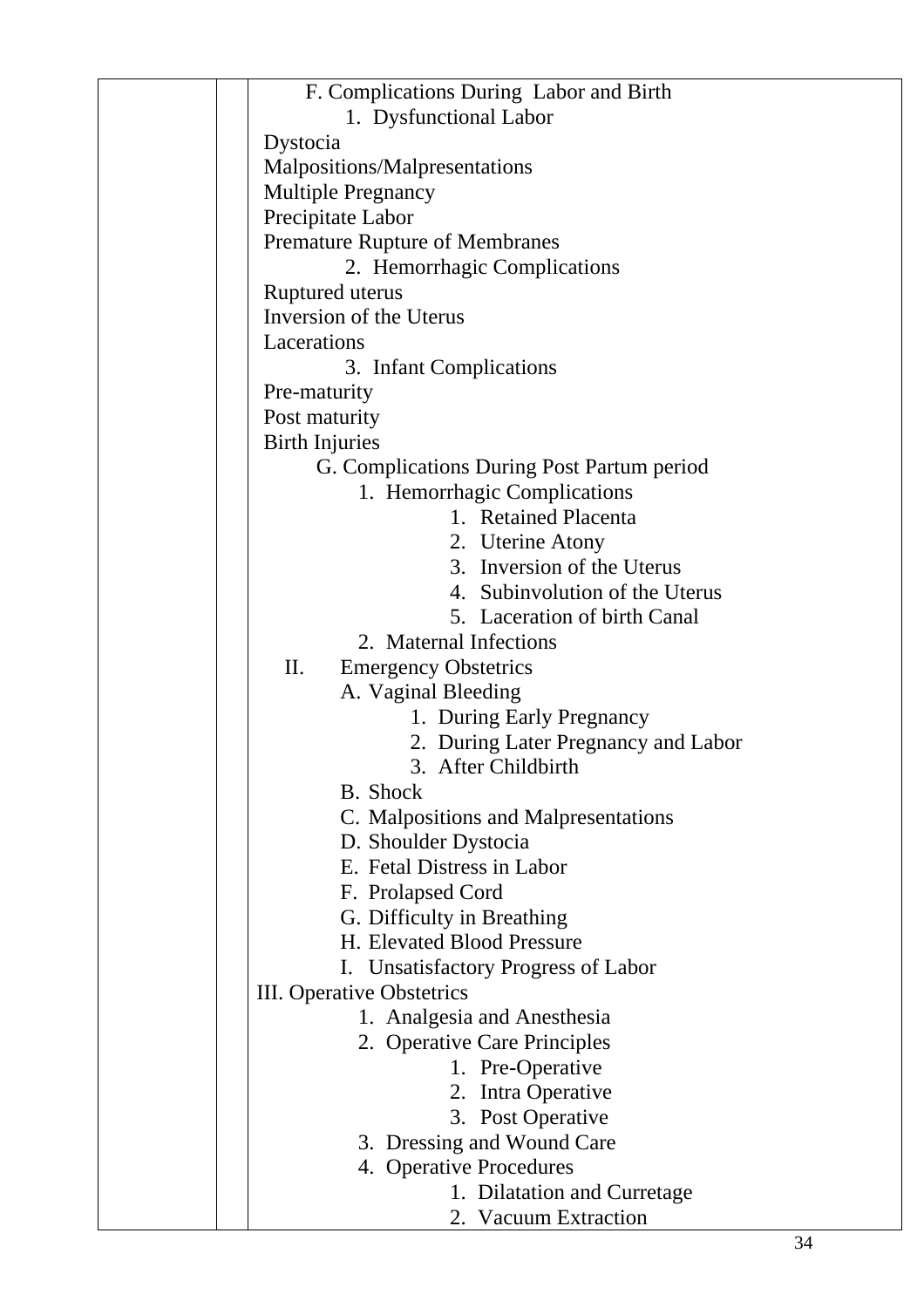| OHP, Major and minor OR Set, Operating Room set up, pelvic models,      |
|-------------------------------------------------------------------------|
|                                                                         |
|                                                                         |
| Gilbert and Hamon, High Risk Pregnancy and Delivery, Mosby 2003         |
|                                                                         |
| Managing Complications in Pregnancy and Childbirth, WHO                 |
|                                                                         |
|                                                                         |
| Piliterri, Adelle, Maternal and Child Health Nursing, Lippincott 2003   |
|                                                                         |
|                                                                         |
|                                                                         |
|                                                                         |
| This course deals with the necessary skills needed in the management of |
| obstetrical emergencies and high risk pregnancies, including the        |
|                                                                         |
|                                                                         |
| At the end of the semester, the students will have developed the needed |
| competencies in the management of obstetrical emergencies and high      |
| risk pregnancies, including the elements of Reproductive Health.        |
|                                                                         |
|                                                                         |
|                                                                         |
|                                                                         |
|                                                                         |
|                                                                         |
|                                                                         |
|                                                                         |
|                                                                         |
|                                                                         |
| Complications during pregnancy, labor, delivery and postpartum          |
|                                                                         |
|                                                                         |
|                                                                         |
|                                                                         |
|                                                                         |
|                                                                         |
|                                                                         |
|                                                                         |
|                                                                         |
|                                                                         |
|                                                                         |
|                                                                         |
|                                                                         |
|                                                                         |
|                                                                         |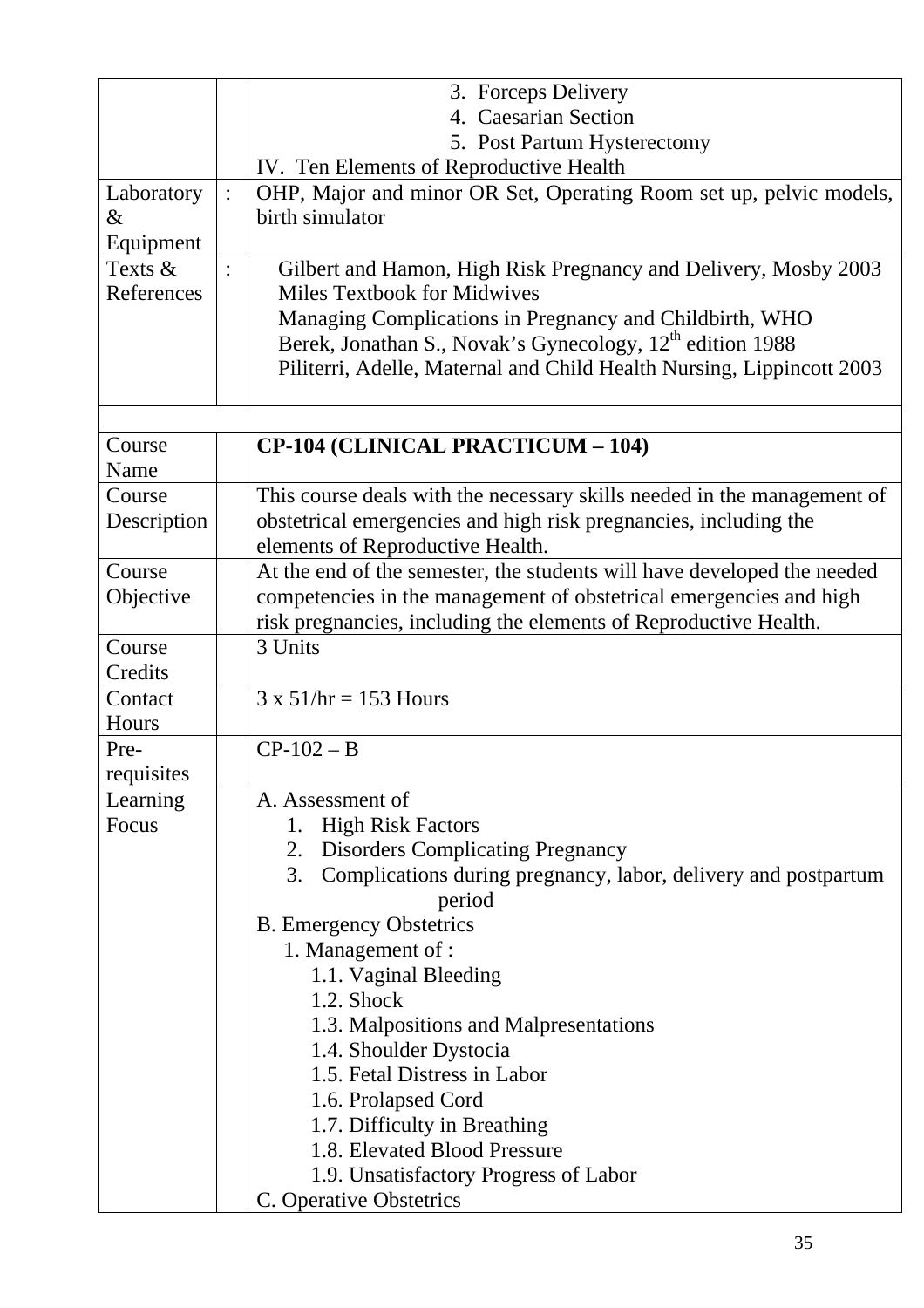|             |                | 1. Pre Operative Preparation                                         |
|-------------|----------------|----------------------------------------------------------------------|
|             |                | 2. Assisting in:                                                     |
|             |                | 2.1. Caesarian Operation                                             |
|             |                | 2.2. Dilatation and Curettage                                        |
|             |                | 2.3. Vacuum Extraction                                               |
|             |                | 2.4. Forceps Delivery                                                |
|             |                | 2.5. Post Partum Hysterectomy                                        |
|             |                | D. Reproductive Health                                               |
|             |                |                                                                      |
| Course      | $\ddot{\cdot}$ | M-105 (COMPREHENSIVE FAMILY PLANNING)                                |
| Name        |                |                                                                      |
| Course      | $\ddot{\cdot}$ | This course deals with population dynamics, population program,      |
| Description |                | assessment of family planning (FP) client, modern methods of FP,     |
|             |                | promotion/counseling, motivation, provision of FP services<br>and    |
|             |                | management of a family planning clinic.                              |
| Course      | $\ddot{\cdot}$ | At the end of the course, the student should be able to:             |
| Objectives  |                | 1. Discuss the relationship of population dynamics to the population |
|             |                |                                                                      |
|             |                | program of the country                                               |
|             |                | 2. Enhance counseling skills                                         |
|             |                | 3. Promote FP and motivate couples to use FP methods                 |
|             |                | 4. Provide FP services                                               |
|             |                | 5. Develop skills in FP clinic management                            |
| Course      |                | 3 units                                                              |
| Credits     |                |                                                                      |
| Contact     | $\ddot{\cdot}$ | 3 hrs lecture/wk                                                     |
| Hours       |                |                                                                      |
| Pre-        | $\ddot{\cdot}$ | M-102                                                                |
| requisites  |                |                                                                      |
| Course      | $\ddot{\cdot}$ | I. Introduction                                                      |
| Outline     |                | A. Terminologies Related to Family Planning                          |
|             |                | 1. Family Planning                                                   |
|             |                | 2. Population                                                        |
|             |                | 3. Demography                                                        |
|             |                | 4. Fertility                                                         |
|             |                | 5. Migration                                                         |
|             |                | 6. Responsible Parenthood                                            |
|             |                | 7. Reproductive Health                                               |
|             |                | B. The Philippine Population Program                                 |
|             |                | 1. objectives                                                        |
|             |                | 2. policies                                                          |
|             |                | 3. program thrusts                                                   |
|             |                | C. Population Profile of the:                                        |
|             |                |                                                                      |
|             |                | 1. World                                                             |
|             |                | 2. Philippines                                                       |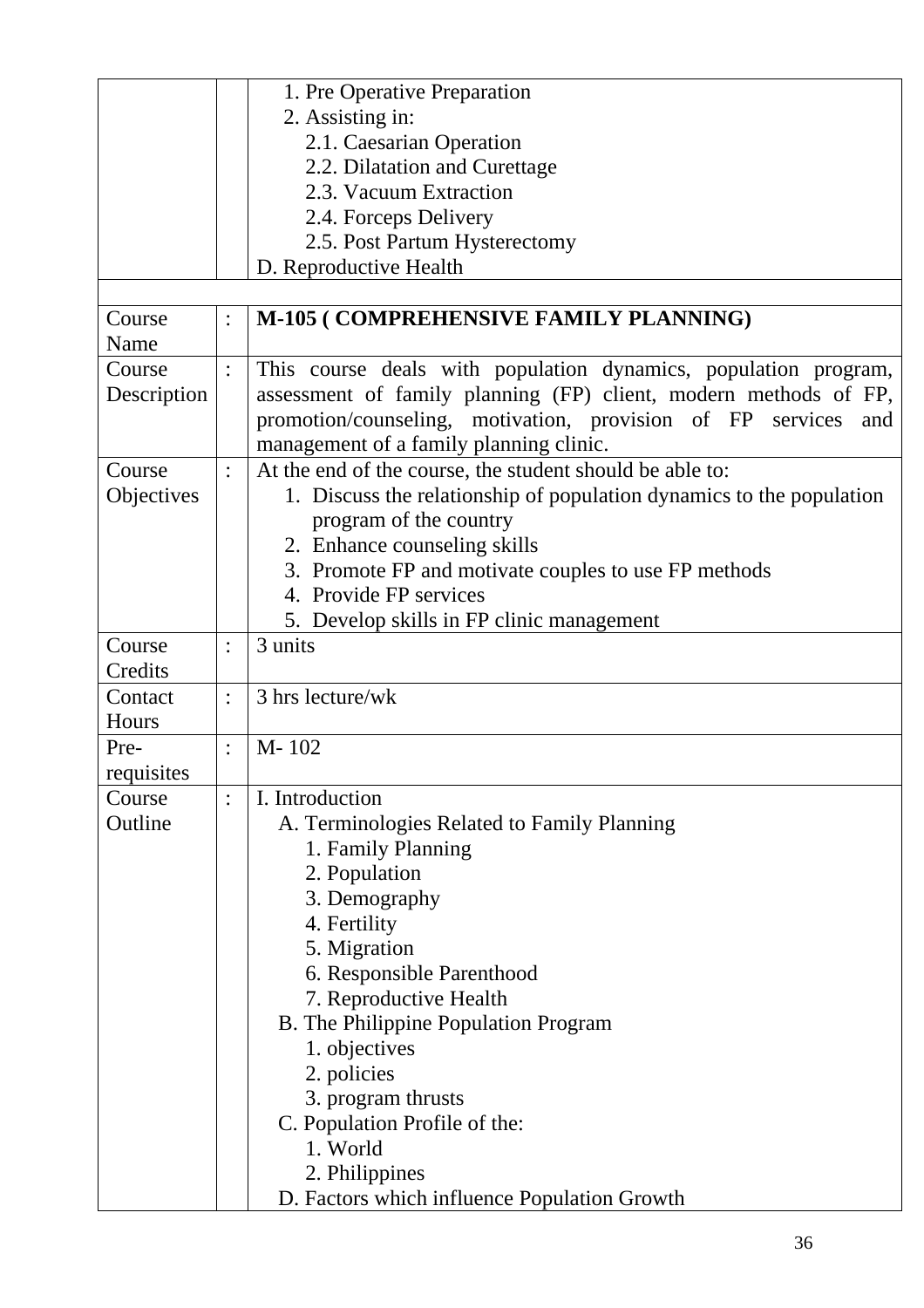| 1. Migration                                                    |
|-----------------------------------------------------------------|
| 2. Death                                                        |
| 3. Fertility                                                    |
| E. Effects of Rapid Population Growth To:                       |
| 1. Education                                                    |
| 2. Economics/employment                                         |
| 3. Health and nutrition                                         |
| 4. Housing                                                      |
| 5. Facilities                                                   |
| 6. Environment                                                  |
| 7. Peace and Order                                              |
| F. Review and Update on Laws and Legislations Related to Family |
| Planning                                                        |
| PD 965<br>PD 69                                                 |
| PD 79<br>$LOI$ 47                                               |
| RA 6365<br>EO 233                                               |
| <b>PD 14</b>                                                    |
| G. Benefits of Family Planning to the following:                |
| 1. Mother                                                       |
| 2. Child                                                        |
| 3. Family                                                       |
| II. Roles, Functions and Values in Family Planning              |
| 4. Motivators/educators                                         |
| 5. Service provider                                             |
| 6. Family Planning Service Manager                              |
| 7. Values in Family Planning                                    |
| <b>III.</b> Human Sexuality                                     |
| A. Understanding Human Sexuality                                |
| 2. Aspects of human sexuality                                   |
| 3. Individual attitudes towards sexuality                       |
| <b>IV.</b> Family Planning Services                             |
| A. Health Assessment                                            |
| 1. Rationale                                                    |
| 2. Components                                                   |
| a. history taking                                               |
| b. taking vital signs                                           |
| c. laboratory exams                                             |
| pregnancy test                                                  |
| - pap's smear                                                   |
| - gram staining for GTU screening                               |
| 3. Specific areas of health assessment related to family        |
|                                                                 |
| planning method use                                             |
| a. general physical exam<br>b. breast exam                      |
|                                                                 |
| c. abdominal exam                                               |
| d. pelvic exam                                                  |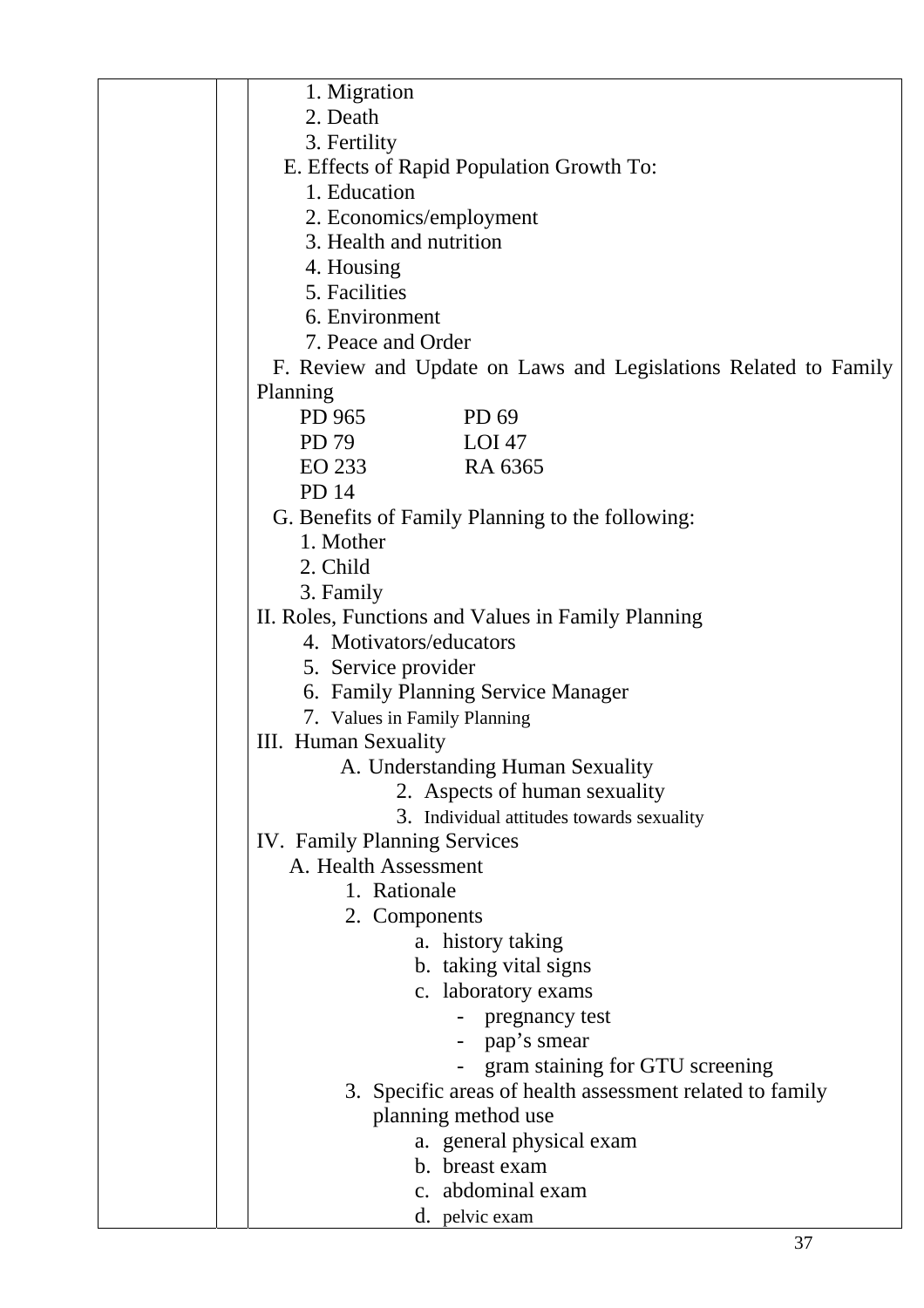| <b>B.</b> Contraceptive Technology                           |
|--------------------------------------------------------------|
| 1. Definition                                                |
| 2. General classification                                    |
| a. permanent (irreversible)                                  |
| bilateral tubal ligation                                     |
| vasectomy                                                    |
| b. temporary (reversible)                                    |
| natural family planning methods (calendar,                   |
| BBT, Billings, LAM, standard days method)                    |
| hormonal (injection, pills, norplant)                        |
| barrier (condom, diaphragm, IUD)                             |
| chemical (foams, jelly, spermicides)                         |
| 3. Background                                                |
| 4. Description                                               |
| 5. Effectiveness                                             |
| 6. Mechanism of action                                       |
| 7. Indications/contraindications                             |
| 8. Benefits, advantages and disadvantages of each method     |
| 9. Side effects                                              |
| 10. Management of Complications                              |
| 11. Client education                                         |
| 12. Procedures in performing                                 |
| a. IUD insertion and removal                                 |
| b. Identifying fertile and infertile days using BBT,         |
| cervical mucus and calendar                                  |
| c. Putting on and removing a condom                          |
| d. Give instructions on the correct use of pills and         |
| condom                                                       |
| e. Assisting in tubal ligation and vasectomy                 |
| C. Family Planning Counseling<br>1. Definition of counseling |
| 2. Guiding principles                                        |
| 3. Methods - individual                                      |
| couple                                                       |
| group                                                        |
| 4. Process $(GATHER)$                                        |
| 5. Communication skills of an effective counselor            |
| a. relating                                                  |
| b. observing                                                 |
| c. listening                                                 |
| d. questioning                                               |
| e. attending behavior                                        |
| f. talking                                                   |
| g. summarizing and paraphrasing                              |
| h. explaining                                                |
| i. giving information                                        |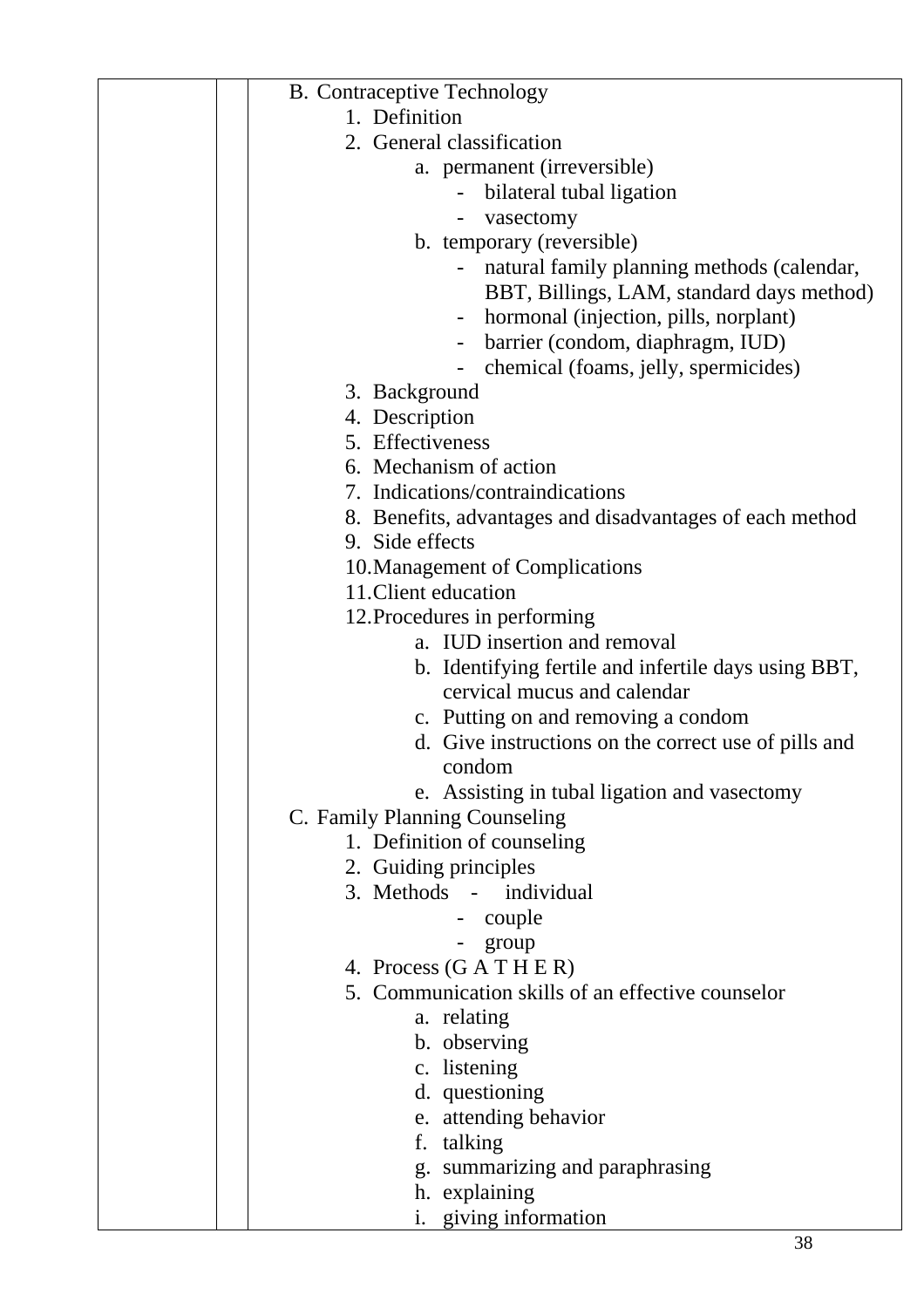|                              |                | D. Informed choice and informed consent<br>1. Definition<br>2. Importance<br>3. Elements of informed consent<br>V. Management of Family Planning Services<br>A. Overview of Management<br>1. Definition<br>2. Elements<br>3. Three major functions of management<br>Importance of Management to Family Planning Service<br>B.<br>Delivery<br>1. Management of Operations of a Family Planning Clinic<br>- Preparation<br>- Client Flow<br>- Clinic Procedures<br>- After Care<br>2. Maintenance and Control of Family Planning Supplies and<br>Equipment<br>3. Recording and Reporting<br>- Responsibilities and activities of the midwife<br>- FP records and reports<br>- Filing system<br>- Reporting system<br>- Referral system |
|------------------------------|----------------|--------------------------------------------------------------------------------------------------------------------------------------------------------------------------------------------------------------------------------------------------------------------------------------------------------------------------------------------------------------------------------------------------------------------------------------------------------------------------------------------------------------------------------------------------------------------------------------------------------------------------------------------------------------------------------------------------------------------------------------|
| Laboratory<br>&<br>Equipment | $\ddot{\cdot}$ | Pelvic model, penis model, condom, IUD, spermicidals, pills                                                                                                                                                                                                                                                                                                                                                                                                                                                                                                                                                                                                                                                                          |
| Texts $\&$<br>References     |                | Lugue and Delcon, Textbook on family Planning<br>POPCOM Hand-outs on Population Forum<br>Instructors' Guide on Family Planning (APSOM-JHPIEGO)<br>Robert A. Hatcher, et al, The Essentials of Contraceptive Technology<br>Reference Manual for Family Planning in the Philippines (APSOM-<br>JHPIEGO)<br><b>JHPIEGO Manual on Reversible Contraception</b><br>Mamutalla & Harper, Family Planning Counseling & Voluntary<br>Sterilization<br>Dorothy Brooten, Managerial Leadership in Nursing                                                                                                                                                                                                                                       |
|                              |                |                                                                                                                                                                                                                                                                                                                                                                                                                                                                                                                                                                                                                                                                                                                                      |
| Course                       |                | <b>CP 105 (CLINICAL PRACTICUM 105)</b>                                                                                                                                                                                                                                                                                                                                                                                                                                                                                                                                                                                                                                                                                               |
| Name                         |                |                                                                                                                                                                                                                                                                                                                                                                                                                                                                                                                                                                                                                                                                                                                                      |
| Course<br>Description        |                | This course deals with the development of skills in providing family<br>planning services to the target population as well as in the management<br>of a family planning clinic.                                                                                                                                                                                                                                                                                                                                                                                                                                                                                                                                                      |
| Course                       |                | At the end of the semester, the students will have developed the                                                                                                                                                                                                                                                                                                                                                                                                                                                                                                                                                                                                                                                                     |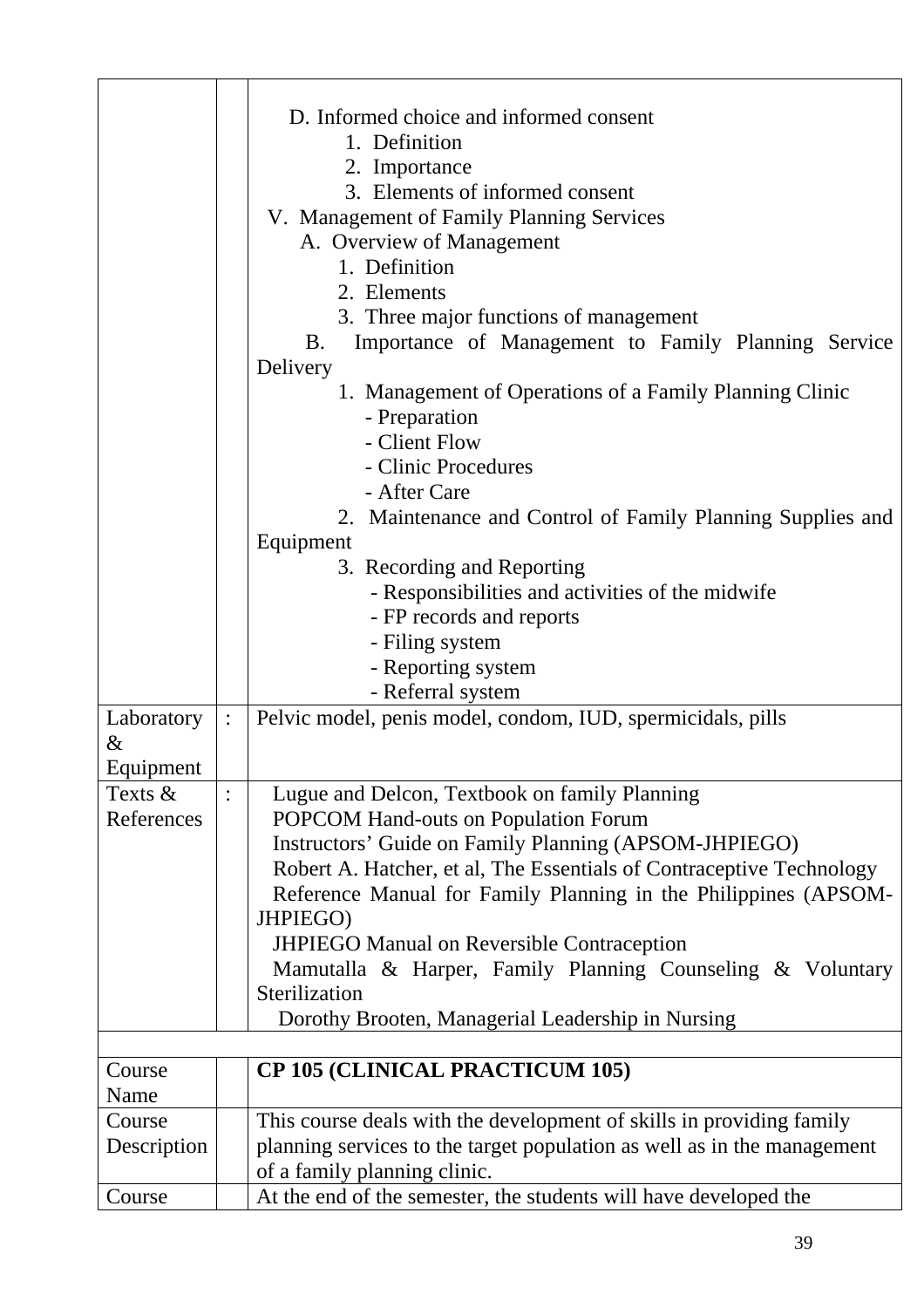| Objective   |                | necessary competencies in the provision of family planning services       |
|-------------|----------------|---------------------------------------------------------------------------|
|             |                | including management of family planning clinic.                           |
| Course      |                | 3 Units                                                                   |
| Credits     |                |                                                                           |
| Contact     |                | $3 \times 51$ /hr = 153 Hours                                             |
| Hours       |                |                                                                           |
| Pre-        |                | M 104 and CP 104                                                          |
| requisites  |                |                                                                           |
| Learning    |                | A. Family Planning Services                                               |
|             |                |                                                                           |
| Focus       |                | 1. Health assessment                                                      |
|             |                | 1.1. History Taking                                                       |
|             |                | 1.2. Taking Vital Signs                                                   |
|             |                | 1.3. Laboratory Examination:                                              |
|             |                | 1.3.1. Pregnancy Test                                                     |
|             |                | 1.3.2. Pap's Smear                                                        |
|             |                | 1.4. General Physical Assessment                                          |
|             |                | 1.5. Breast Examination                                                   |
|             |                | 1.6. Abdominal Examination                                                |
|             |                | 1.7. Pelvic Examination                                                   |
|             |                | <b>B.</b> Counseling                                                      |
|             |                |                                                                           |
|             |                | C. Contraceptive Technology                                               |
|             |                | 1. Procedures in Performing:                                              |
|             |                | 1.1. IUD Insertion and Removal                                            |
|             |                | 1.2. Identifying fertile and infertile days using BBT, cervical           |
|             |                | mucus and calendar, standard days method                                  |
|             |                | 1.3. Putting on and removing of condom                                    |
|             |                | 1.4. Pill dispensation                                                    |
|             |                | 1.5. Administration of injectable contraceptives                          |
|             |                | 1.6. Assisting in tubal ligation and vasectomy                            |
|             |                | II. Management of Family Planning Clinic                                  |
|             |                |                                                                           |
|             |                |                                                                           |
| Course      |                | <b>M106 (ADMINISTRATION AND SUPERVISION)</b>                              |
| Name        |                |                                                                           |
| Course      | $\ddot{\cdot}$ | This course focuses on the development of the administrative and          |
| Description |                | supervisory skills of the professional midwife. It includes discussion of |
|             |                | ethico-moral concepts relative to issues and concerns in the midwifery    |
|             |                | administration and supervision.                                           |
| Course      |                | At the end of the course and after participating actively in all learning |
| Objectives  |                | activities designed for the course, the student will be able to:          |
|             |                | 1. Explain the theories, concepts and principles of management and        |
|             |                | supervision                                                               |
|             |                | 2. Enumerate the sequential steps of management and supervision           |
|             |                |                                                                           |
|             |                | 3. Describe the different styles of management/leadership as applied      |
|             |                | to midwifery practice                                                     |
|             |                | 4. Discuss appropriate methods and tools of supervision                   |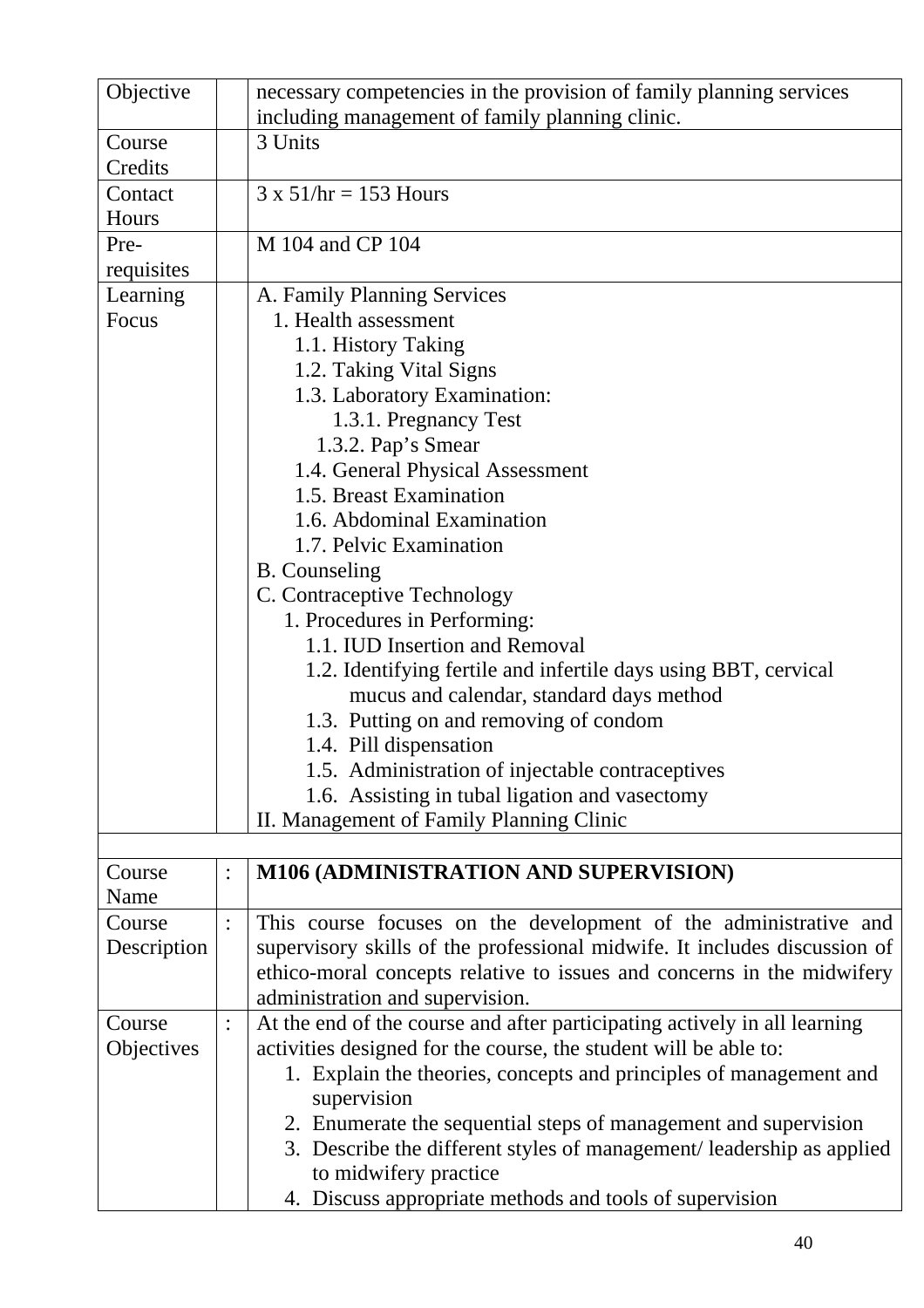|             |                | 5. Discuss the concepts, process, methods and tools of evaluation |
|-------------|----------------|-------------------------------------------------------------------|
|             |                | 6. Appreciate the value of evaluation as a measurement tool       |
| Course      | $\ddot{\cdot}$ |                                                                   |
| Credits     |                | 3 units                                                           |
| Contact     | $\ddot{\cdot}$ |                                                                   |
| Hours       |                | 3 hrs lecture/week                                                |
| Prerequisit | $\ddot{\cdot}$ | M100 to M105                                                      |
| es          |                |                                                                   |
| Course      |                | 1. Theories, Concepts & Principles of Management & Supervision    |
| Outline     |                | 2. Steps in management and supervision                            |
|             |                | 3. Management styles/leadership                                   |
|             |                | 4. Facts of Management                                            |
|             |                | 5. Needed Supervising Skills                                      |
|             |                | 6. Transition from employee to supervisor                         |
|             |                | 7. Functions of Management                                        |
|             |                | Planning                                                          |
|             |                | <b>Position Description</b>                                       |
|             |                | <b>Performance Standards</b>                                      |
|             |                | Policy Making and Implementation                                  |
|             |                | Organizing                                                        |
|             |                | Organizing, staffing and coordinating                             |
|             |                | <b>Personnel Selection</b>                                        |
|             |                | Orientation and training of new employees                         |
|             |                | <b>Team Building</b>                                              |
|             |                | Delegation and empowerment                                        |
|             |                | Controlling                                                       |
|             |                | Leaders and managers                                              |
|             |                | Coaching and mentoring                                            |
|             |                | Morale and motivation                                             |
|             |                | <b>Counseling Employees</b>                                       |
|             |                | Performance Review and Planning Interview                         |
|             |                | <b>Managing your Boss</b>                                         |
|             |                | <b>Conflict and Confrontation</b>                                 |
|             |                | Employees with problems                                           |
|             |                | Coping with Hostile people                                        |
|             |                | <b>Personnel Retention</b>                                        |
|             |                | Cost Control & Budget                                             |
|             |                | Developing Employees                                              |
|             |                | Job redesign                                                      |
|             |                | <b>Complaints and Grievances</b>                                  |
|             |                | <b>Introduction of Change</b>                                     |
|             |                | <b>Encouraging Creativity</b>                                     |
|             |                | Career development of staff                                       |
|             |                | 8. Supervising Skills                                             |
|             |                | Verbal communication                                              |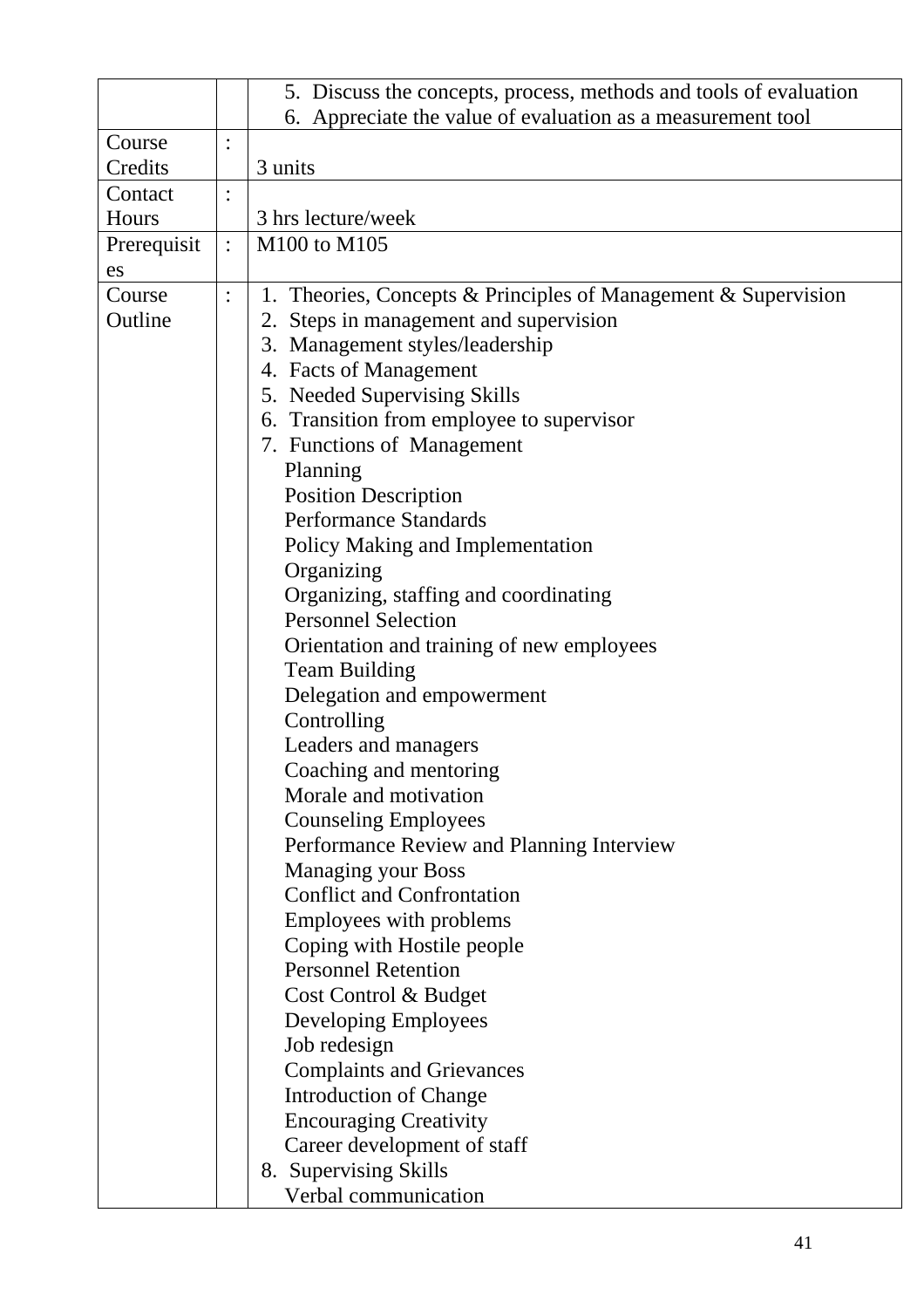|             |                | Written communication                                                   |
|-------------|----------------|-------------------------------------------------------------------------|
|             |                | Decision making and Problem Solving                                     |
|             |                | Conducting meetings                                                     |
|             |                | <b>Time Management</b>                                                  |
|             |                | 9. Self-Enhancement                                                     |
|             |                | 10. Concepts, process, methods and tools of evaluation                  |
| Texts &     |                | William Umiker, Management Skills for the New Health Care               |
| References  |                | Supervisor, $2nd$ edition,                                              |
|             |                | Howard Roland and Beatrice Rowland, Nursing Administration              |
|             |                | Handbook 1992                                                           |
|             |                | Yoder Wise, Leading and Managing in Nursing                             |
|             |                |                                                                         |
| Course      |                | <b>CP 106 (CLINICAL PRACTICUM 106)</b>                                  |
| Name        |                |                                                                         |
| Course      |                | This course focuses on the development of the administrative and        |
| Description |                | supervisory skills of the professional midwife.                         |
| Course      |                | At the end of the semester, the students will have developed the needed |
| Objective   |                | competencies of a midwife as administrators and supervisors             |
| Course      |                | 3 Units                                                                 |
| Credits     |                |                                                                         |
| Contact     |                | $3 \times 51$ /hr = 153 Hours                                           |
| Hours       |                |                                                                         |
| Pre-        |                | M 105 and CP 105                                                        |
| requisites  |                |                                                                         |
| Learning    |                | A. Administrative Functions                                             |
| Focus       |                | 1. Barangay Health Station (BHS)                                        |
|             |                | 2. Rural Health Unit (RHU)                                              |
|             |                | 3. Unit Area Management                                                 |
|             |                | 3.1. Labor room                                                         |
|             |                | 3.2. Delivery room                                                      |
|             |                | 3.3. Obstetrical ward                                                   |
|             |                | 4. Midwife clinic                                                       |
|             |                | <b>B.</b> Supervisory Skills                                            |
|             |                | 1. Verbal communication                                                 |
|             |                | 2. Written communication                                                |
|             |                | 3. Decision making and Problem solving                                  |
|             |                | 4. Conducting meetings                                                  |
|             |                | 5. Time management                                                      |
|             |                |                                                                         |
| Course      | $\ddot{\cdot}$ | <b>COMMUNITY HEALTH SERVICE MANAGEMENT</b>                              |
| Name        |                |                                                                         |
| Course      |                | The course focuses on:                                                  |
| Description |                |                                                                         |
|             |                | 1. comprehensive discussion of the concepts, approaches, strategies     |
|             |                | and processes of community health development;                          |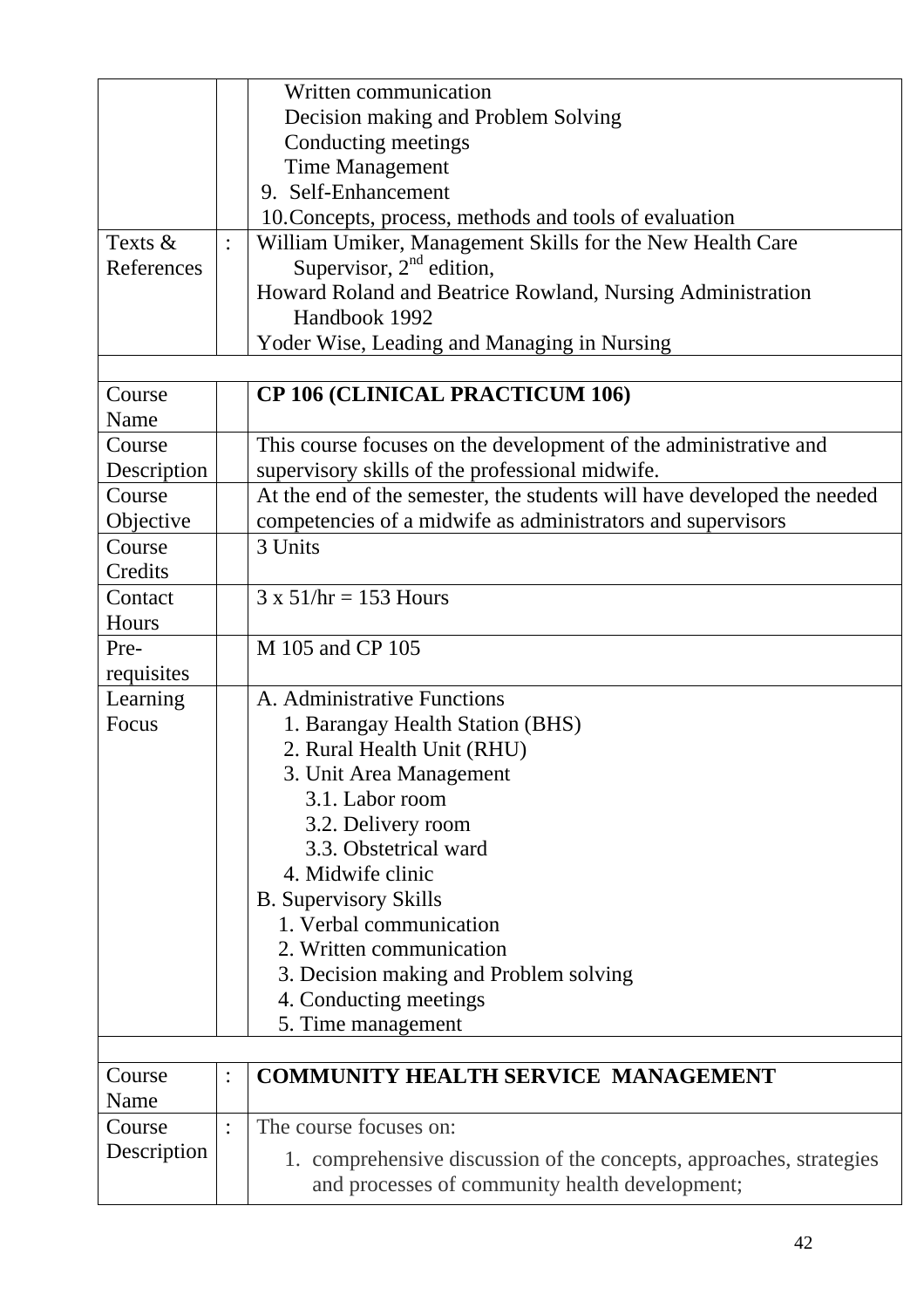|                      |                | 2. facilitating community involvement in the identification of health<br>needs and priorities; and                                                                                                                                                                                                                                                                                                                                                                                                                                                                 |
|----------------------|----------------|--------------------------------------------------------------------------------------------------------------------------------------------------------------------------------------------------------------------------------------------------------------------------------------------------------------------------------------------------------------------------------------------------------------------------------------------------------------------------------------------------------------------------------------------------------------------|
|                      |                | 3. management of community health services.                                                                                                                                                                                                                                                                                                                                                                                                                                                                                                                        |
| Course<br>Objectives |                | After finishing the course and actively participating in the learning<br>experiences, the student shall be able to:<br>1. describe the Philippine health situation;<br>2. review the Philippine health care delivery system;<br>3. discuss the different health programs of the government;<br>4. explain the importance of community involvement in the delivery<br>of health services;<br>5. discuss the need for leadership in the effective management of<br>health services;<br>6. demonstrate skills in the following:<br>6.1 community health care planning |
|                      |                | 6.2 management of health programs                                                                                                                                                                                                                                                                                                                                                                                                                                                                                                                                  |
| Course<br>Credits    |                | 2 units                                                                                                                                                                                                                                                                                                                                                                                                                                                                                                                                                            |
| Contact              | $\ddot{\cdot}$ | 2 hrs/ wk lecture                                                                                                                                                                                                                                                                                                                                                                                                                                                                                                                                                  |
| Hours                |                |                                                                                                                                                                                                                                                                                                                                                                                                                                                                                                                                                                    |
| Pre-                 | $\ddot{\cdot}$ | 2-year Midwifery Course                                                                                                                                                                                                                                                                                                                                                                                                                                                                                                                                            |
| requisites           |                |                                                                                                                                                                                                                                                                                                                                                                                                                                                                                                                                                                    |
| Course               | $\ddot{\cdot}$ | I. Introduction                                                                                                                                                                                                                                                                                                                                                                                                                                                                                                                                                    |
| Outline              |                | A. Brief Background of PHC I & II                                                                                                                                                                                                                                                                                                                                                                                                                                                                                                                                  |
|                      |                | B. Overview of the Course                                                                                                                                                                                                                                                                                                                                                                                                                                                                                                                                          |
|                      |                | II. Philippine Health Situation                                                                                                                                                                                                                                                                                                                                                                                                                                                                                                                                    |
|                      |                | A. Magnitude of the Health Problem                                                                                                                                                                                                                                                                                                                                                                                                                                                                                                                                 |
|                      |                | B. Maternal Morbidity and Mortality Rates                                                                                                                                                                                                                                                                                                                                                                                                                                                                                                                          |
|                      |                | C. Infant Morbidity and Mortality Rates                                                                                                                                                                                                                                                                                                                                                                                                                                                                                                                            |
|                      |                | III. Country's Health Care Delivery System                                                                                                                                                                                                                                                                                                                                                                                                                                                                                                                         |
|                      |                | A. Restructured Health Care Delivery System<br>B. Factors Affecting the Welfare Conditions of Filipino Midwives                                                                                                                                                                                                                                                                                                                                                                                                                                                    |
|                      |                | <b>IV.</b> Government Health Programs                                                                                                                                                                                                                                                                                                                                                                                                                                                                                                                              |
|                      |                | A. Vision, Mission, National Objectives for Health (NOH)                                                                                                                                                                                                                                                                                                                                                                                                                                                                                                           |
|                      |                | B. Health Sector Reform Agenda (HSRA)                                                                                                                                                                                                                                                                                                                                                                                                                                                                                                                              |
|                      |                | C. Annual Program Thrusts                                                                                                                                                                                                                                                                                                                                                                                                                                                                                                                                          |
|                      |                | D. Health Programs                                                                                                                                                                                                                                                                                                                                                                                                                                                                                                                                                 |
|                      |                | 1. Infectious Disease Programs                                                                                                                                                                                                                                                                                                                                                                                                                                                                                                                                     |
|                      |                | For Elimination                                                                                                                                                                                                                                                                                                                                                                                                                                                                                                                                                    |
|                      |                | Rabies                                                                                                                                                                                                                                                                                                                                                                                                                                                                                                                                                             |
|                      |                | Malaria                                                                                                                                                                                                                                                                                                                                                                                                                                                                                                                                                            |
|                      |                | Filariasis                                                                                                                                                                                                                                                                                                                                                                                                                                                                                                                                                         |
|                      |                | Leprosy                                                                                                                                                                                                                                                                                                                                                                                                                                                                                                                                                            |
|                      |                | Schistosomiasis                                                                                                                                                                                                                                                                                                                                                                                                                                                                                                                                                    |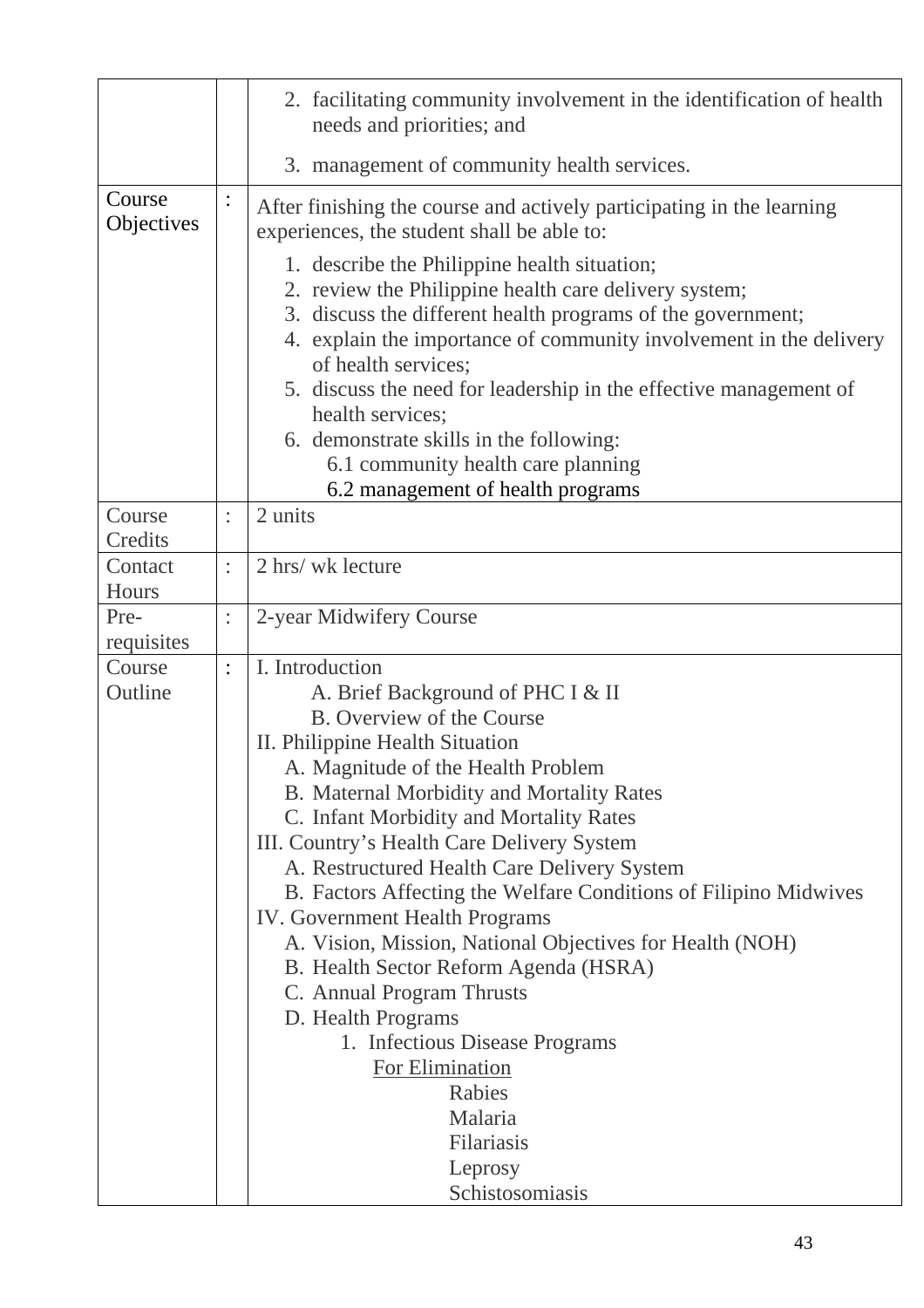| For Prevention and Control                                     |
|----------------------------------------------------------------|
| <b>Tuberculosis</b>                                            |
| <b>Soil Transmitted Helminthiases</b>                          |
| Emerging / Reemerging                                          |
| Dengue / Hemorrhagic Fever                                     |
| <b>STI/HIV AIDS</b>                                            |
| 2. Degenerative Disease Programs                               |
| <b>Healthy Lifestyle</b>                                       |
| Cancer                                                         |
| <b>Cardiovascular Disease</b>                                  |
| <b>Chronic Respiratory Diseases</b>                            |
| <b>Diabetes Mellitus</b>                                       |
| Smoking                                                        |
| <b>Blindness Prevention</b>                                    |
| <b>Organ Donation</b>                                          |
| Persons with Disabilities                                      |
| <b>Accidents and Injuries Prevention</b>                       |
| <b>Mental Health</b>                                           |
| 3. Environmental Health                                        |
| <b>Health Care Waste Management</b>                            |
| Sanitation - Water, Food                                       |
| Air Pollution                                                  |
| 4. Family Health                                               |
| Maternal & Child Health                                        |
| Maternal                                                       |
| Women's Health                                                 |
| a. Safe Motherhood (including BEMOC)                           |
| b. Family Planning                                             |
| c. Violence Against Women and Children                         |
| d. Adolescent Reproductive Health                              |
| e. Prevention and Management of Abortion and Its Complications |
| <b>Older Persons</b><br>f.                                     |
| Child                                                          |
| Integrated Maternal and Child Illnesses (IMCI)                 |
| Infant and Young Children Feeding (IYCF) including             |
| <b>Breastfeeding</b>                                           |
| Expanded Program on Immunization (EPI)                         |
| <b>Oral Health</b>                                             |
| <b>Adolescent Health</b>                                       |
| Child Injury                                                   |
| V. Leadership                                                  |
| A. Concepts, Principles, Qualities                             |
| B. Levels of Leadership                                        |
| C. Need for leadership in the effective management of health   |
| services                                                       |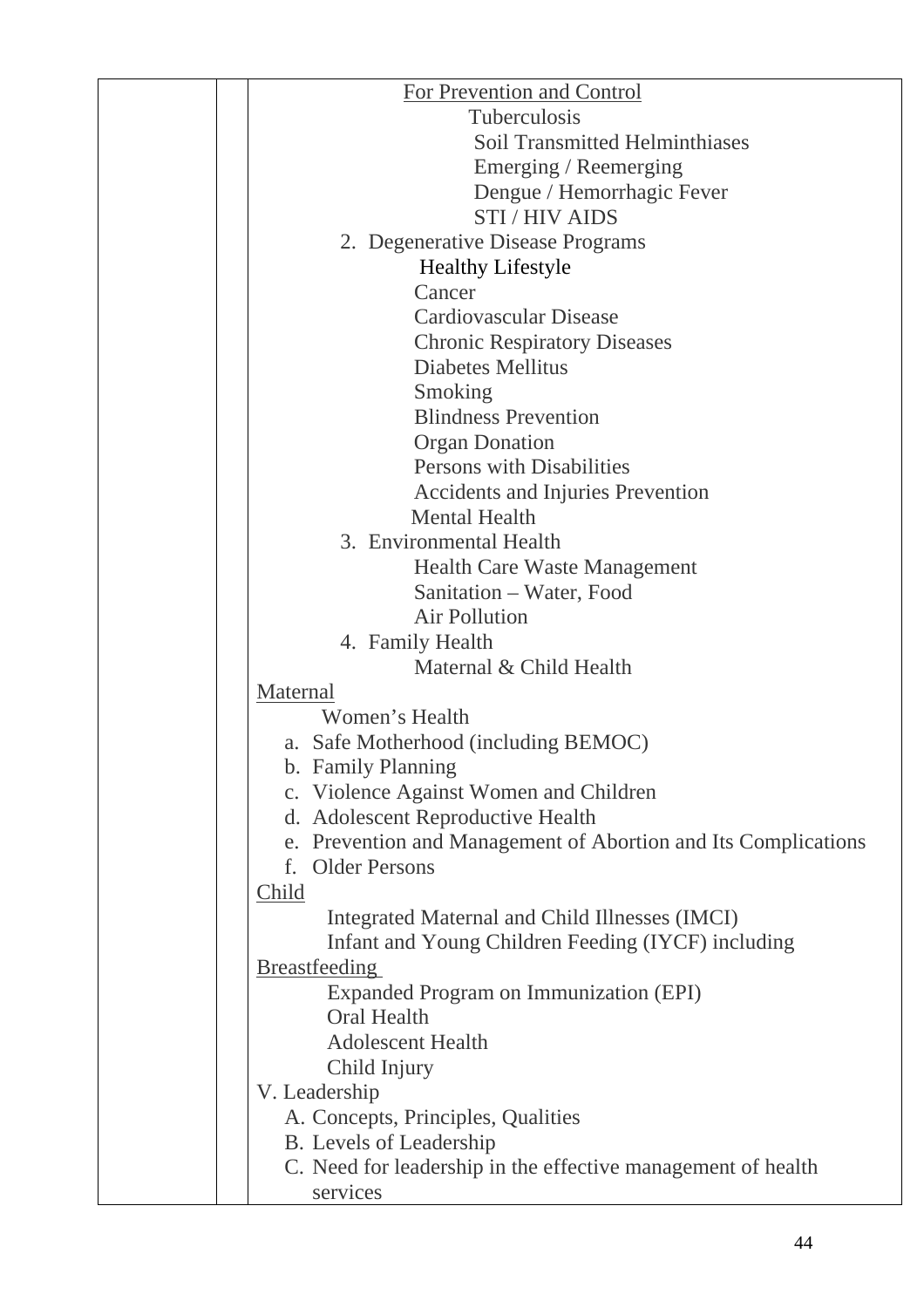| Laboratory<br>$\&$  |                | Classroom, Health Facility and immersion to community                                 |
|---------------------|----------------|---------------------------------------------------------------------------------------|
| Equipment           |                |                                                                                       |
| Text and            | $\ddot{\cdot}$ | Primary Health Care I & 2 References                                                  |
| References          |                | National Objectives for Health, Philippines DOH                                       |
|                     |                | Health Sector Reform Agenda DOH                                                       |
|                     |                | DOH Health Programs - National Center for Health Promotion                            |
|                     |                | MCH Manual, NCDPC-DOH                                                                 |
|                     |                | The Ultimate Learning Guide by Carl E. Balita                                         |
|                     |                | Philippine Handbook on Food Safety. October 2004, DOH                                 |
|                     |                | Health Care Waste Management Manual. 2004. DOH                                        |
| Course<br>Requireme |                | Punctuality / Attendance                                                              |
| nts                 |                | <b>Quizzes and Term Exams</b>                                                         |
|                     |                | <b>Active Class Participation</b>                                                     |
|                     |                | <b>Community Practicum</b>                                                            |
|                     |                | Management of health services                                                         |
|                     |                |                                                                                       |
| Course              |                | CP CHM (CLINICAL PRACTICUM - COMMUNITY HEALTH                                         |
| Name                |                | <b>SERVICE MANAGEMENT)</b>                                                            |
| Course              |                | The course deals with the development of skills in identifying health                 |
| Description         |                | needs and managing community health services.                                         |
| Course              |                | At the end of the semester, the students will have developed the needed               |
| Objective           |                | competencies in identifying health needs and managing community                       |
|                     |                | health services.                                                                      |
| Course              |                | 3 Units                                                                               |
| Credits             |                |                                                                                       |
| Contact             |                | $3 \times 51$ /hr = 153 Hours                                                         |
| Hours               |                |                                                                                       |
| Pre-                |                | PHC 1 and 2 and CP PHC 1 and 2                                                        |
| requisites          |                |                                                                                       |
| Learning            |                | A. Identification of family and community health needs                                |
| Focus               |                | B. Management of community health services                                            |
|                     |                | 1. Implementation/management of current government program                            |
|                     |                | thrusts                                                                               |
|                     |                |                                                                                       |
| Course              |                | MIDWIFERY ENTREPRENEURSHIP                                                            |
| Name                |                |                                                                                       |
| Course              | $\ddot{\cdot}$ | The subject deals with the challenging opportunities for midwives, to                 |
| Description         |                | look deeper into their profession and venture it into an entrepreneurial<br>endeavor. |
| Course              |                | At the end of the course, the student should be able to:                              |
| Objectives          |                | 1. Discuss the concepts and components of entrepreneurship                            |
|                     |                | 2. Determine the interventions in entrepreneurship                                    |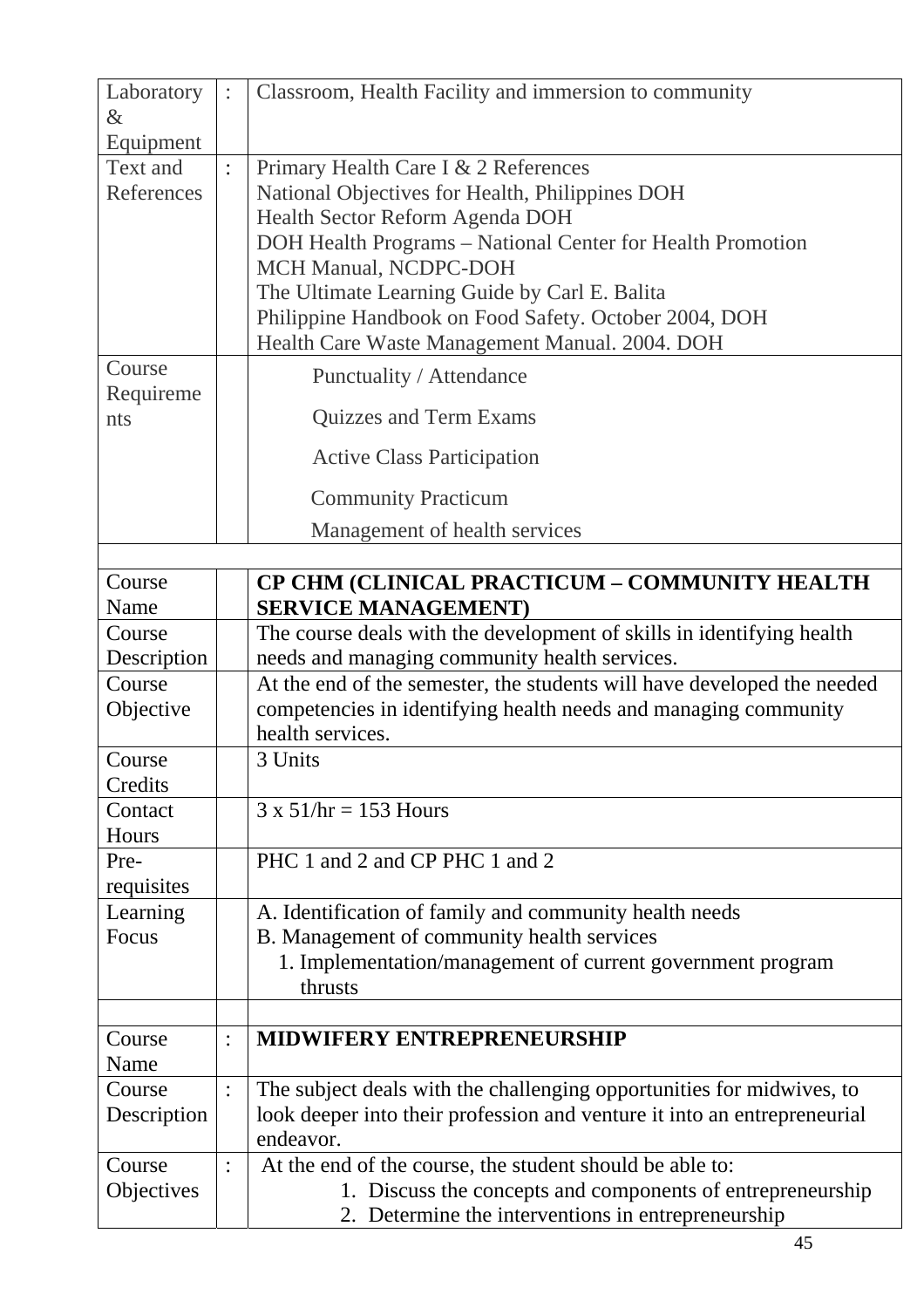|             |                | 3. Determine the process of midwifery entrepreneurship                    |  |
|-------------|----------------|---------------------------------------------------------------------------|--|
|             |                | 4. Demonstrate qualities of an entrepreneur                               |  |
|             |                | 5. Appreciate the application of entrepreneurship to midwifery            |  |
|             |                | practice                                                                  |  |
| Course      |                |                                                                           |  |
| Credits     |                | 3 units                                                                   |  |
| Contact     |                |                                                                           |  |
| Hours       |                | 3 hrs lecture/week                                                        |  |
| Pre-        |                |                                                                           |  |
| requisites  |                | None                                                                      |  |
| Course      |                | 1. Entrepreneurship as a Discipline                                       |  |
| Outline     |                | 2. Qualities of an Entrepreneur                                           |  |
|             |                | 3. Components of Entrepreneurship                                         |  |
|             |                | $\triangleright$ Intellectual                                             |  |
|             |                | $\triangleright$ Emotional                                                |  |
|             |                |                                                                           |  |
|             |                | 4. Concepts of Entrepreneurship                                           |  |
|             |                | Risk-taking                                                               |  |
|             |                | Stages of interventions                                                   |  |
|             |                | 5. Passion in Entrepreneurship                                            |  |
|             |                | 6. Creating Unique Value Proposition as an Entrepreneur                   |  |
|             |                | 7. Matching Product with Target Market                                    |  |
|             |                | 8. Entrepreneurship for Midwives                                          |  |
|             |                | 9. Creating Kaizen Spirit as a Midwife Entrepreneur                       |  |
|             |                | 10. Moving from Midwife Practitioner to Midwife Entrepreneur              |  |
|             |                | 11. Policies, Standards Requirements for Licensing Birthing Clinic        |  |
|             |                | and PhilHealth Accreditation                                              |  |
| Texts &     | $\ddot{\cdot}$ | Entrepreneurship In Action by Coulter                                     |  |
| References  |                | Global Entrepreneur by William Henocke                                    |  |
|             |                | Entrepreneur Toolkit – Harvard Bus Review                                 |  |
|             |                |                                                                           |  |
| Course      |                | <b>MIDWIFERY PHARMACOLOGY</b>                                             |  |
| Name        |                |                                                                           |  |
| Course      |                | This course deals with the different drugs used in conditions affecting   |  |
| Description |                | pregnancy, labor and delivery and responsibilities of the midwife in drug |  |
|             |                | administration.                                                           |  |
|             |                |                                                                           |  |
| Course      |                | At the end of the course, the student should be able to:                  |  |
| Objectives  |                | 1. Define terms related to Pharmacology                                   |  |
|             |                | 2. Identify the drugs intended for specific condition affecting           |  |
|             |                | pregnancy, labor and delivery.                                            |  |
|             |                | 3. Explain the indications, contradictions, side effects of drugs used in |  |
|             |                | Obstetrics.                                                               |  |
|             |                | 4. Administer drugs to patient correctly.                                 |  |
| Course      |                | 3 units                                                                   |  |
| Credits     |                |                                                                           |  |
| Contact     |                | 3 hrs /wk lecture                                                         |  |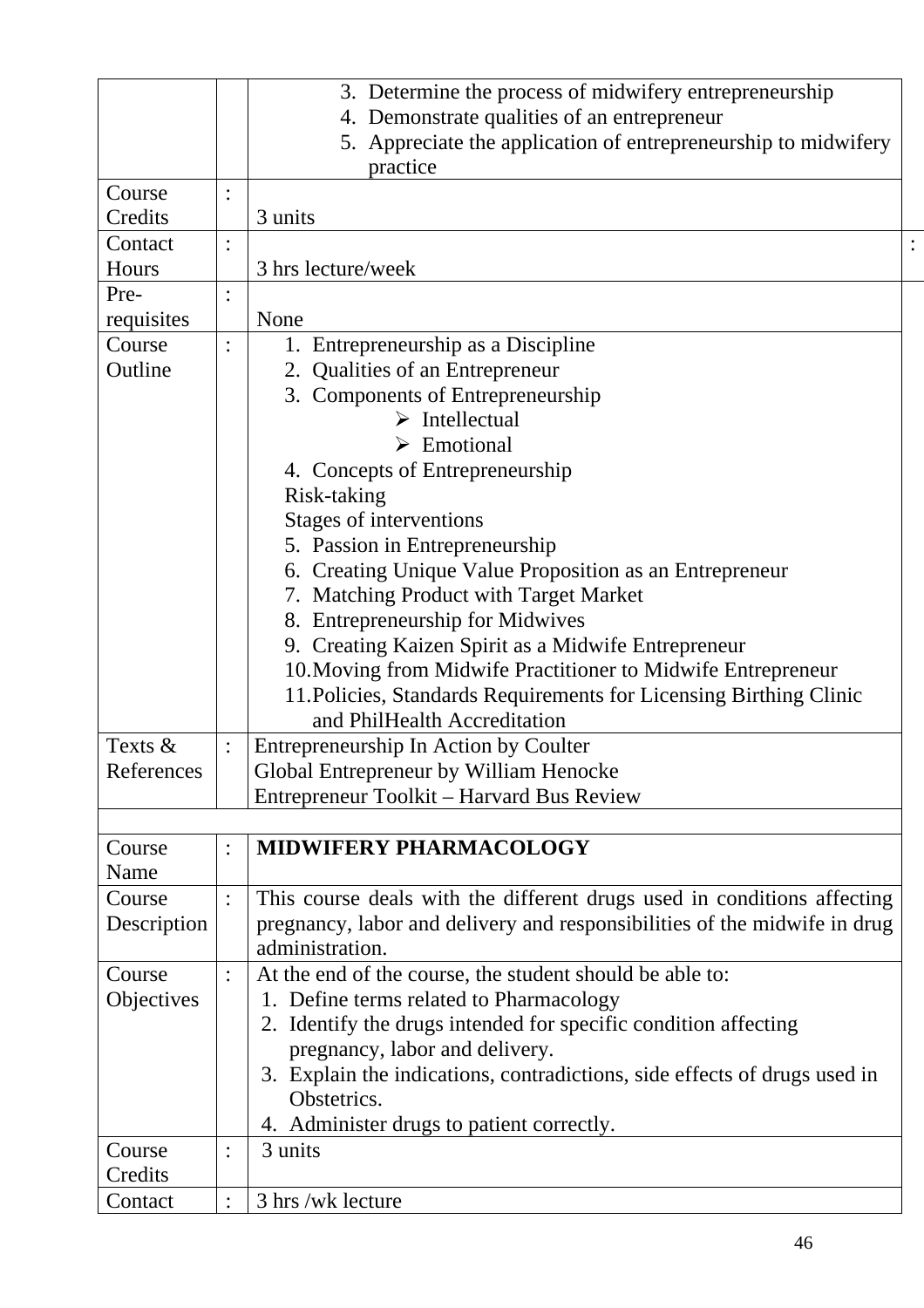| Hours       |                |                                                     |
|-------------|----------------|-----------------------------------------------------|
| Prerequisit | $\ddot{\cdot}$ | $M-101$                                             |
| es          |                |                                                     |
| Course      | $\ddot{\cdot}$ | I. Introduction to Pharmacology                     |
| Outline     |                | A. The Evidence Base for Pharmacologic Intervention |
|             |                | <b>B.</b> Drug Therapy                              |
|             |                | II. Pharmacological Considerations in IV therapy    |
|             |                | B. Getting Drugs into Person                        |
|             |                | C. Actions and Side Effects of Drugs                |
|             |                | D. How the Body Handles IV Therapy                  |
|             |                | III. Law, Medicine and the Midwife                  |
|             |                | A. Accountability                                   |
|             |                | B. Legal Regulations of Midwife                     |
|             |                | C. Administrations and Dispensing of Drugs          |
|             |                | D. Professional Requirement                         |
|             |                | E. Civil Liability?                                 |
|             |                | IV. Drugs in Pregnancy                              |
|             |                | A. Nutritional Supplement                           |
|             |                | 1. Iron                                             |
|             |                | 2. Folic Acid                                       |
|             |                | B. Management of Gastric Acidity                    |
|             |                | A. Causes of Gastric Acidity                        |
|             |                | <b>B.</b> Antacids                                  |
|             |                | C. Histamine Antagonist                             |
|             |                | D. Chelates and Complexes                           |
|             |                | C. Constipation in Pregnancy and Childbirth         |
|             |                | 1. Laxatives                                        |
|             |                | Oral                                                |
|             |                | Suppositories                                       |
|             |                | D. Anti Microbials                                  |
|             |                | 1. Beneficial and Pathogenic Microrganism           |
|             |                | 2. Antibacterial                                    |
|             |                | 3. Antifungal                                       |
|             |                | 4. Antiviral                                        |
|             |                | 5. How the Body Handles Anti-microbials             |
|             |                | 6. Adverse Effects of Antimicrobials                |
|             |                | E. Anti-Emetics                                     |
|             |                | 1. Physiology of Nausea and Vomiting                |
|             |                | 2. Emesis in Early Pregnancy                        |
|             |                | <b>Pharmacological Management of Emesis</b><br>3.   |
|             |                | 4. Dopamine Antagonist                              |
|             |                | 5. Drug Interaction                                 |
|             |                |                                                     |
|             |                | IV.<br>Drugs in Labor                               |
|             |                | A. Pain Relief in Labor                             |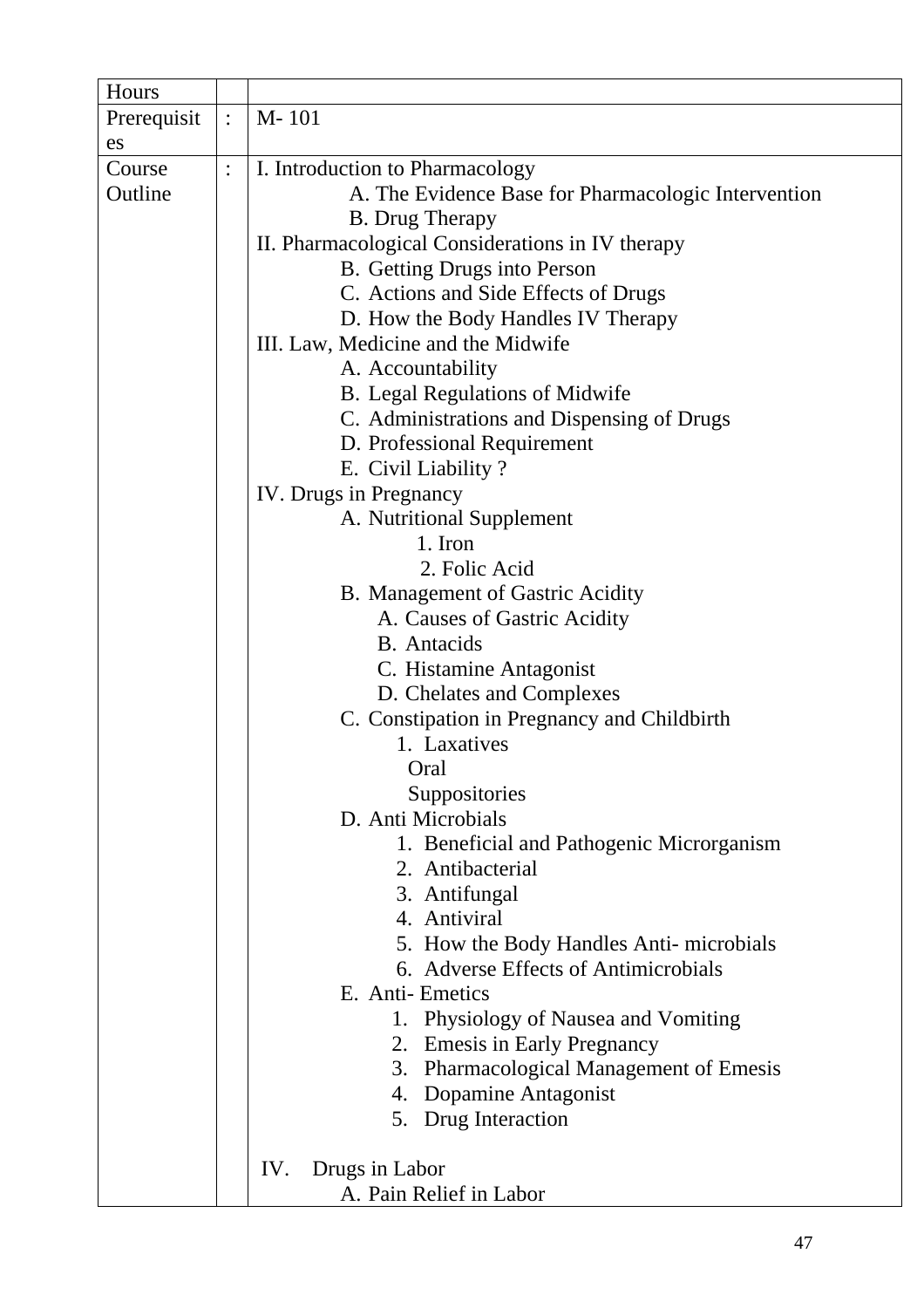|            |                | 1. Anesthesia / Analgesia                                   |
|------------|----------------|-------------------------------------------------------------|
|            |                | Local                                                       |
|            |                | 1.2 Spinal                                                  |
|            |                | 1.3 General                                                 |
|            |                |                                                             |
|            |                | B. Drugs Increasing Uterine Contractility                   |
|            |                | 1. Oxytoxic                                                 |
|            |                | 2. Prostaglandins                                           |
|            |                | C. Drugs Decreasing Uterine Contractility/Tocolytics        |
|            |                | 1. Beta Adrenoreceptors                                     |
|            |                | 2. Calcium Channel Blocker                                  |
|            |                | 3. Atosiban                                                 |
|            |                | 4. Corticosteroids and Tocolytics                           |
|            |                | V. Drugs for Disordered Physiology in Childbirth            |
|            |                | A. Drugs Affecting Coagulation Process                      |
|            |                | 1. Haemostasis                                              |
|            |                | 2. Anticoagulant                                            |
|            |                | B. Cardio Vascular Disorders in Pregnancy                   |
|            |                | 1. Pregnancy Induced- Hypertension                          |
|            |                | 1.1. Pre- Eclampsia                                         |
|            |                | 1.2 Eclampsia                                               |
|            |                | 2. Drugs used in Hypertensive Emergencies                   |
|            |                | <b>Magnesium Sulfate</b>                                    |
|            |                | <b>Beta Blockers</b>                                        |
|            |                | Ace Inhibitors                                              |
|            |                | <b>C.</b> Gestational Diabetes                              |
|            |                | VI.                                                         |
|            |                | Pregnancy in Women with Pre-Existing Diseases               |
|            |                | A. Asthma in Pregnancy                                      |
|            |                | 1. Management                                               |
|            |                | 2. Drugs                                                    |
|            |                | B. Goiter                                                   |
|            |                | 1.<br>Management                                            |
|            |                | Drugs<br>2.                                                 |
|            |                | C. Diabetes                                                 |
|            |                | 1. Diabetes Mellitus                                        |
|            |                | 2. Diabetes Insipidus                                       |
| Laboratory | $\ddot{\cdot}$ | OHP, Models                                                 |
| &          |                |                                                             |
| Equipment  |                |                                                             |
| Texts &    |                | Karch, Amy M., Nursing Pharmacology; Lippincott, 2002       |
| References |                | Jordan, Sue, Midwifery Pharmacology Evidence Base for Safe  |
|            |                | Practice, Creative Print And design, 2002                   |
|            |                | Clayton & Stock, Basic Pharmacology for Nurses, Mosby, 2003 |
|            |                |                                                             |
| Course     |                | <b>Midwifery Research 1</b>                                 |
| Name       |                |                                                             |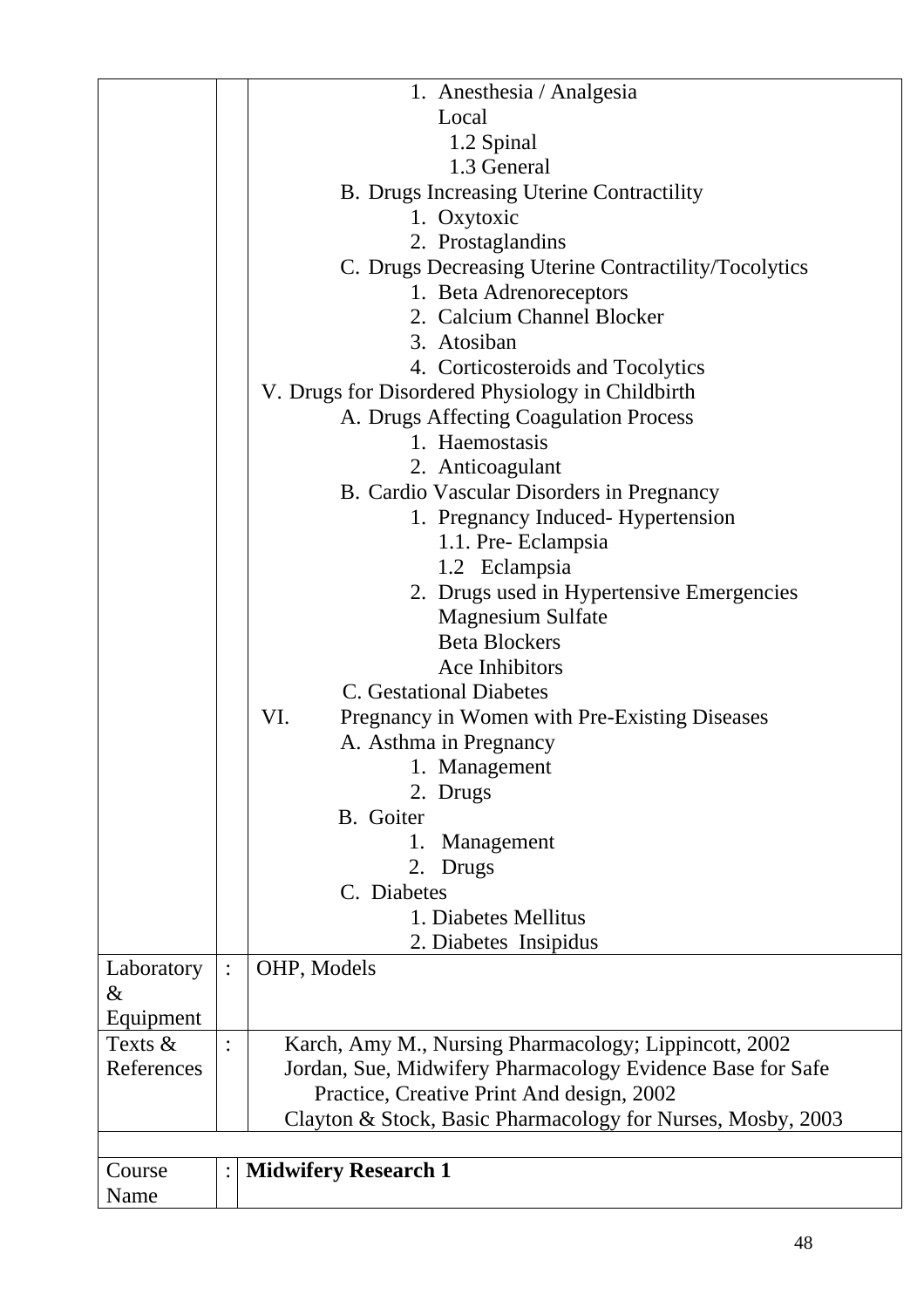| Course      | . This deals with the purposes, historical background, types/methods of    |  |  |
|-------------|----------------------------------------------------------------------------|--|--|
| Description | research and steps in the research process focusing on researchable health |  |  |
|             | concerns                                                                   |  |  |
| Course      | At the end of the course, the student should be able to:                   |  |  |
| Objectives  | 1. Define terms related to research                                        |  |  |
|             | 2. Explain the purposes of Research                                        |  |  |
|             | 3. Discuss the historical background of research                           |  |  |
|             | 4. Perform the different steps of the research process                     |  |  |
|             | 5. Make a research proposal                                                |  |  |
| Course      |                                                                            |  |  |
| Credits     | 3 units                                                                    |  |  |
| Contact     |                                                                            |  |  |
| Hours       | 3 hours lecture/week                                                       |  |  |
| Pre-        | <b>Basic Statistics</b>                                                    |  |  |
| requisites  |                                                                            |  |  |
| Course      | I. Introduction                                                            |  |  |
| Outline     | A. Historical Background of Research                                       |  |  |
|             | <b>B.</b> Purpose of Research                                              |  |  |
|             | C. Characteristics of Research                                             |  |  |
|             | D. Nature of Research                                                      |  |  |
|             | E. Types of Research                                                       |  |  |
|             | F. Purpose of Research                                                     |  |  |
|             | II. Research and the Problem for Investigation                             |  |  |
|             | A. The Research Problem                                                    |  |  |
|             | 1. Sources of Problem                                                      |  |  |
|             | 2. Characteristics of Good Problem                                         |  |  |
|             | B. Statement of the Problem                                                |  |  |
|             | C. Limiting and Defining the Problem                                       |  |  |
|             | D. Writing the Title of the Investigation                                  |  |  |
|             | E. Hypothesis                                                              |  |  |
|             | 1. Characteristics of a Good Hypothesis                                    |  |  |
|             | 2. Functions of Hypothesis                                                 |  |  |
|             | 3. Types of Hypothesis                                                     |  |  |
|             | F. Scope and Limitations                                                   |  |  |
|             | G. Theoretical and Conceptual Framework                                    |  |  |
|             | III. Reviewing the Literature                                              |  |  |
|             | A. Process of Reviewing the Literature                                     |  |  |
|             | B. Finding the Literature                                                  |  |  |
|             | C. Extracting the Relevant Details                                         |  |  |
|             | <b>IV.</b> Sampling Techniques                                             |  |  |
|             | A. Sample Size of the Population                                           |  |  |
|             | <b>B.</b> Sampling Strategies                                              |  |  |
|             | V. Data Collections                                                        |  |  |
|             | A. Methods of Data Collection                                              |  |  |
|             | 1. Surveys                                                                 |  |  |
|             |                                                                            |  |  |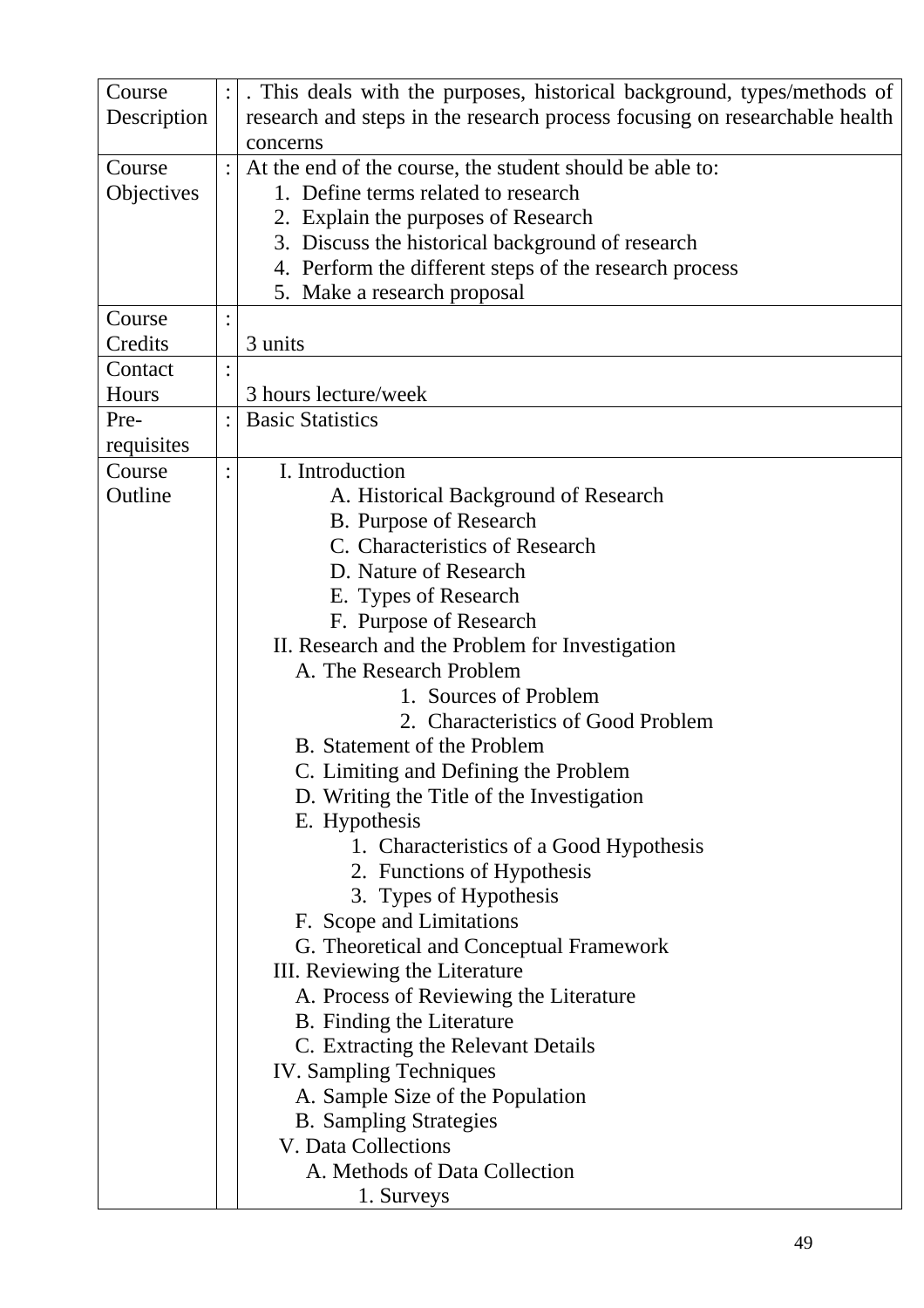|             | 2. Interviews                                                                                  |
|-------------|------------------------------------------------------------------------------------------------|
|             | 3. Observations                                                                                |
|             | 4. Experiments                                                                                 |
|             | 5. Records                                                                                     |
|             | <b>VI. Analyzing Data</b>                                                                      |
|             | A. The Analyzing Process                                                                       |
|             | 1. Percentages                                                                                 |
|             | 2. Ratio and Proportion                                                                        |
|             | 3. Scales                                                                                      |
|             | <b>B.</b> Descriptive Measures                                                                 |
|             | 1. Frequency Distributions                                                                     |
|             | 2. Measures of Central Tendency                                                                |
|             | 3. Standard Deviation                                                                          |
|             | 4. Normal Distribution                                                                         |
|             | C. Inferential Statistics                                                                      |
|             | 1. Correlation                                                                                 |
|             | 2. Calculating Correlations                                                                    |
|             | 3. Test of Significance                                                                        |
|             | <b>VII. Presentation of Findings</b>                                                           |
|             | A. Writing the research Report                                                                 |
|             | 1. Formulation of the Study                                                                    |
|             | 2. Mechanics of Writing the Report                                                             |
|             | 3. Arrangement of the Report                                                                   |
|             |                                                                                                |
| Texts $&$   | David. Fely Understanding and Doing Research, Panorama Printing Inc.                           |
| References  | 2002                                                                                           |
|             | Venzon, Lydia Introduction to Nursing Research 3 <sup>rd</sup> ed. C&E Publishing<br>Inc. 1995 |
|             | Rees, Colin, Introduction to Research for Midwives BFM 2003                                    |
|             | Wood, Geri, Nursing Research, Mosby 2002                                                       |
|             | Treece and Treece, Elements of Research in Nursing, Phoenix Press 1995                         |
|             | Sevilla, Consuelo Research Methods, Rex Book Store 1996                                        |
|             |                                                                                                |
| Course      | <b>MIDWIFERY RESEARCH II</b>                                                                   |
| Name        |                                                                                                |
| Course      | It focuses on a number of broader issues ranging from strategic planning                       |
| Description | for health care research to local endeavors to develop, disseminate and                        |
|             | use of research in clinical practice.                                                          |
| Course      |                                                                                                |
|             | 1. Discuss policies and directives that influence the development of                           |
| Objectives  | research.                                                                                      |
|             | Explain the framework of research in Midwifery Practice<br>2.                                  |
|             | 3.<br>Utilize result of health research in midwifery practice                                  |
|             | Consider strategic development, evidence- based practice in<br>4.                              |
|             | managing the quality of health care research                                                   |
| Course      | 3 Units                                                                                        |
| Credits     |                                                                                                |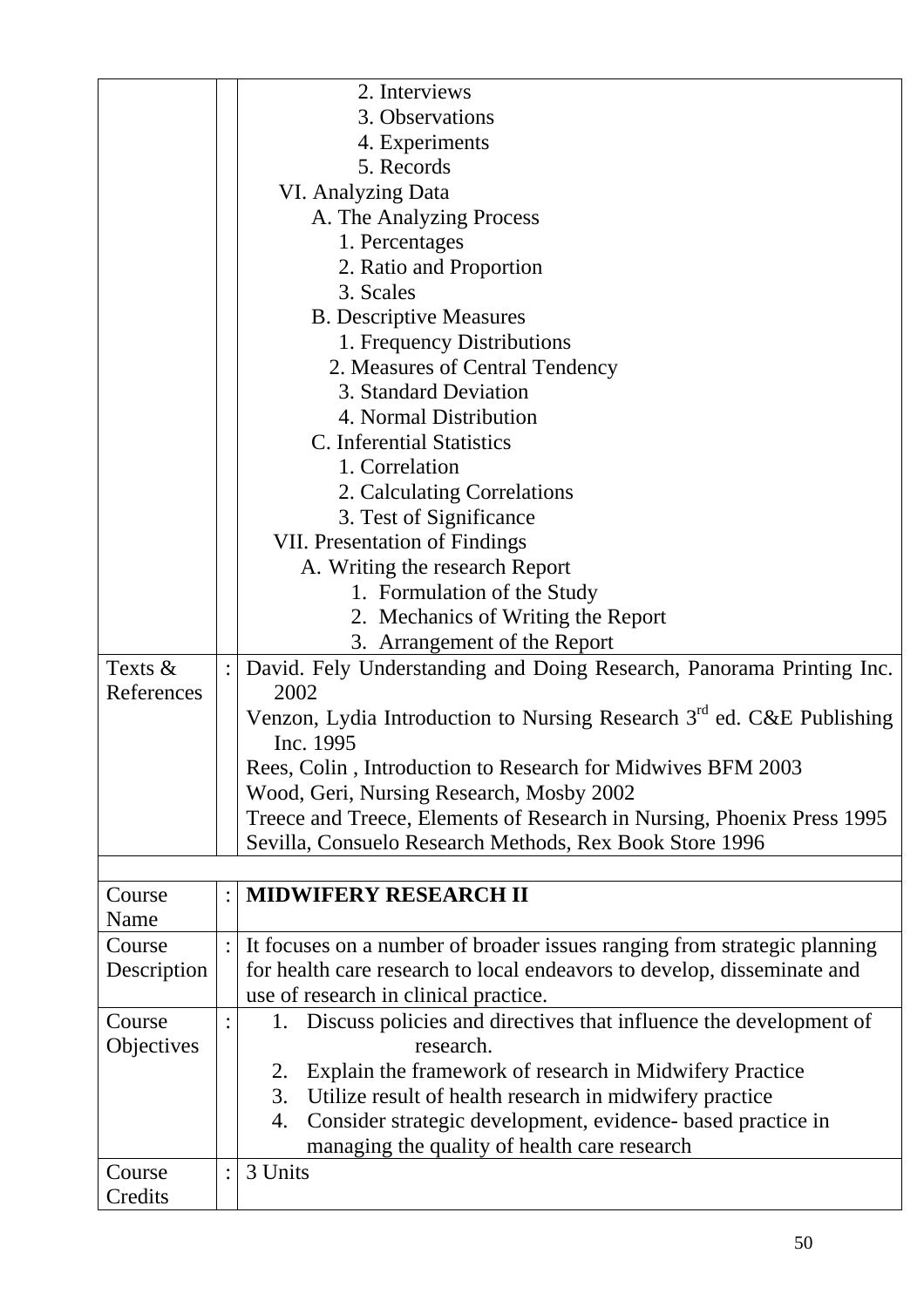| Contact<br>Hours |                | 3 hrs/wk lecture                                                           |
|------------------|----------------|----------------------------------------------------------------------------|
| Prerequisit      | $\ddot{\cdot}$ | Midwifery Research 1                                                       |
| es               |                |                                                                            |
| Course           |                | I. Introduction                                                            |
| Outline          |                | A. Framework                                                               |
|                  |                | 1. Health Care Policy                                                      |
|                  |                | 2. Education                                                               |
|                  |                | 3. Knowledge                                                               |
|                  |                | 4. Dissemination                                                           |
|                  |                | 5. Research and Practices                                                  |
|                  |                | <b>B.</b> Research Methodology                                             |
|                  |                | II. Research in Health Care                                                |
|                  |                | A. Priorities for Health Care Research                                     |
|                  |                | B. Dissemination and Utilization of Research                               |
|                  |                | C. Evidence - Based Practice                                               |
|                  |                | <b>III.</b> Research for Practice                                          |
|                  |                | A. Using Research in Practice                                              |
|                  |                | 1. Action Research                                                         |
|                  |                | 2. Evaluation Research                                                     |
|                  |                | 3. Critical Research Methods                                               |
|                  |                |                                                                            |
| Texts &          |                | Clifford, Collette, Getting Research Into Practice                         |
| References       |                |                                                                            |
|                  |                |                                                                            |
| Course           |                | <b>HEALTH CARE FACILITY MANAGEMENT</b>                                     |
| Name             |                |                                                                            |
| Course           |                | This course aims to develop the students understanding of the concepts     |
| Description      |                | and principles of health care facility management. It includes formulation |
|                  |                | of mission/vision, goals and objectives of the facility. This will also    |
|                  |                | provide the students the ability to discuss approaches, strategies and     |
|                  |                | processes on entrepreneurship, quality services and client relation.       |
| Course           |                | At the end of the course, the student should be able to:                   |
| Objectives       |                | 1. Explain the concept of health care facility                             |
|                  |                | 2. Formulate vision/mission, goals and objectives                          |
|                  |                | 3. Discuss the roles and functions of midwives in health care facility     |
|                  |                | management                                                                 |
|                  |                | 4. Discuss approaches, strategies, processes, entrepreneurship,            |
|                  |                | quality services and client relation.                                      |
| Course           |                |                                                                            |
| Credits          |                | 3 units                                                                    |
| Contact          |                | 3 hrs/wk lecture                                                           |
| Hours            |                |                                                                            |
| Pre-             |                |                                                                            |
| requisites       |                | Midwifery Entrepreneurship                                                 |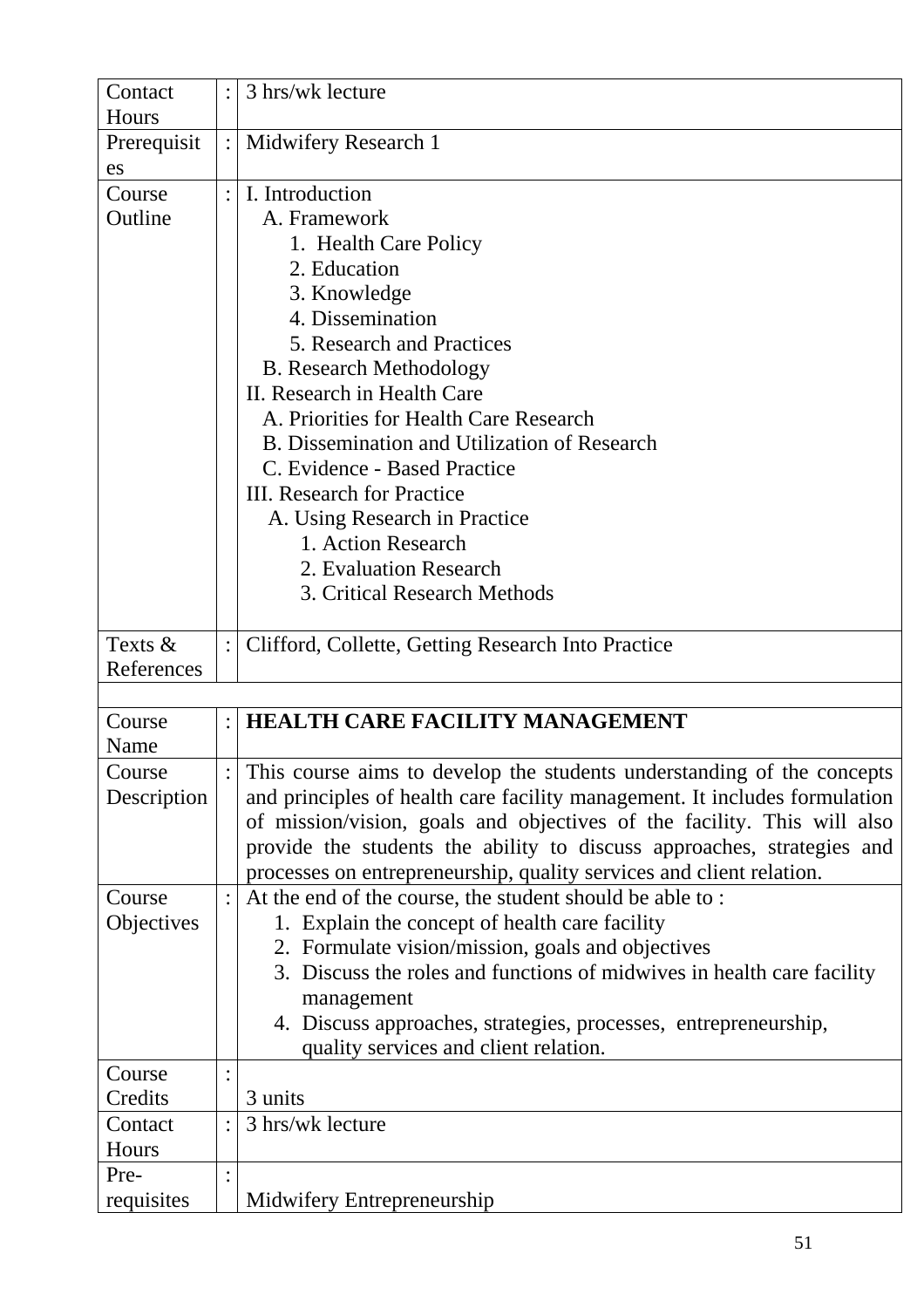| Course     | $\ddot{\cdot}$ | I. Introduction                                                           |  |  |
|------------|----------------|---------------------------------------------------------------------------|--|--|
| Outline    |                | A. Midwife-Managed Health Care Facility                                   |  |  |
|            |                | <b>II.</b> Organizational Development                                     |  |  |
|            |                | A. Corporate Status                                                       |  |  |
|            |                | <b>B.</b> Mission                                                         |  |  |
|            |                | C. Licensure, Accreditation and Status                                    |  |  |
|            |                | D. Site Selection                                                         |  |  |
|            |                | <b>III.</b> Financial Operations                                          |  |  |
|            |                | A. Business Planning                                                      |  |  |
|            |                | <b>B.</b> Financial Management                                            |  |  |
|            |                | 1. Budget Development and Monitoring                                      |  |  |
|            |                | 2. Financial Accountability                                               |  |  |
|            |                | 3. Financial Procedures                                                   |  |  |
|            |                | <b>IV.</b> Policies and Procedures                                        |  |  |
|            |                | A. Organizational Policies and Procedures                                 |  |  |
|            |                | 5. Risk Management and Procedures                                         |  |  |
|            |                | 6. Malpractice, Negligence                                                |  |  |
|            |                | 7. Personnel Policies and Procedures                                      |  |  |
|            |                | <b>B.</b> Service Procedures                                              |  |  |
|            |                | 1. Clinical Practice Guidelines                                           |  |  |
|            |                | C. Operating the Technical System                                         |  |  |
|            |                | 1. Groups and Teams in Health care Facility                               |  |  |
|            |                | 2. Work Design                                                            |  |  |
|            |                | 3. Coordination and Communication                                         |  |  |
|            |                | 4. Power and Policies                                                     |  |  |
|            |                | V. Continuous Quality/Performance Improvement                             |  |  |
|            |                | A. Incidents, Accidents and Grievances                                    |  |  |
|            |                | <b>B. Peer Record Review and Utilization Review</b>                       |  |  |
|            |                | C. Program Evaluation Indicators and Outcomes Data                        |  |  |
|            |                | D. Obstacle to Quality Service                                            |  |  |
|            |                | E. Quality Improvement Projects                                           |  |  |
|            |                | VI. Reviewing the Organization                                            |  |  |
|            |                | A. Organization Design                                                    |  |  |
|            |                | <b>B.</b> Managing Strategic Alliances                                    |  |  |
|            |                | C. Organizational Innovations, Change and Learning                        |  |  |
|            |                | D. Organizational Performance: managing Efficiently and Effectively       |  |  |
|            |                | <b>VII. Birthing Clinic Requirement</b><br>VIII. PhilHealth Accreditation |  |  |
| Texts &    |                | Torrisi, D., Community and Nurse Managed Health Centers                   |  |  |
| References |                | Shortell, S., Health Care Management Organization Design and Behavior,    |  |  |
|            |                | $4th$ Ed                                                                  |  |  |
|            |                |                                                                           |  |  |
| Course     |                | MIDWIFERY EDUCATIONAL PROGRAM MANAGEMENT                                  |  |  |
| Name       |                |                                                                           |  |  |
| Course     |                | This course focuses on the educative process which includes the aims,     |  |  |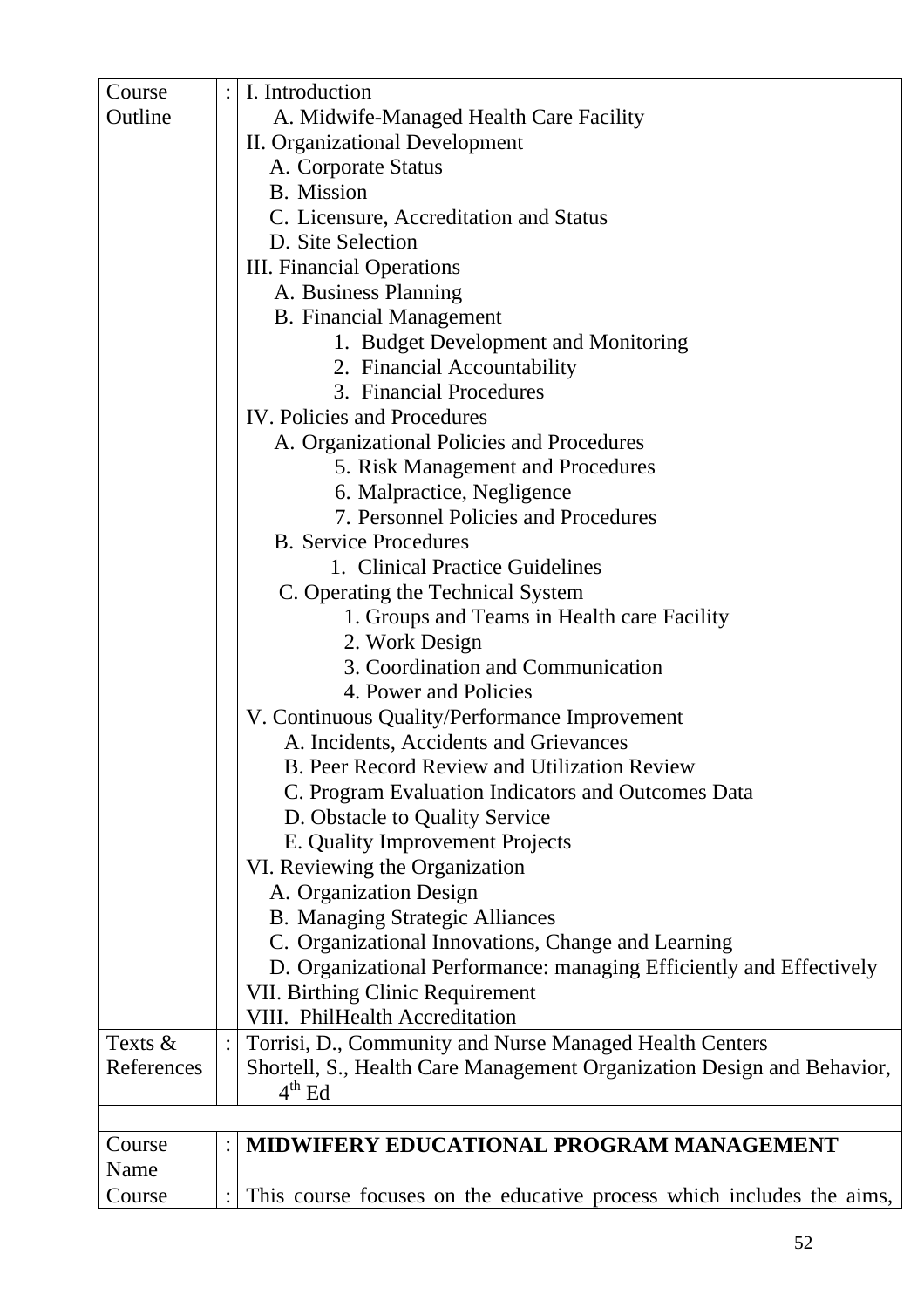| Description | educational setting, curriculum, methods of teaching. This takes into      |
|-------------|----------------------------------------------------------------------------|
|             | account the material and skills which must be mastered as well as the      |
|             | appropriate teaching learning methods, relevant evaluation of attitudes as |
|             | well as the mastery of skills and content necessary in the management of   |
|             | midwifery educational program.                                             |
| Course      | At the end of the course, the students must be able to:                    |
| Objectives  | 1. Discuss the curriculum and the curriculum process                       |
|             | 2. Explain curriculum innovations.                                         |
|             | 3. Explain Course Planning                                                 |
|             | 4. Prepare lesson plans/.unit plans                                        |
|             | 5. Discuss the different methodologies of teaching                         |
|             | 6. Utilize the different strategies of teaching.                           |
|             | 7. Evaluate learning of the students.                                      |
| Course      |                                                                            |
| Credits     | 3 units                                                                    |
| Contact     |                                                                            |
| Hours       | 3 hrs / wk lecture                                                         |
| $Co-$       |                                                                            |
| requisites  | <b>PMSTHE</b>                                                              |
| Course      | I. Introduction                                                            |
| Outline     | A. Curriculum                                                              |
|             | 4. Functions of the Curriculum                                             |
|             | 5. Principles of Curriculum Construction                                   |
|             | 6. Factors Influencing Curriculum Development                              |
|             | 7. Models of Curriculum                                                    |
|             | <b>B.</b> Curriculum Process                                               |
|             | 1. Phases of Curriculum Process                                            |
|             | C. Curriculum Innovations                                                  |
|             | 1. Need of Curricular Change                                               |
|             | 2. Factors Influencing Curricular Innovations                              |
|             | 3. Guidelines for Change and Innovations                                   |
|             | 4. Strategies for curriculum change                                        |
|             | D. Course Planning                                                         |
|             | 1 The Plan                                                                 |
|             | 2. Unit Plan                                                               |
|             | 3. Daily Lesson Plan                                                       |
|             | 4. Competencies needed lesson                                              |
|             | II. Teaching and the Teacher                                               |
|             | <b>B.</b> Nature of Teaching                                               |
|             | C. Characteristics of Good Teaching                                        |
|             | D. General Functions of Teaching                                           |
|             | E. Principles of Teaching                                                  |
|             | F. Characteristics of an Effective Teacher                                 |
|             | G. Role of the Teacher                                                     |
|             | III. Teaching-Learning Process                                             |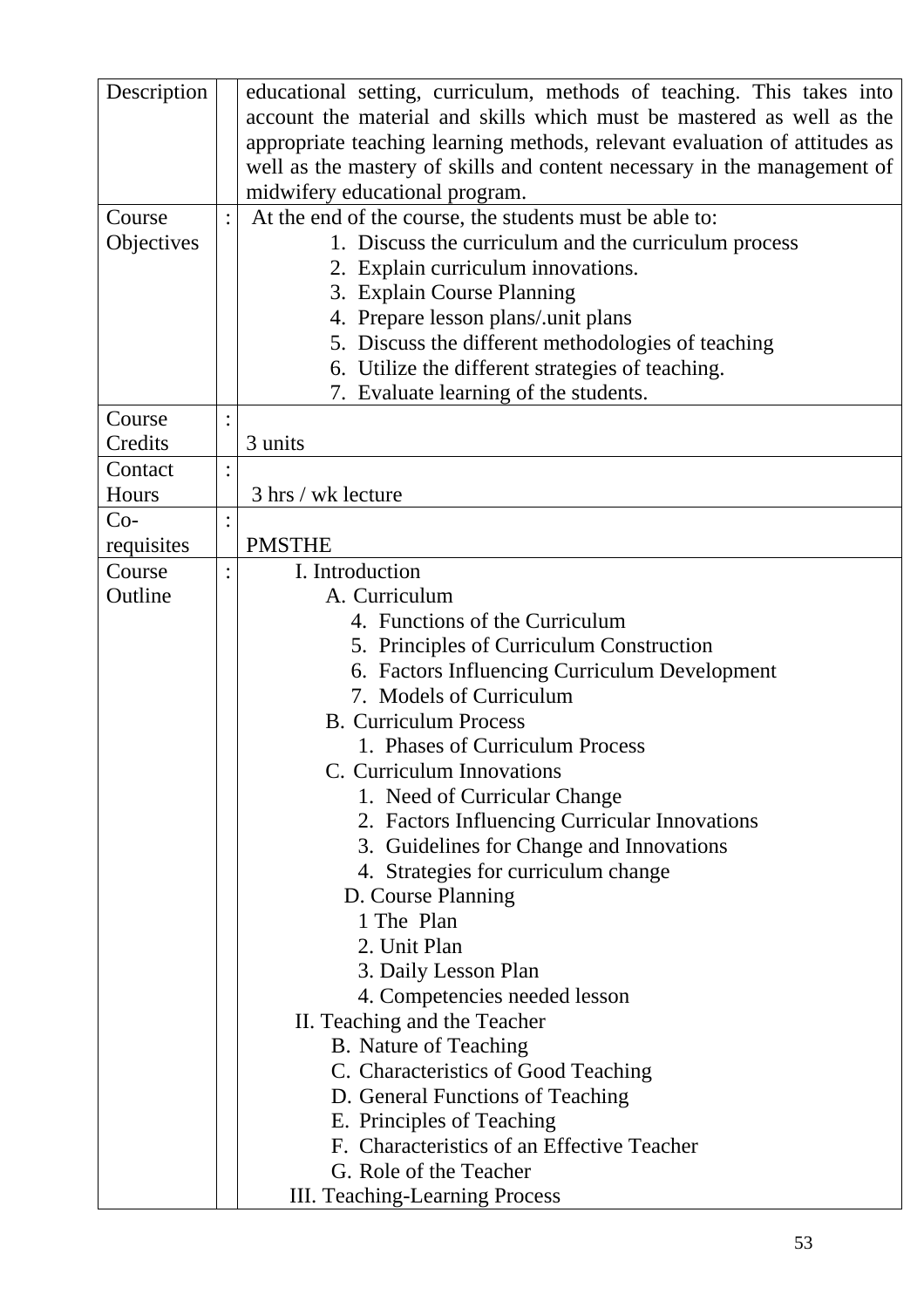|            |     | A. Learning and Learning Characteristics                                       |
|------------|-----|--------------------------------------------------------------------------------|
|            |     | B. Factors that Influence Learning                                             |
|            |     | C. Principles of Teaching                                                      |
|            |     | D. Management of Teaching and Learning                                         |
|            |     | E. Planning for teaching and Learning                                          |
|            | Ш.  | <b>Teaching Methods and Strategies</b>                                         |
|            |     |                                                                                |
|            |     | A. Characteristics of Teaching Strategies                                      |
|            |     | B. Classification of Teaching Strategies                                       |
|            |     | C. Clinical Teaching                                                           |
|            |     | D. Classification of Teaching Strategies                                       |
|            |     | E. Methods of Teaching                                                         |
|            | IV. | <b>Educational Evaluation</b>                                                  |
|            |     | A. Nature of Evaluation                                                        |
|            |     | <b>B.</b> Purposes of Evaluation                                               |
|            |     | C. Types of Evaluation                                                         |
|            |     | D. Components of Evaluation                                                    |
|            |     | E. Classification of Evaluation                                                |
|            |     | F. Examinations                                                                |
|            |     | 1. Purposes                                                                    |
|            |     | 2. Different Types of Examination                                              |
|            |     | V. Evaluation in Clinical Practice                                             |
|            |     | A. Clinical Evaluation Methods                                                 |
|            |     | B. Developing Tool for Assessing Clinical Performance                          |
|            |     | C. Classification of Clinical Evaluation                                       |
|            |     | D. Types of Evaluation Tool                                                    |
|            |     | E. Assessment Instruments                                                      |
|            |     | F. Clinical Evaluation Tool                                                    |
|            |     | VI. Educational Administration                                                 |
|            |     | A. Definition                                                                  |
|            |     | B. Aims and Objectives of Educational Administration                           |
|            |     | C. Aims of Educational Administration                                          |
|            |     | D. Elements of Educational Administration                                      |
|            |     | E. Functions of Educational Administration                                     |
| Laboratory |     | OHP, chalk and board,                                                          |
| &          |     |                                                                                |
| Equipment  |     |                                                                                |
| Texts $\&$ |     | Colinares, Nilo E., <i>Philippine Education in the Third Millenium:</i>        |
| References |     | Trends, Issues and Challenges, Concerns, 6 N's Enterprises, 2005               |
|            |     | Gines, Adelaida C. et al, Educational Psychology, Rex Printing Co,<br>Inc 1998 |
|            |     | Aquino, Gaudencio V., Teaching Models, Strategies and Skills, A                |
|            |     | Guide to Efficient-Effective Teaching, Rex Book Store, 1997                    |
|            |     | Garcia, Manuel B., Focus on Teaching: Approaches, Methods,                     |
|            |     | Techniques, Rex Book Store, 1995                                               |
|            |     | Aquino, Gaudencio V., Curriculum Planning for Better Schools,                  |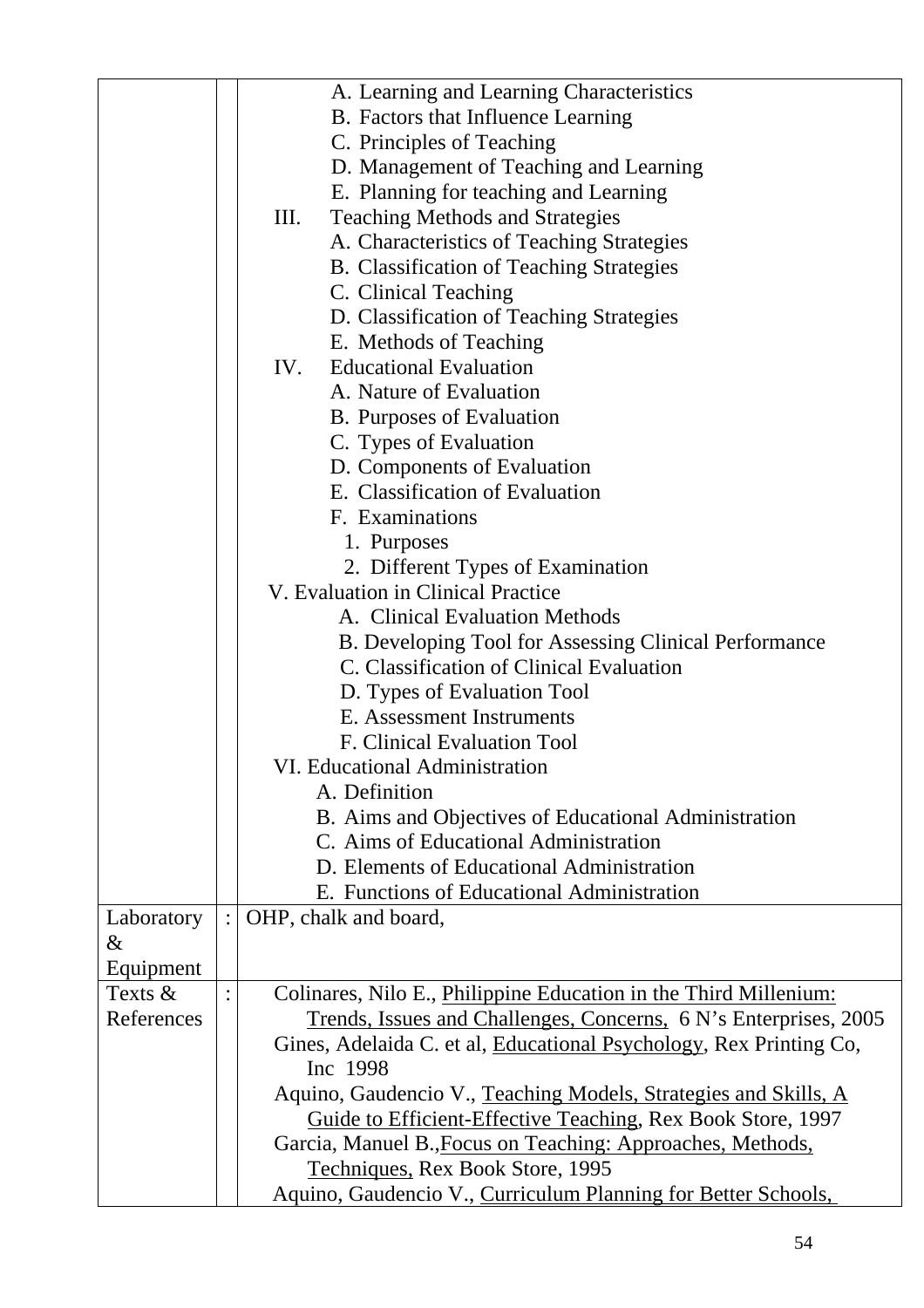|              |                | Rex Book Store, 1994                                                           |
|--------------|----------------|--------------------------------------------------------------------------------|
|              |                | Andres, Tomas Quintin and Felizardo, Francisco Y., Curriculum                  |
|              |                | Development in the Philippine Setting, National Book Store, Inc.               |
|              |                | 1989                                                                           |
|              |                | Aquino, Gaudencio V., Principles and Methods of Effective Teaching,            |
|              |                | National Book Store, Inc 1988                                                  |
|              |                | Aquino, Gaudencio V et al, <i>Principles of Teaching and Educational</i>       |
|              |                | Technology, National Book Store, 1988                                          |
|              |                | Bastable, Susan B., Jones and Bartlett Publishers, Nurse as Educator:          |
|              |                | Principles of Teaching and Learning for Nursing Practice, 2 <sup>nd</sup> ed., |
|              |                | 2003                                                                           |
|              |                |                                                                                |
| Course       | $\ddot{\cdot}$ | CARE OF CHILDREN IN EARLY CHILDHOOD                                            |
| Name         |                |                                                                                |
| Course       | $\ddot{\cdot}$ | It focuses on the care of children, their growth and development, diseases     |
| Description  |                | and conditions affecting them.                                                 |
| Course       |                | 1. Discuss the normal growth and development of children.                      |
| Objectives   |                | 2. Identify the nutritional requirements of the growing child                  |
|              |                | 3. Assess conditions children with specific disorders                          |
|              |                | 4. Identify disease conditions affecting children                              |
|              |                | 5. Render care to ill children.                                                |
| Course       |                | 3 Units                                                                        |
| Credits      |                |                                                                                |
| Contact      |                | 3 hrs/wk lecture                                                               |
| Hours        |                |                                                                                |
| Prerequisite | $\mathbf{L}$   | $M-102$                                                                        |
| S            |                |                                                                                |
| Course       |                | $:  $ I. Introduction                                                          |
| Outline      |                | A. Definition And Scope Of Child Health Care                                   |
|              |                | <b>B. Community Child Health Care</b>                                          |
|              |                | C. Primary Health Care Approach to Child Health<br>II. The Toddler             |
|              |                |                                                                                |
|              |                | A. Growth And Development Of The Toddler                                       |
|              |                | <b>Physical Growth</b>                                                         |
|              |                | <b>Developmental Milestones</b>                                                |
|              |                | Language Development                                                           |
|              |                | <b>Emotional Development</b>                                                   |
|              |                | <b>Cognitive Development</b>                                                   |
|              |                | B. Health Promotion Of The Toddler And Family                                  |
|              |                | C. Promoting Toddler Safety<br>D. Nutritional Health                           |
|              |                |                                                                                |
|              |                | E. Promoting Development In Daily Activities                                   |
|              |                | F. Parental Concerns During The Toddler Period                                 |
|              |                | G. Concerns Of The Family With A Physically Challenged Or                      |
|              |                | <b>Chemically Ill Toddler</b>                                                  |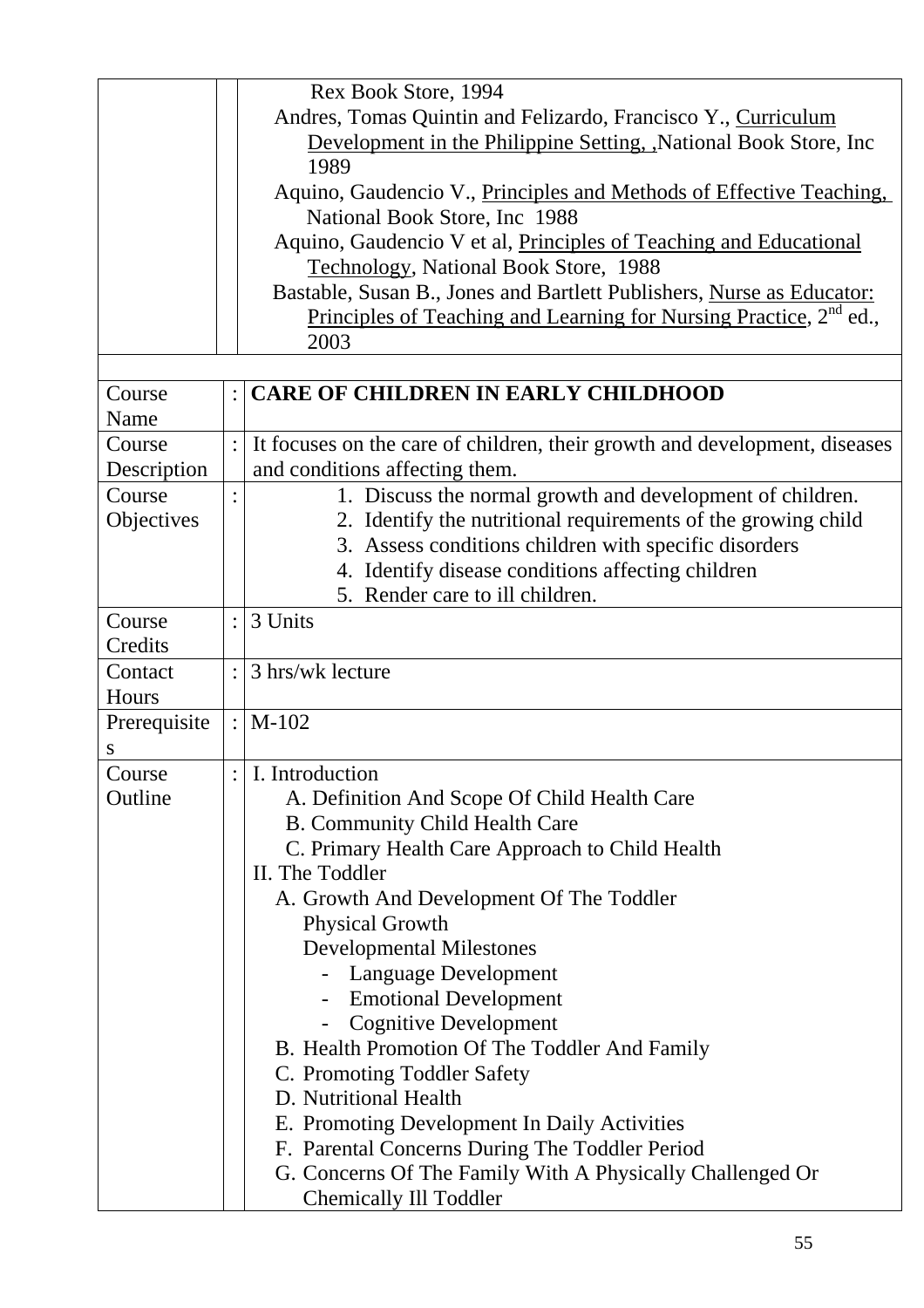|             | <b>III. The Preschooler</b>                                            |
|-------------|------------------------------------------------------------------------|
|             | A. Health Development                                                  |
|             | <b>B.</b> Growth And Development                                       |
|             | - Physical Growth                                                      |
|             | C. Developmental Milestones                                            |
|             | D. Developmental Tasks                                                 |
|             | E. Health Promotion Of The Preschooler And Family                      |
|             | F. Nutritional Health                                                  |
|             | G. Promoting Development In Daily Activities                           |
|             | H. Parental Concerns                                                   |
|             | I. Concerns Of The Family With A Physically Challenged Or              |
|             | <b>Chemically Ill Toddler</b>                                          |
|             | IV. The Toddler/Preschooler With:                                      |
|             | Physical / Developmental Disorder                                      |
|             | <b>Respiratory Disorder</b>                                            |
|             | Common Childhood Infectious Disorder/Diseases                          |
|             | Disorder of the Eyes/Ears                                              |
|             | <b>Traumatic Injury</b>                                                |
| Texts &     | Pilliterri, Adelle, Maternal and Child Health Nursing, Lippincott      |
| References  | Del Mundo, Fe, Textbook of Pediatrics and Child Health, JMC Press      |
|             |                                                                        |
| Course      | <b>CP ECC (CLINICAL PRACTICUM - EARLY CHILDHOOD</b>                    |
| Name        | <b>CARE</b> )                                                          |
| Course      | The course deals with the development of skills necessary in the early |
| Description | childhood care                                                         |
| Course      | At the end of the semester, the students will have developed the       |
| Objective   | competencies needed in early childhood care.                           |
| Course      | 3 Units                                                                |
| Credits     |                                                                        |
| Contact     | $3 \times 51$ /hr = 153 Hours                                          |
| Hours       |                                                                        |
| Pre-        |                                                                        |
| requisites  | M 102                                                                  |
| Learning    | A. Care of the toddler                                                 |
| Focus       | B. Care of the Pre-schooler                                            |
|             | C. Family concerns on a physically or chemically ill toddler           |
|             | D. Care of Children with Common Childhood Infectious Diseases and      |
|             | disorders                                                              |
|             |                                                                        |
| Course      | <b>REPRODUCTIVE HEALTH</b>                                             |
| Name:       |                                                                        |
| Course      | The course deals with in-depth discussion of the concepts, issues and  |
| Description | strategies concerning the ten elements of reproductive health.         |
| Course      | At the end of the semester, the students will have acquired the SKA in |
| Objectives  | providing health education, health promotion and disease prevention    |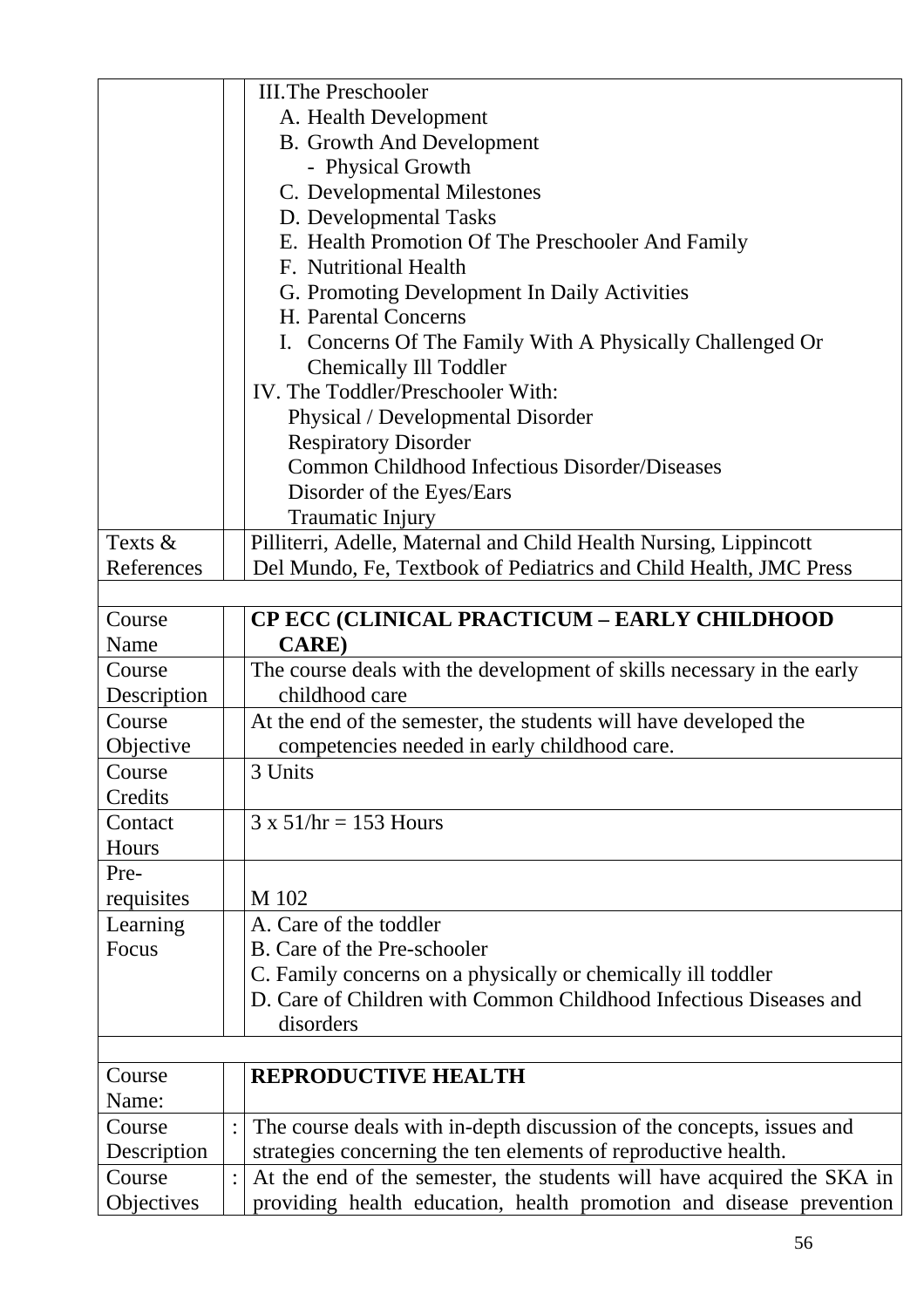|                    |                | measures related to reproductive health.                                                                                                                                                                                                                                                                                                                                                                                                                                                                                                                                                                                                                                                                                                                                                                                                                                                                                                                                                                                                                                                              |
|--------------------|----------------|-------------------------------------------------------------------------------------------------------------------------------------------------------------------------------------------------------------------------------------------------------------------------------------------------------------------------------------------------------------------------------------------------------------------------------------------------------------------------------------------------------------------------------------------------------------------------------------------------------------------------------------------------------------------------------------------------------------------------------------------------------------------------------------------------------------------------------------------------------------------------------------------------------------------------------------------------------------------------------------------------------------------------------------------------------------------------------------------------------|
|                    |                | Specifically, the students are expected to:                                                                                                                                                                                                                                                                                                                                                                                                                                                                                                                                                                                                                                                                                                                                                                                                                                                                                                                                                                                                                                                           |
|                    |                | 1. Identify the roles and functions of the midwife in the delivery of<br>reproductive health care services<br>2. Appreciate the scope and limitations of midwifery practice in the<br>performance of these roles and functions<br>3. Demonstrate the skills needed in the performance of reproductive<br>health care services                                                                                                                                                                                                                                                                                                                                                                                                                                                                                                                                                                                                                                                                                                                                                                         |
| Course<br>Credits: |                | 3 units                                                                                                                                                                                                                                                                                                                                                                                                                                                                                                                                                                                                                                                                                                                                                                                                                                                                                                                                                                                                                                                                                               |
| Contact<br>Hours   | $\ddot{\cdot}$ | 3 hrs/wk lecture                                                                                                                                                                                                                                                                                                                                                                                                                                                                                                                                                                                                                                                                                                                                                                                                                                                                                                                                                                                                                                                                                      |
| Pre-<br>requisites |                | Pathologic OB and Basic Gyne, Micro-Parasitology, Midwifery Pharma                                                                                                                                                                                                                                                                                                                                                                                                                                                                                                                                                                                                                                                                                                                                                                                                                                                                                                                                                                                                                                    |
| Course<br>Outline  |                | 1. Introduction to Reproductive Health (RH)<br>A. Definition of RH: 1994 Cairo International Conference on<br>Population and Development (ICPD)<br><b>B</b> Implications of RH<br>C. The Ten Elements of the Philippine RH Program<br>1) Family Planning<br>2) Maternal and Child Health and Nutrition<br>3) Education and Counseling on Sexuality and Sexual Health<br>4) Adolescent Reproductive Health<br>5) Prevention and Management of Violence Against Women<br>6) Prevention and Control of RTI's including HIV/AIDS<br>7) Prevention and Management of Breast and Reproductive<br>Tract Cancers and Other Gynecologic Conditions<br>8) Prevention of Abortion and Management of its<br>Complications<br>9) Men's Reproductive Health<br>10) Prevention and Treatment of Infertility and Sexual<br><b>Disorders</b><br>D. The Philippine RH Conceptual Framework<br>2. Education and Counseling on Sexuality and Sexual Health<br>A. Sex and Gender<br>1. Definition of terms: sex, gender, gender identity, gender<br>equality, gender roles<br>2. The myths and facts of gender differences |
|                    |                | 3. Socializing agents of gender roles: parents, teachers, media,<br>peers<br>B. Education and Counseling for Human Sexuality                                                                                                                                                                                                                                                                                                                                                                                                                                                                                                                                                                                                                                                                                                                                                                                                                                                                                                                                                                          |
|                    |                | 1. Definition of terms: education, counseling, human sexuality,                                                                                                                                                                                                                                                                                                                                                                                                                                                                                                                                                                                                                                                                                                                                                                                                                                                                                                                                                                                                                                       |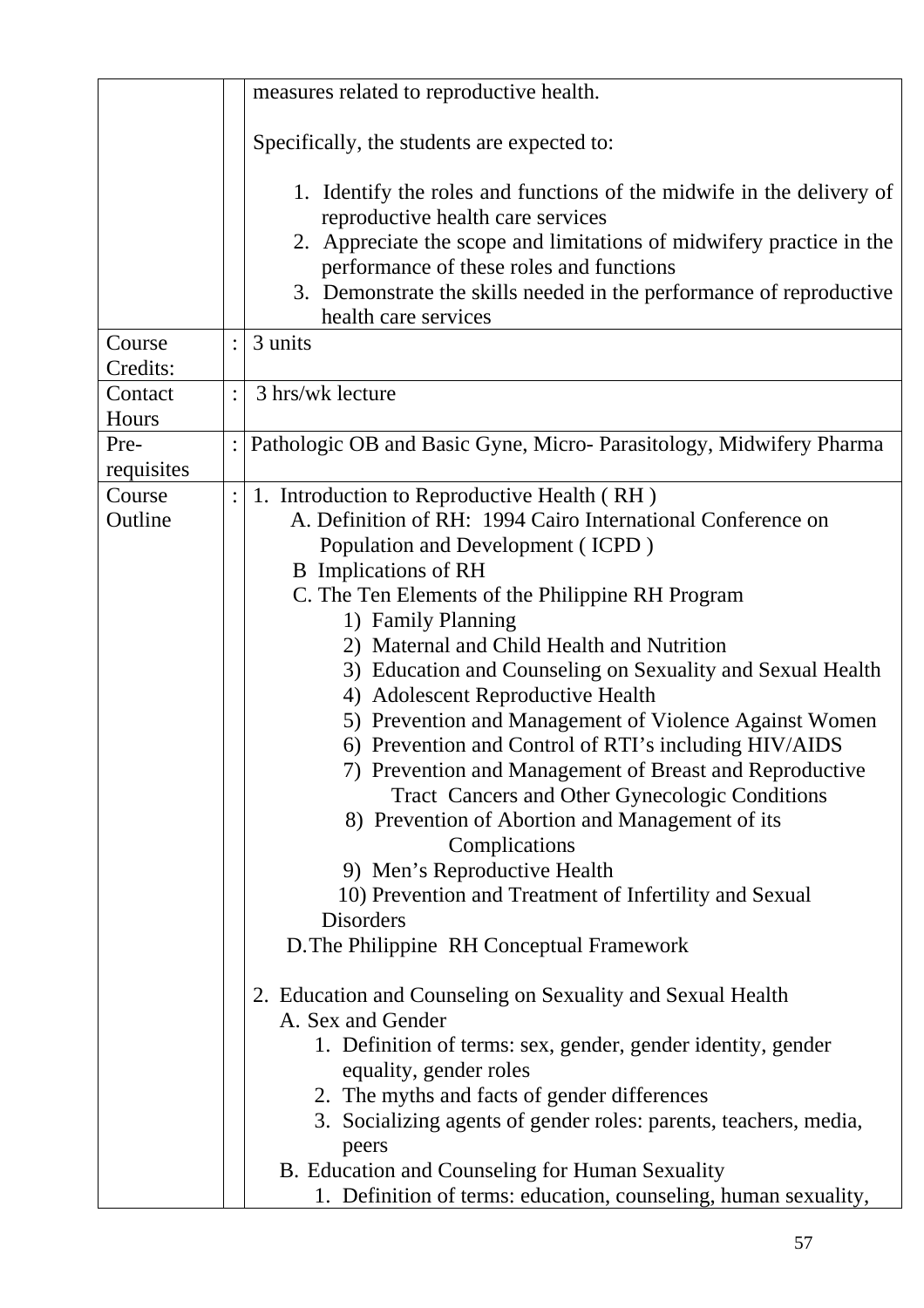| sexual responsibility                                                  |
|------------------------------------------------------------------------|
| 2. Basic information needed to understand sexual health:               |
| $\triangleright$ male and female reproductive systems, their parts and |
| functions                                                              |
| $\triangleright$ development of the human reproductive capability      |
| $\triangleright$ the human sexual response pattern                     |
| 3. Key messages to impart to clients                                   |
|                                                                        |
| 3. Adolescent Sexual and Reproductive Health                           |
| A. Definition of terms: adolescence, puberty                           |
| B. Sexuality concerns of adolescents                                   |
| C. 1994 Young Adult Fertility and Sexuality Study Among                |
| Filipinos                                                              |
| D. Teenage Pregnancies                                                 |
| 1.) Magnitude of the problem                                           |
| 2.) Consequences of teenage pregnancies                                |
| Why adolescents are at risk for RTI's, STD's and HIV/AIDS<br>Е.        |
|                                                                        |
| 4. Prevention and Management of Violence Against Women and their       |
| Children (VAWC)                                                        |
|                                                                        |
| B. Definition of terms: VAWC, domestic violence                        |
| C. Magnitude of the problem                                            |
| D. Common forms of VAWC                                                |
| E. Psychosociocultural roots of violence                               |
| F. Myths and realities surrounding VAW and sexual assault              |
| G. The cycle of violence                                               |
| H. Features of the battered woman/child                                |
| I. Consequences of VAW on reproductive health                          |
| J. The role of the health sector in VAWC                               |
| 1. prevention                                                          |
| 2. early intervention                                                  |
| 3. management                                                          |
| 4. rehabilitation                                                      |
| K. Strategies to prevent VAWC                                          |
| 1. personal strategies                                                 |
| 2. psychosocial strategies                                             |
| 3. sociopolitical strategies                                           |
| L. Issues and concerns in the Philippine setting                       |
| M. Legislation                                                         |
| 1. The Philippine Constitution                                         |
| 2. The Revised Penal Code of the Philippines                           |
| 3. The Anti-Rape Law of 1997                                           |
| 4. The Anti- VAWC Law                                                  |
| 5. The Child and Youth Welfare Code                                    |
|                                                                        |
| 5. Prevention and Treatment of RTI's including STD's and HIV/AIDS      |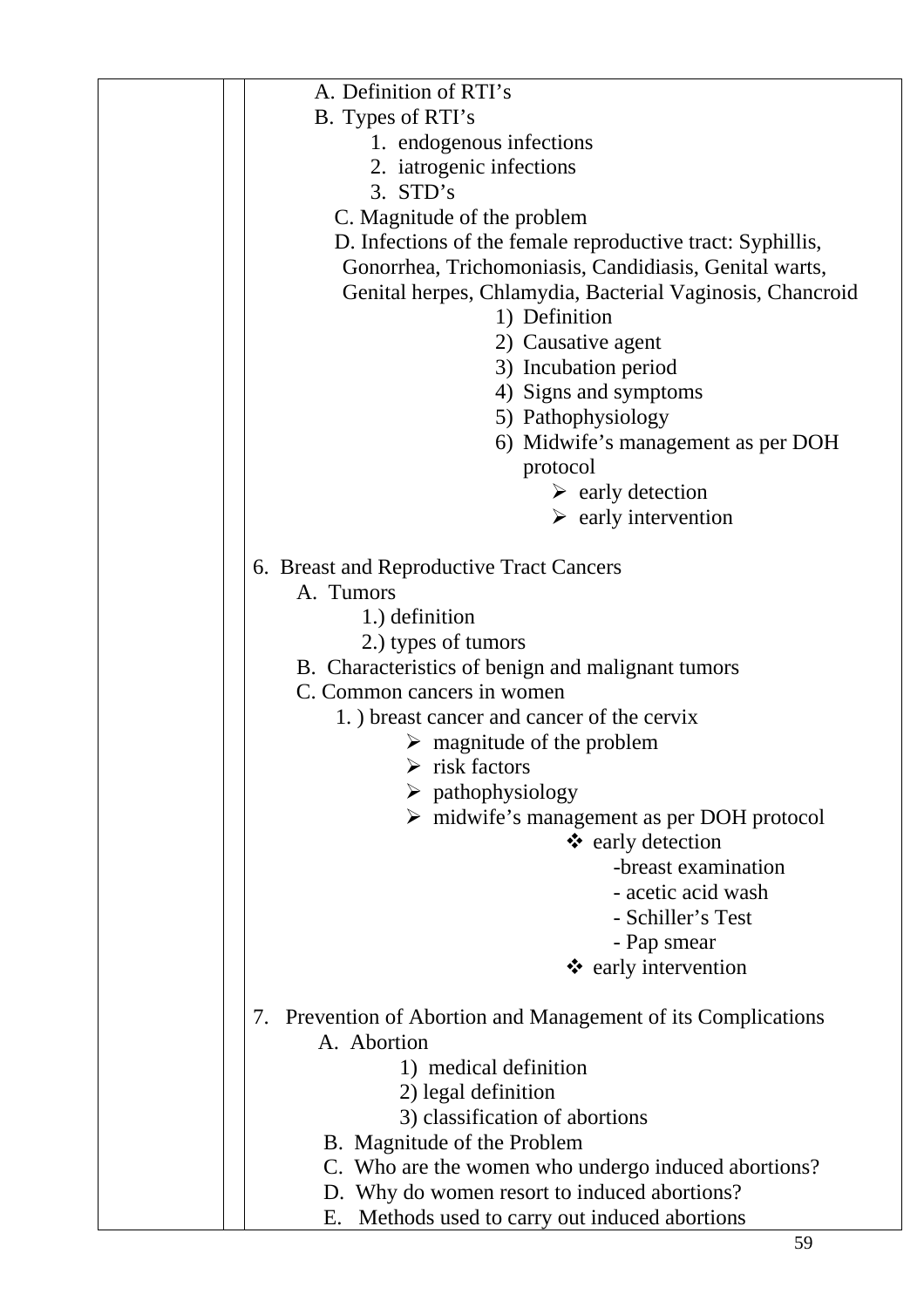|             | F. Complications and consequences of induced abortions<br>What can be done to prevent induced abortions?<br>G.<br>Issues and concerns concerning abortions<br>H. |
|-------------|------------------------------------------------------------------------------------------------------------------------------------------------------------------|
| References  | 1. A Primer on Reproductive Health, DOH, 1999<br>2. The Violet Ribbon Campaign, DOH Doktora Foundation, 1999                                                     |
|             | 3. The DOH Safe Motherhood and Women's Health Project                                                                                                            |
|             | 4. Abortion: A Public Health Issue, The Task Force on Social Science                                                                                             |
|             | and RH Social Development Research Center, De La Salle                                                                                                           |
|             | University, 1998                                                                                                                                                 |
|             |                                                                                                                                                                  |
| Course      | <b>CP MAJOR</b>                                                                                                                                                  |
| Name        |                                                                                                                                                                  |
| Course      | The course is focused on the development of skills in any one of the                                                                                             |
| Description | major courses that the students will enroll in. The graduating student                                                                                           |
|             | will choose one from the major courses listed and will devote the whole<br>semester in specializing on the selected course.                                      |
| Course      | At the end of the semester, the students will have intensified their                                                                                             |
| Objective   | competencies in their specialized areas.                                                                                                                         |
| Course      | 6 Units                                                                                                                                                          |
| Credits     |                                                                                                                                                                  |
| Contact     | $6 \times 51$ /hr = 306 Hours                                                                                                                                    |
| Hours       |                                                                                                                                                                  |
| Pre-        | All professional courses                                                                                                                                         |
| requisites  |                                                                                                                                                                  |
| Learning    | Depending on the area of specialization chosen by respective students                                                                                            |
| Focus       |                                                                                                                                                                  |

### **Article VII OTHER REQUIREMENTS**

Section 12. Program Administration

A Midwifery school shall be administered by a full-time Dean/Principal with the following qualifications:

- Filipino citizen of good moral character
- Duly Registered Midwife (preferably BS in Midwifery) in the Philippines, with valid and updated PRC ID, a Master's Degree in Allied health-related courses.
- Must have a minimum of five (5) years clinical, teaching, administrative, managerial, or supervisory experience in Midwifery;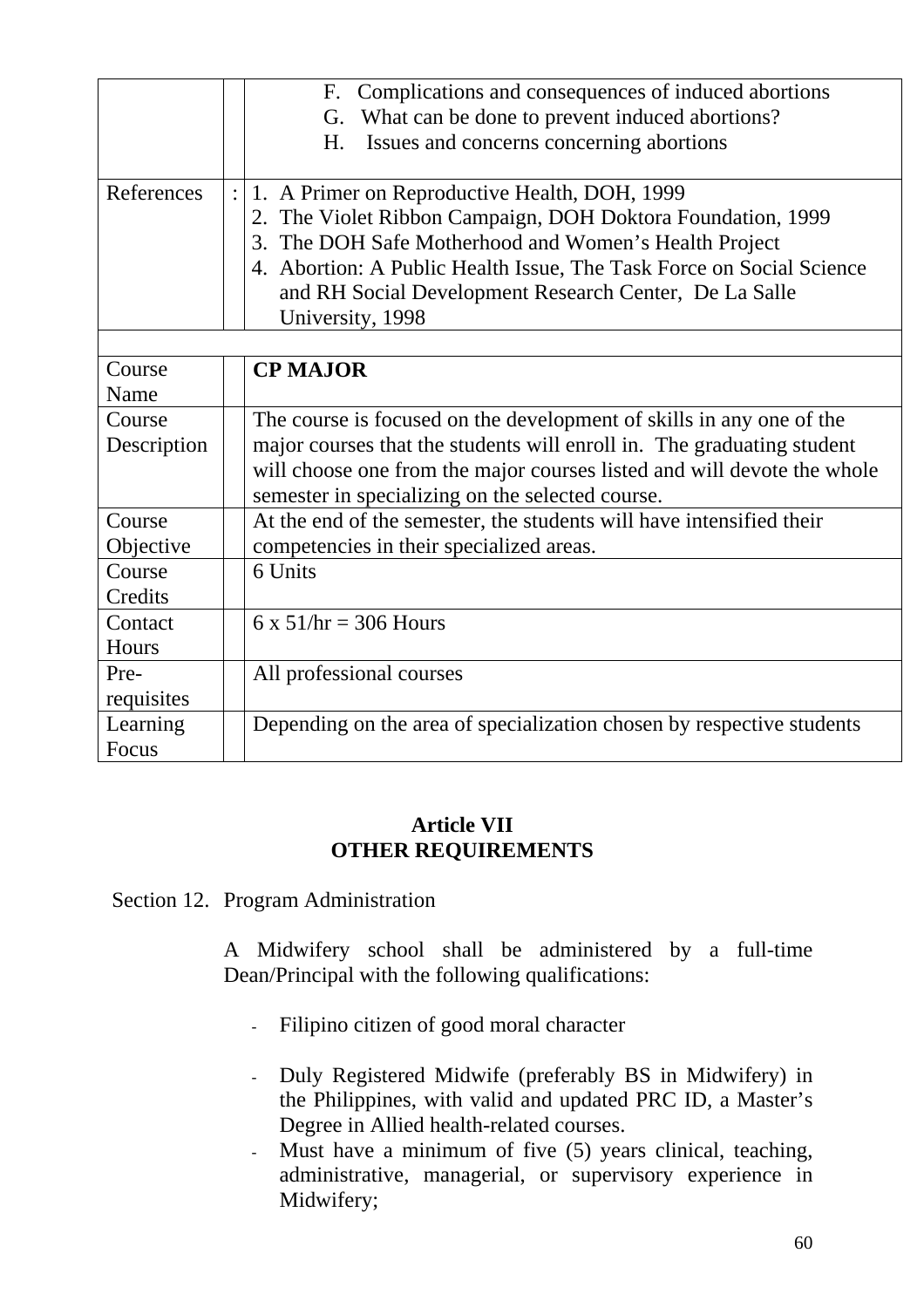- Must be a member of good standing of PRC accredited professional organization of Midwifery and the Association of Philippine Schools of Midwifery (APSOM).
- The general functions and responsibilities of the Dean/ Principal as stated, in the Manual of Regulations for private schools shall apply.

# Section 13. SCHOOL/ COLLEGE OF MIDWIFERY

To be recognized as a legally constituted institution for midwifery education, a school/college of Midwifery must have a permit or recognition from the Commission on Higher Education (CHED) to operate a Midwifery program. The school/college must own or be affiliated through a Memorandum of Agreement (MOA) with a twenty (20) bed maternity hospital, with an 80% occupancy rate; or DOH accredited birthing center/s with Maternal and Child Health services. *A self managed Birthing Center shall be required in the offering of the BS Midwifery Program.*

### Section 14. FACULTY

Each faculty member must possess the following qualifications and academic preparation appropriate to his/her teaching assignments:

To teach Midwifery professional subjects, he/she must:

- Have a BS degree in Midwifery or Allied Health Profession preferably with Masters degree in field of specialization.
- Be a duly Registered Midwife in the Philippines, with valid and updated PRC ID
- Member of good standing of accredited professional organization
- With at least two (2) years clinical experience in her/his field of specialization and with teaching potentials.
- Preferably a holder of masters degree in her/his major/specialty field.
- Load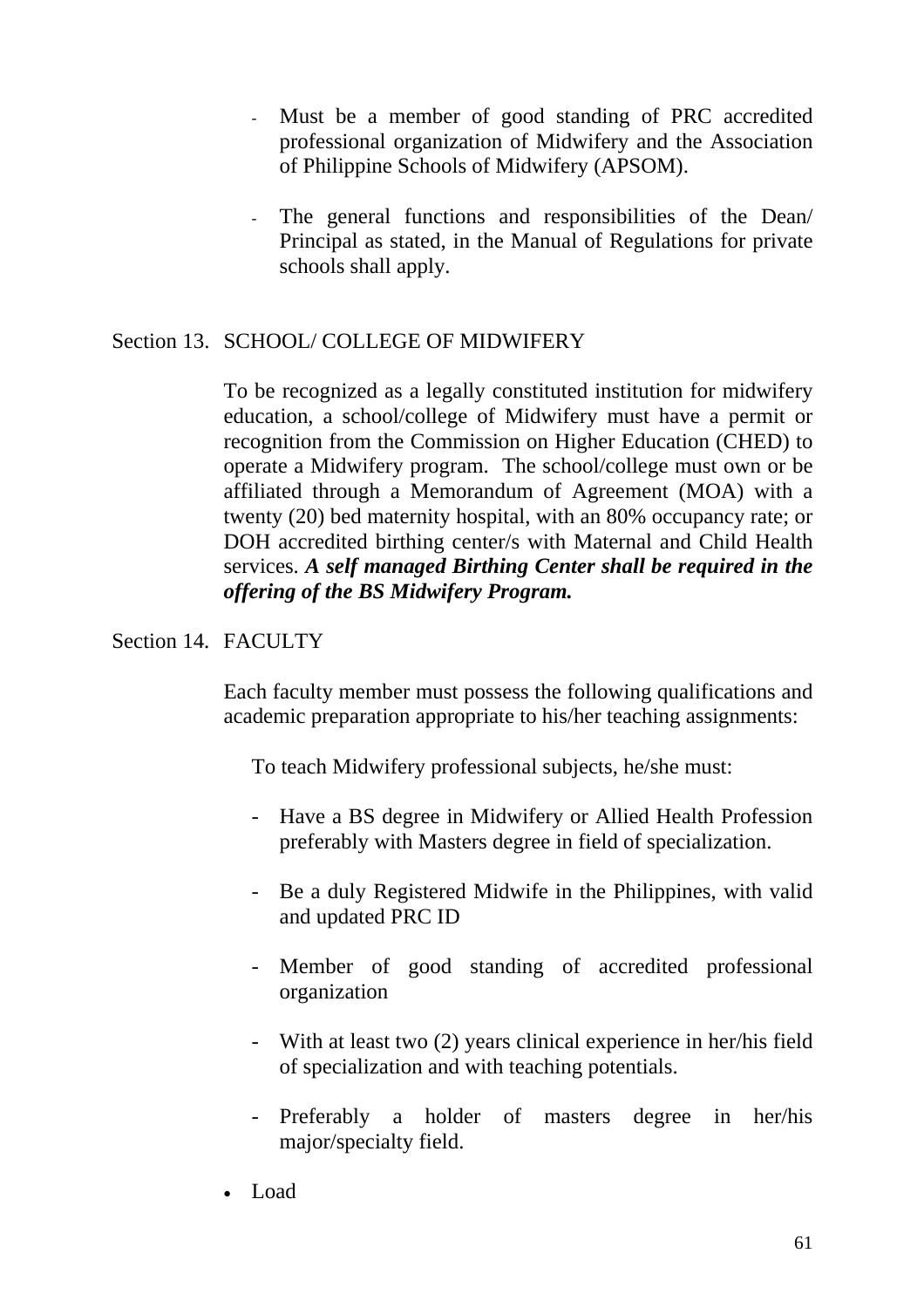A faculty should be assigned not more than 24 units with a maximum of three (3) preparations within a semester.

• Employment Status

At least 50% of the faculty of every college / university offering Midwifery program shall be on a full time status. The institution must be guided by Educational Laws promulgated by duly constituted authority.

 Other provisions on faculty stated in the Manual of Regulations for Private Schools shall apply.

• Faculty Development Program.

There should be a faculty development program to allow professional development and for an effective operation of the institution. This program may be carried out through:

 $\triangleright$  Scholarship grants to full-time faculty members

- ¾Educational loans or tuition fee discounts to faculty members enrolled in the graduate school
- ¾Subsidized attendance in continuing education programs, conferences, professional and scientific meetings, etc.
- ¾Programs/activities that encourage Midwifery research among the faculty members
- ¾Each college/university should have a faculty manual containing policies and procedures of all matters pertaining to the faculty.
- ¾Clerical assistance should be provided to handle correspondence, secretarial and other administrative functions.

#### Section 15. LIBRARY

- Librarian
	- $\triangleright$  A well-equipped Midwifery library whether established separately or as a section in a general library shall clearly be defined as a Midwifery collection and shall be managed by a professional librarian with a library assistant as necessary.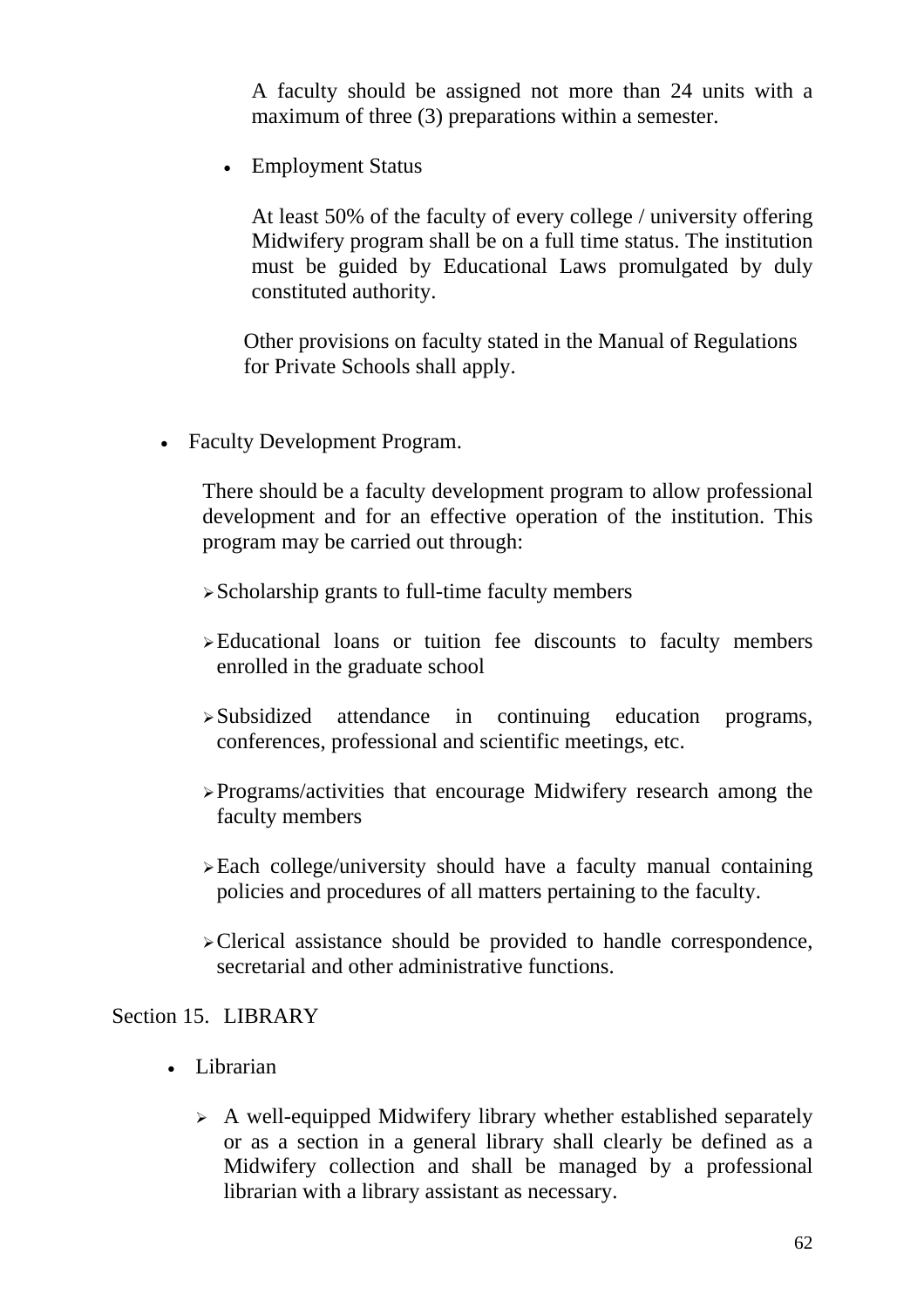- $\geq$  The library should have adequate space and resources, adequate in quantity and quality including the currency of its collection. Basic and reference materials relevant to liberal arts, midwifery and professional subjects specified by the curriculum. These resources shall serve the needs of the students and should allow for expansion.
- $\triangleright$  Midwifery students should have access to science libraries. The total basic collection of relevant books and audio-visual reference materials, (e.g. CD-ROM, slides, tapes, etc.) must be proportional to the numbers of students: total 1-300 students, 1000 volumes ; 301-500 students, 3,000 volumes; over 500 students, 5000 volumes. There should be at least three (3) copies for textbooks and one (1) copy for reference books per title. Recency of edition should be at least 5 years or the latest edition available locally.
- $\geq$  The institution offering the Midwifery program must assure availability of the textbooks used by the students at the library.
- $\geq$  The library should subscribe to an adequate number of scientific journals and periodicals. It should also assure the subscription to at least one (1) scientific journal of international circulation in Midwifery and one (1) general scientific journal to update the students and faculty staff in the latest development in the fields, and internet access.

### Section 15. FACILITIES AND EQUIPMENT

- Classroom requirements
	- $\geq$  The school, institution, college or university offering a Midwifery program should provide for an adequate number of lecture rooms and laboratories equipped with blackboards and desks for adequate instruction. In addition, the use of audio-visual aids should be encouraged.
	- $\triangleright$  It should have its own fully equipped laboratory, distinct from the clinical facilities of the hospital, for the purpose of providing instruction and practice to students in the proper use of modalities.
- Laboratory requirements
	- $\geq$  Each laboratory room must be well-lighted and ventilated and shall have an adequate supply of water, gas and/or electricity, as needed.
	- $\triangleright$  Safety devices/first aid facilities shall be readily accessible.
- Health Sciences and Midwifery Skills Laboratory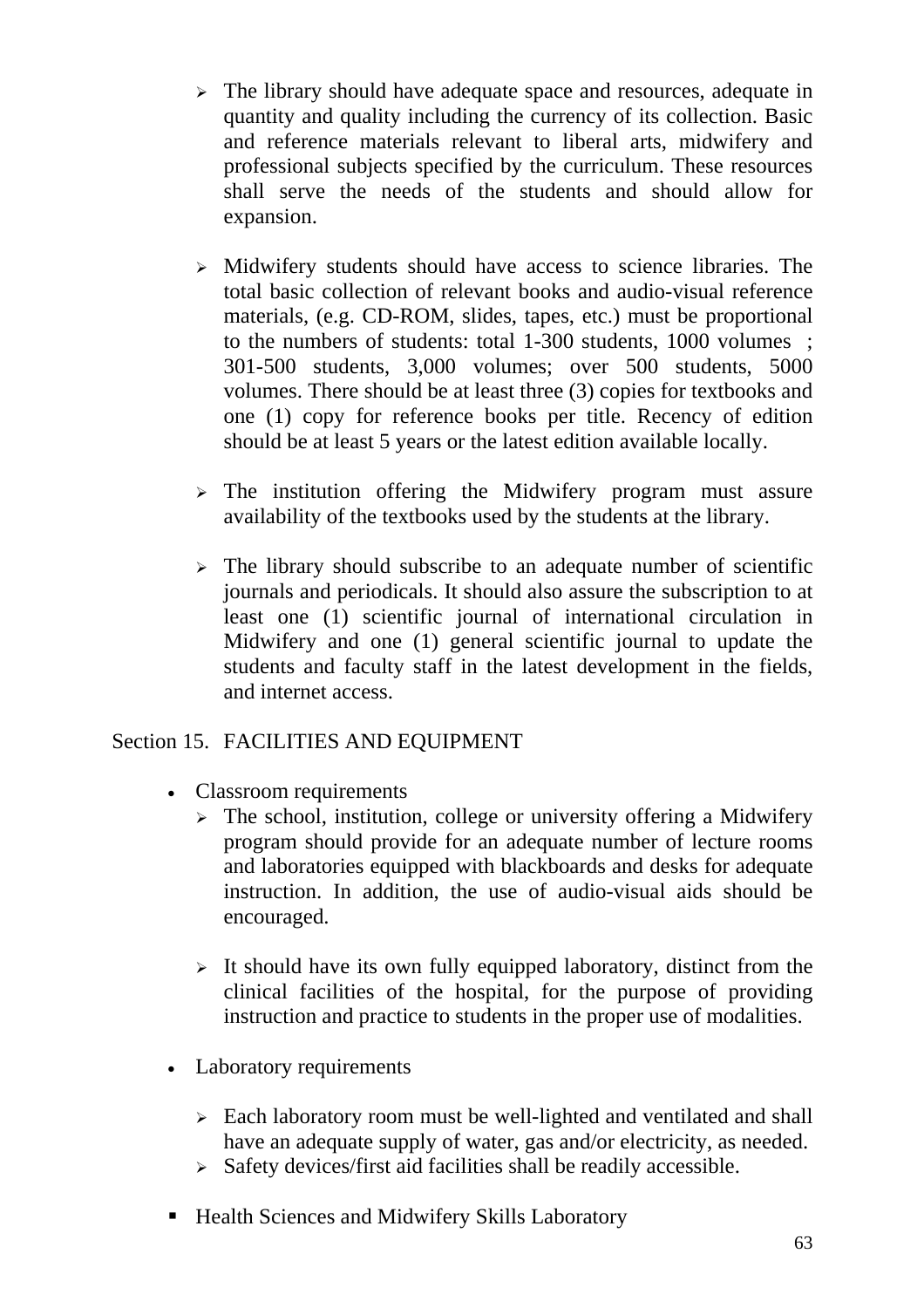- The rooms should have adequate space for demonstration and practice. It should not only contain instruments and equipment found in a maternity hospital setting but should also depict a simulated setting of a community, the home, health centers, lyingin clinic or birthing home/center. It should have at least two (2) doors which will serve as entrance and exit and there should be a fire extinguisher installed near the door.
- A demonstration room where there is one (1) bed to eight (8) students at one given time.

### Section 16. CLINICAL FACILITIES AND RESOURCES FOR CLINICAL PRACTICUM

- $\triangleright$  It should include maternity hospitals, lying-in / birthing homes / clinics, primary health care clinics (privately owned or government-managed), midwifery clinics, community agency where collaboration is undertaken in the practice of midwifery, and out-patient clinics.
	- a. **Hospitals** utilized by the midwifery students for clinical practicum should be accredited by the National Center for Health Facility Development of the DOH. The hospital may be owned and operated by the School of Midwifery, or an attached institution to the School of Midwifery operating under a Memorandum of Agreement. The minimum capacity of 20 maternity beds and 80% bed occupancy rate are required of every hospital used for the clinical experiences of midwifery students.
	- b. Midwifery Clinics, Birthing Homes/Clinics, Community Health Agencies and other health facilities utilized for purposes of providing the clinical practicum of midwifery students should likewise be DOH-accredited.
	- c. Parties entering into the contract for affiliation should provide and maintain an environment conducive to the attainment of the teaching-learning objectives.
	- d. The hospital/affiliating center should have a training coordinator and the required staffing composed of qualified professional and non-professional personnel.
	- e. Health facilities utilized for clinical practicum should have adequate physical facilities, supplies and equipment for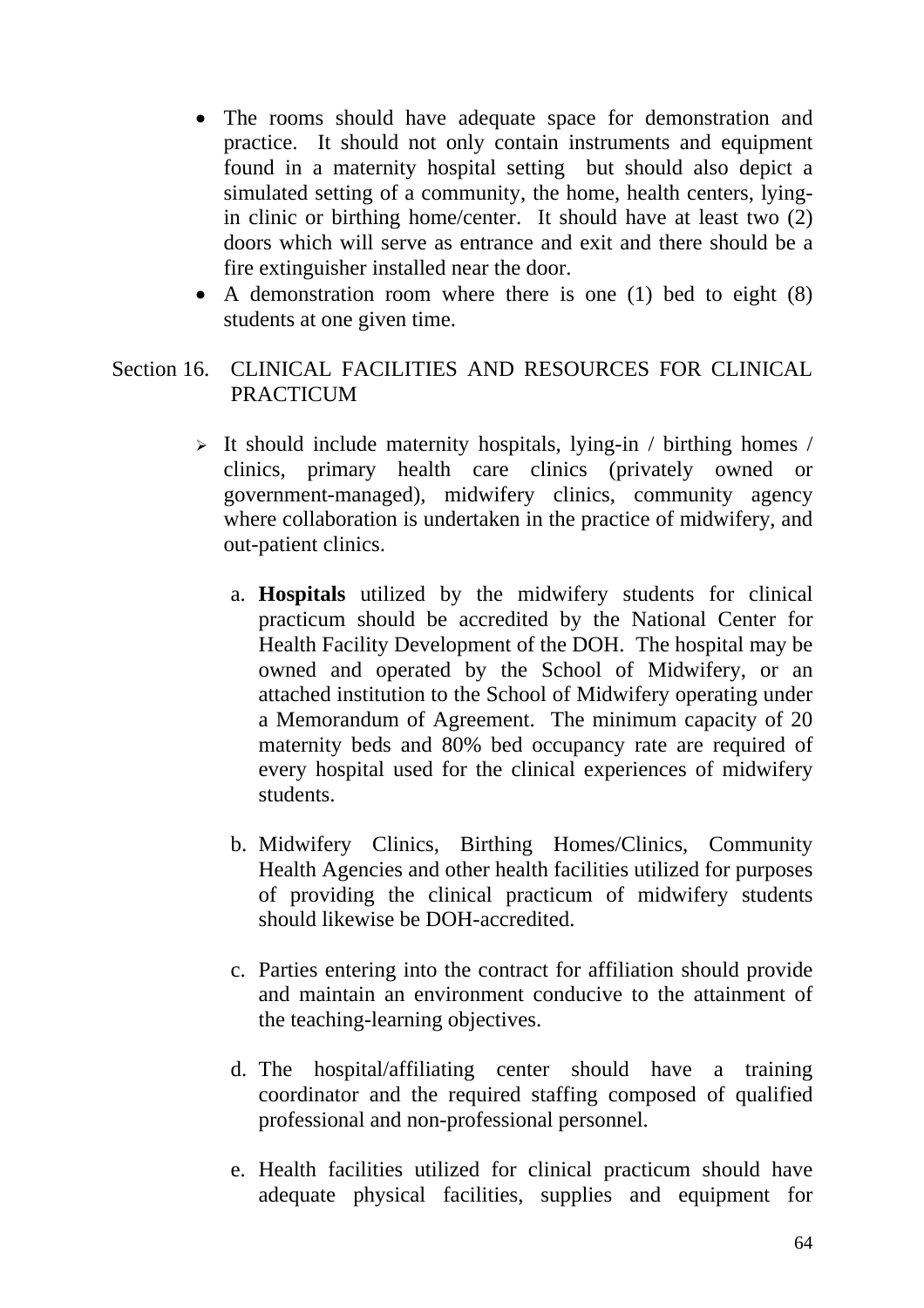effective maternal and newborn/infant care, to complement the students' learning experience such as:

- i. conference room
- ii. library
- iii. comfort room
- iv. dressing room
- v. lounge
- vi. locker

List of Laboratory Facilities: see Annex

### Section 17. ADMISSION AND RETENTION

- $\triangleright$  The institution shall establish its own admission criteria.
- $\triangleright$  A basic criteria for admission shall however include the following:
	- The applicant must have graduated from a general secondary course recognized by the government. Graduates of foreign school must have clearance from CHED or Department of Education;
	- The applicant must be of good moral character;
	- The applicant must have passed all required examinations to determine his/her suitability for the profession.
- $\triangleright$  The requirements in the promotion and retention of students shall be determined according to the criteria established by the institution offering the course. These shall be accessible to the students in the form of a student manual.
- $\triangleright$  In general, however, no student shall be permitted to take a subject until he/she satisfactorily passed the prerequisite subjects.
- $\triangleright$  Psychological and guidance counseling shall be available to the students.
- $\triangleright$  The Technical Committee for Midwifery Education (TCME) may recommend admission quota to the Commission.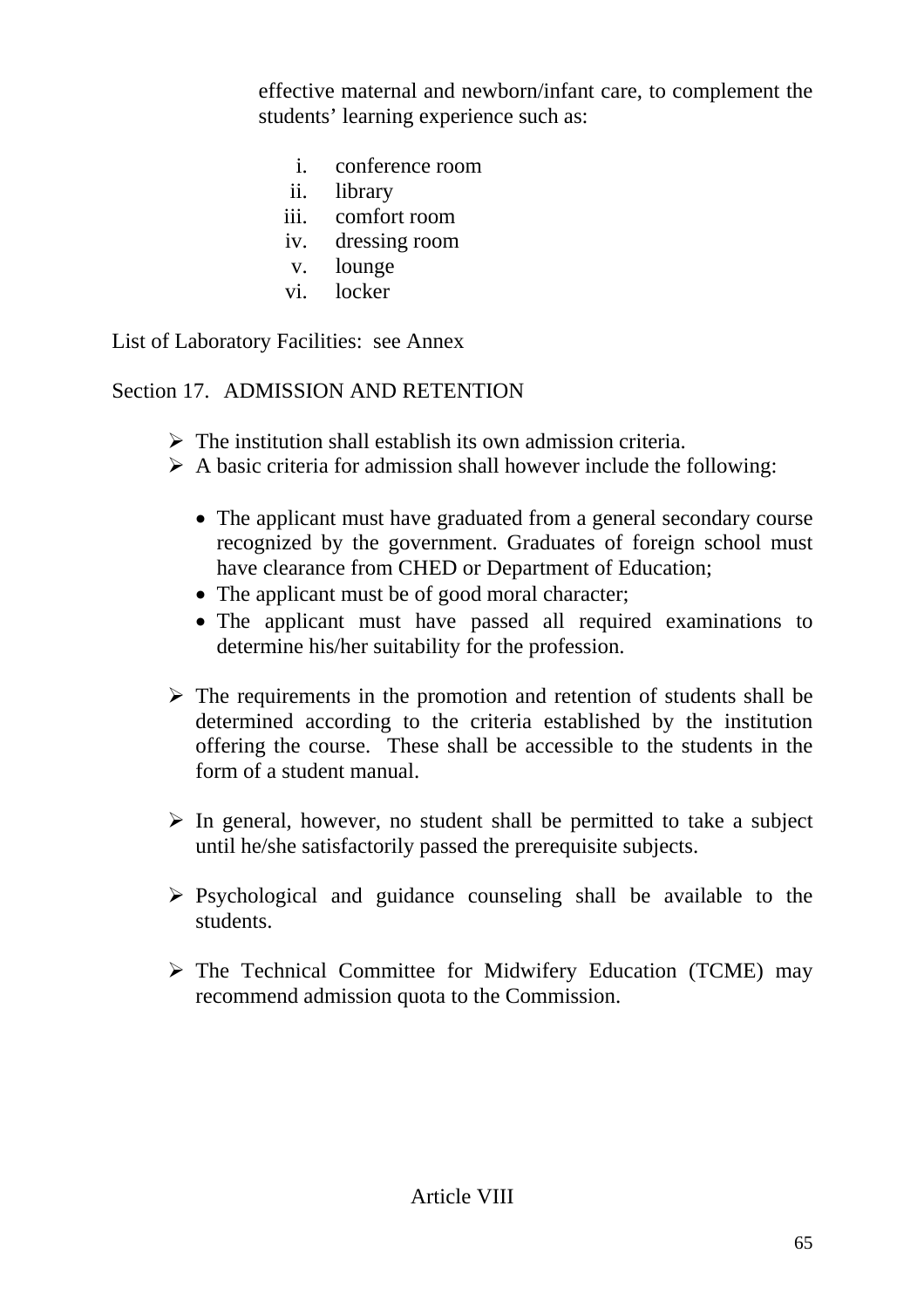### RESIDENCY AND UNIT REQUIREMENTS

- Section 18. As a general rule, a candidate for graduation must have taken the last curriculum year in the school which is to confer the title. The student should be evaluated according to the criteria or system of evaluation set by the school to determine proficiency in all major courses.
- Section 19. No student should be permitted to take a subject until he/she has satisfactorily passed the pre-requisite subject/s.
- Section 20. A student should be allowed to carry only the regular semestral load. However, related issuances or orders must guide graduating students. Units in excess of these requirements shall need a special permit from the CHED.

# Article IX

# **SANCTION**

 The CHED, upon the recommendation of its Technical Committee on Midwifery Education (TCME), shall take appropriate action regarding the operation of any School of Midwifery for violation or non-compliance to the provisions of this CMO. Further, if the school registers zero (0) passing percentage rate for three (3) consecutive board examinations, the Technical Committee may recommend to the CHED phasing out order subject to the observance of CHED procedural requirements.

# Article X

# REPEALING CLAUSE

Section 21. This order supersedes all previous issuances for Midwifery education program which maybe inconsistent or contradictory with any of the provisions thereof.

### Article XI **EFFECTIVITY**

Section 22. This set of Policies and Standards for Diploma in Midwifery and B.S. Midwifery Education shall take effect beginning school year 2007-2008.

Pasig City, Philippines. May \_\_\_, 2007

### (SGD)**CARLITO S. PUNO, DPA**  Chairman

Annex A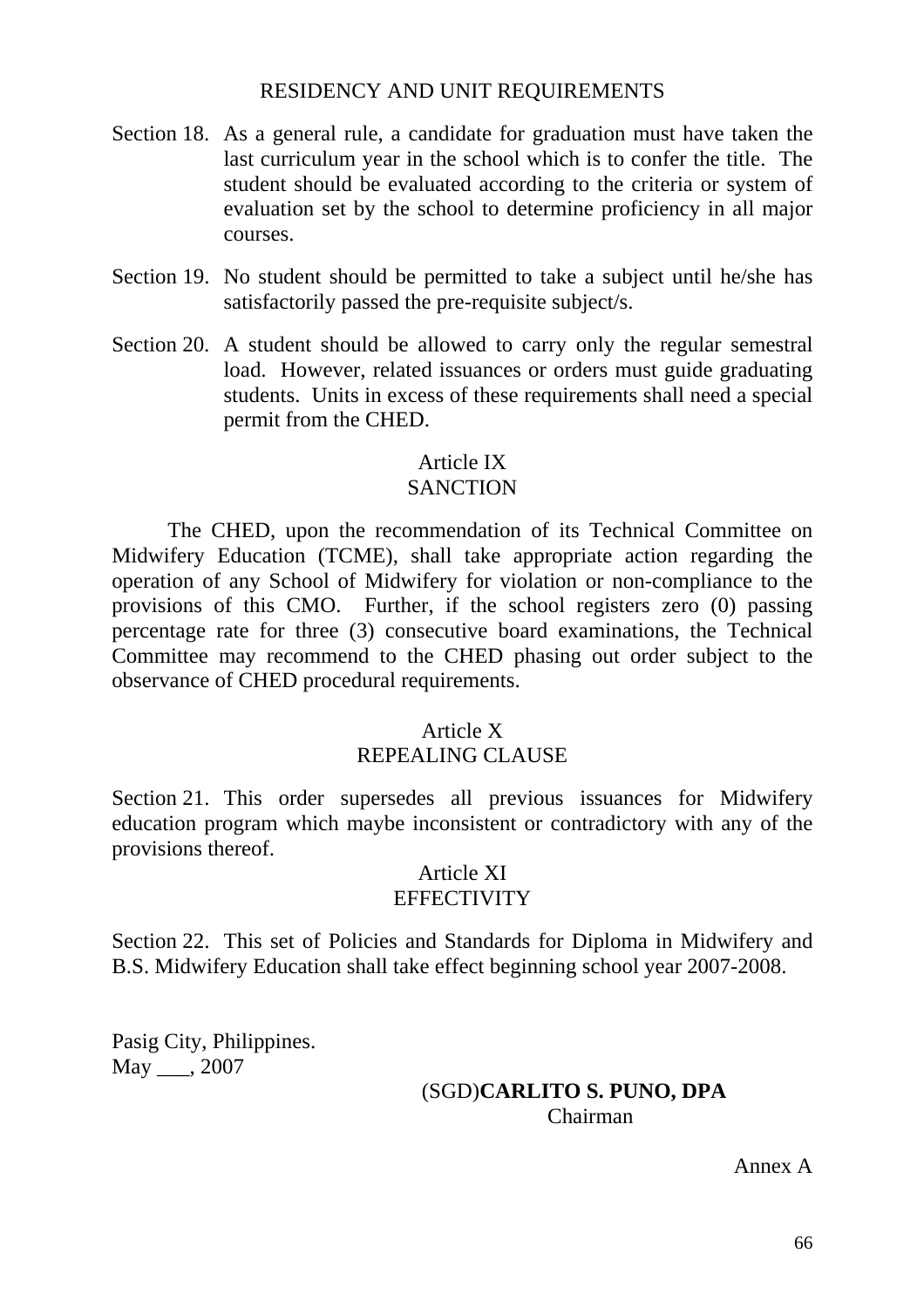### **LIST OF INSTRUCTIONAL MATERIALS/EQUIPMENTS/SUPPLIES PER PROFESSIONAL SUBJECT**

| <b>PROFESSIONAL</b>           |                                                                                           | <b>INSTRUCTIONAL</b>                                                                                                                                                                                                                                                                                                                                                            |
|-------------------------------|-------------------------------------------------------------------------------------------|---------------------------------------------------------------------------------------------------------------------------------------------------------------------------------------------------------------------------------------------------------------------------------------------------------------------------------------------------------------------------------|
| <b>COURSE/CONCEPT</b>         | <b>SLE/RLE</b>                                                                            | <b>MATERIALS</b>                                                                                                                                                                                                                                                                                                                                                                |
| M100                          |                                                                                           |                                                                                                                                                                                                                                                                                                                                                                                 |
| Assessment                    | <b>History Taking</b><br>Physical<br>Assessment/Vital<br><b>Signs</b>                     | Forms for data gathering<br>VHS/CD showing PA of<br>different body part; bed,<br>screen, linen,<br>chair,<br><b>BP</b><br>(box<br>Type).<br>apparatus<br>Snellen Chart\<br>PA.VS tray containing:<br>Penlight<br>Tongue depressor<br>BP apparatus (aneroid),<br>Stethoscope<br><b>Glass Thermometers</b><br>Oral<br>Rectal<br>Wet & dry cotton<br>Balls in jars<br>Kidney basin |
|                               | Urinalysis<br>(community setting)                                                         | Specimen bottles<br>Alcohol lamp<br>Test tubes (2)<br>Test tube holder<br>Test tube rack<br>Benedict's solution<br>Acetic Acid<br>Denatured alcohol<br>Dropper $(2)$<br><b>Matches</b>                                                                                                                                                                                          |
| Personal<br>Hygiene/Bedmaking | Hand-washing<br>Shampoo in bed<br>Bedbath<br>Oral care<br>Perineal flushing<br>Bed-making | Adult female pelvic model<br>Hospital bed<br>Sink with faucet<br>Soap in soapdish<br>Handtowel<br>Big pails $(2)$<br>Basin<br><b>Rubber Sheet</b>                                                                                                                                                                                                                               |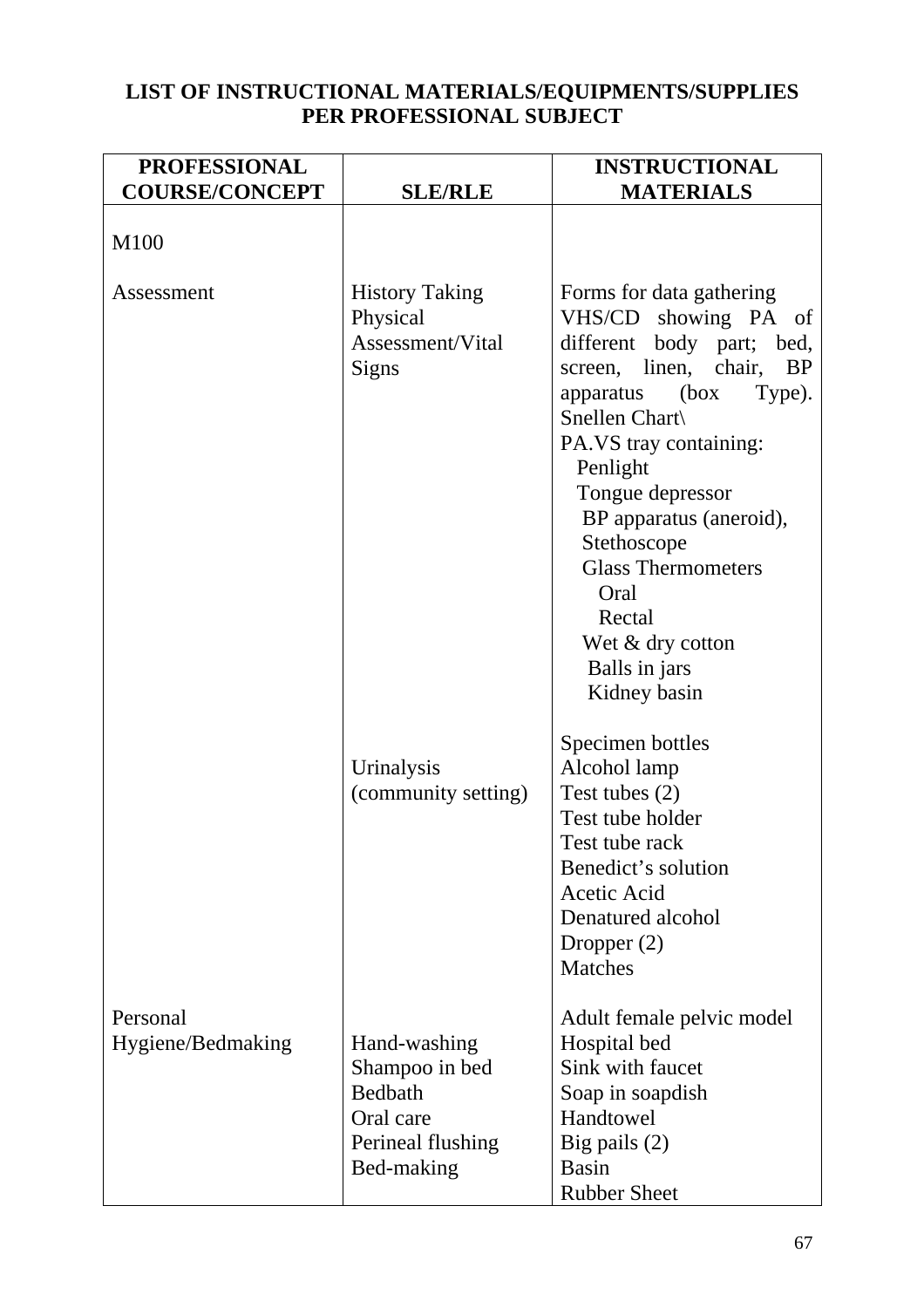|                           |                      | Kelly pad                      |
|---------------------------|----------------------|--------------------------------|
|                           |                      | Small pitcher                  |
|                           |                      | <b>Big Pitcher</b>             |
|                           |                      | Bath Towels (2)                |
|                           |                      | Overbed table                  |
|                           |                      | Bedside table                  |
|                           |                      | Pillows (2)                    |
|                           |                      | Bedpan                         |
|                           |                      | 2 sets of Lines                |
|                           |                      | Flat Sheets (4)                |
|                           |                      | Rubber sheets (2)              |
|                           |                      | Draw Sheets (2)                |
|                           |                      | Pillow cases                   |
|                           |                      | Personal hygiene tray:         |
|                           |                      | Face towel                     |
|                           |                      | Bath soap in soapdish          |
|                           |                      | Cotton balls                   |
|                           |                      |                                |
|                           |                      | Orange stick                   |
|                           |                      | Comb/hairbrush                 |
|                           |                      | Toothbrush                     |
|                           |                      | Toothpaste                     |
|                           |                      | Drinking glass                 |
|                           |                      | Nail cutter                    |
|                           |                      | Pair of gloves                 |
|                           |                      | <b>Perineal Flushing tray:</b> |
|                           |                      | Big cotton balls in a jar      |
|                           |                      | Antiseptic spray or            |
|                           |                      | solution                       |
|                           |                      | Small flushing pitcher         |
|                           |                      | Pick up forceps                |
|                           |                      |                                |
| Heat $&$ cold application | Ice cap application  | Ice cap                        |
|                           | Hot water bag        | Hot water bag                  |
|                           | application          | Towel                          |
|                           | Periheat application | Perilight                      |
|                           |                      |                                |
| Feeding $& Elimination$   | Gavage feeding       | <b>Gavage feeding Tray:</b>    |
|                           | Enema                | Asepto                         |
|                           | Catheterization      | Stethoscope                    |
|                           |                      | Measuring glass                |
|                           |                      | Nasogastric tube               |
|                           |                      | Lubricating gel                |
|                           |                      | Kidney basin                   |
|                           |                      | Plaster                        |
|                           |                      |                                |
|                           |                      | Enema tray:                    |
|                           |                      | Enema can with                 |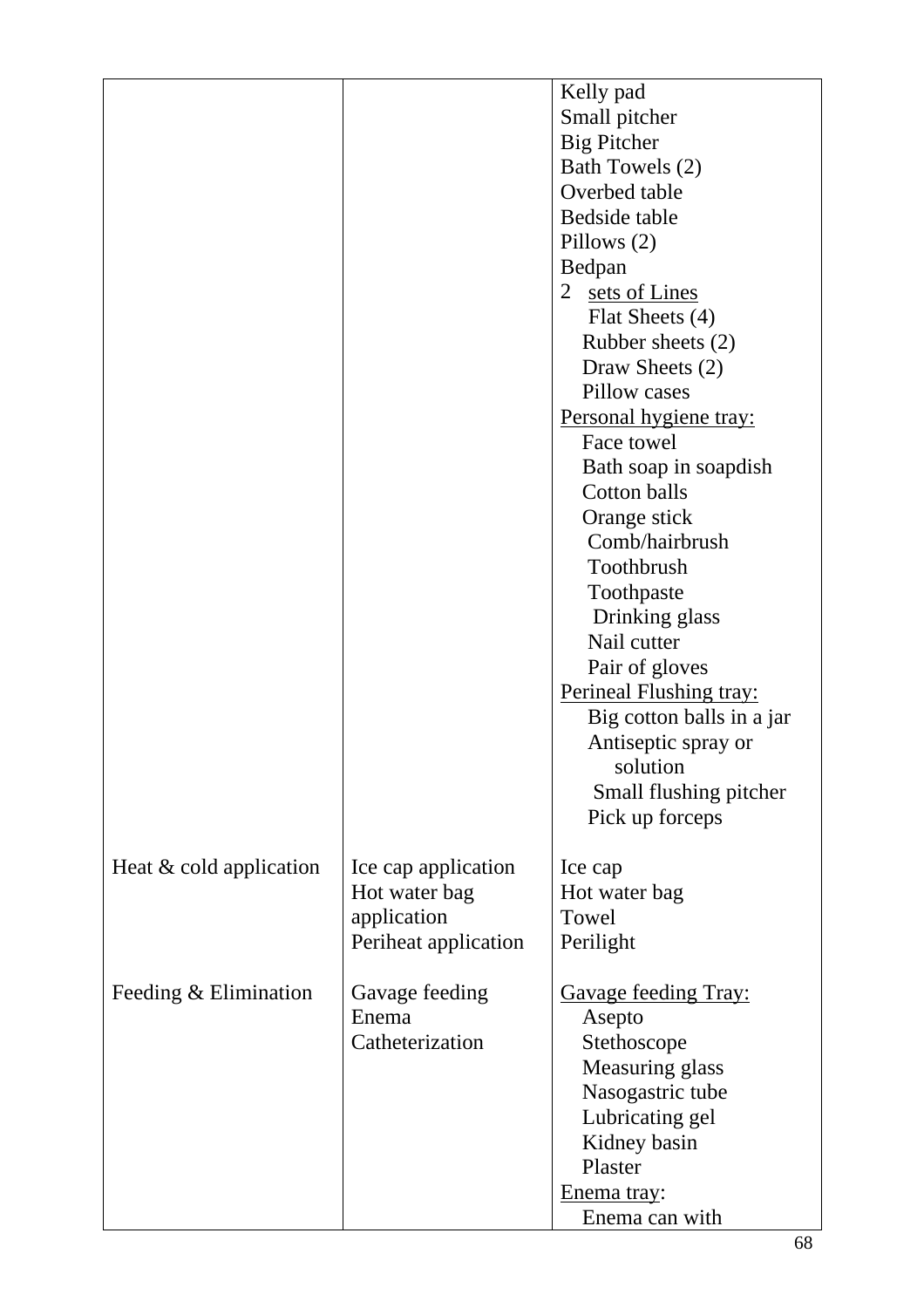|                           |                    | tubings/Fleet enema       |
|---------------------------|--------------------|---------------------------|
|                           |                    | Rectal catheter/tube      |
|                           |                    | Lubricating gel           |
|                           |                    | Pair of gloves            |
|                           |                    | Catheterization tray:     |
|                           |                    | Urethral catheter         |
|                           |                    | Foley catheter            |
|                           |                    | Straight catheter         |
|                           |                    | Lubricating gel           |
|                           |                    | Specimen bottle           |
|                           |                    | 10-cc syringe             |
|                           |                    | 50-cc distilled water     |
|                           |                    | Plaster                   |
| M-101                     | <b>First Aid</b>   | VCD/CD showing CPR of     |
| <b>Common Emergencies</b> |                    | adult, child and newborn  |
|                           |                    | Bed board                 |
|                           |                    | <b>Splints</b>            |
|                           |                    | First aid kit (community) |
|                           |                    | Roller bandage            |
|                           |                    | Roller gauze              |
|                           |                    | Square gauze              |
|                           |                    | Triangular bandage        |
|                           |                    | <b>Bandage scissors</b>   |
|                           |                    | Alcohol                   |
|                           |                    | Antiseptic solution       |
|                           |                    | Cotton balls              |
|                           |                    | Soap in soapdish          |
|                           |                    | Hand towel                |
| Drug Administration       | Immunizations      | <b>EPI</b> Chart          |
|                           | (Community)        | Vaccine carrier/vaccines  |
|                           |                    | Syringes with needles     |
|                           |                    | Tuberculin                |
|                           |                    | 3-cc/5-cc syringe         |
|                           |                    | Methergin/oxytocin        |
|                           |                    | ampule                    |
|                           |                    | Plaster                   |
|                           | <b>IV</b> Infusion | IV stand                  |
|                           |                    | <u>IV tray:</u>           |
|                           |                    | IV fluid (DSLR)           |
|                           |                    | IV tubings                |
|                           |                    | <b>Butterfly</b> needle   |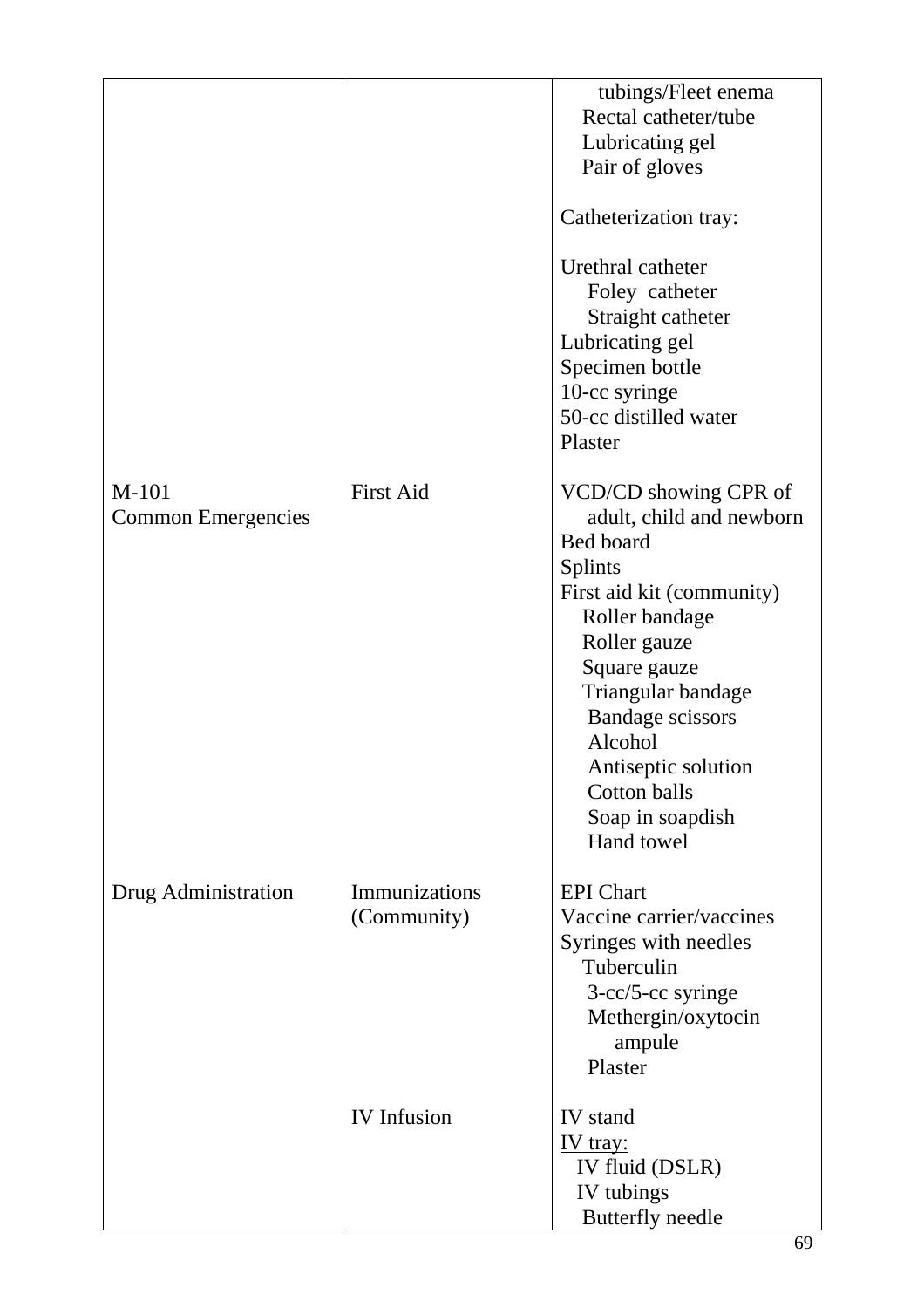|                               |                            | IV cannula                           |
|-------------------------------|----------------------------|--------------------------------------|
|                               |                            | Tourniquet                           |
|                               |                            | Cotton balls with alcohol            |
|                               |                            |                                      |
|                               |                            | Kidney basin                         |
|                               |                            | Plaster                              |
| <b>Physiologic Obstetrics</b> | <b>Obstetrical Anatomy</b> | Female pelvic bone model             |
|                               | & Physiology               | Models<br>of the<br>female           |
|                               | Prenatal, intranatal       | $\&$<br>internal<br>external         |
|                               | and postural care          | reproductive organs                  |
|                               |                            | Model of the fetus with              |
|                               |                            | fontanelles                          |
|                               |                            | <b>Instructional Charts:</b>         |
|                               |                            | The Pelvic architecture              |
|                               |                            | The Menstrual Cycle                  |
|                               |                            | <b>Fetal Circulation</b>             |
|                               |                            | Mechanism of Labor                   |
|                               |                            |                                      |
|                               |                            | Anatomy & Physiology<br>of Lactation |
|                               |                            |                                      |
|                               |                            | Leopold's Maneuver                   |
|                               |                            | The Partograph                       |
|                               |                            | <b>Apgar Score Board</b>             |
|                               |                            | <b>Examination Table</b>             |
|                               |                            | Delivery Table                       |
|                               |                            | Mayo Table                           |
|                               |                            | Kelly pad                            |
|                               |                            | Big pail                             |
|                               |                            | Suction machine (optional)           |
|                               |                            | Oxygen apparatus (optional)          |
|                               |                            | Infant weighing scale                |
|                               |                            | Gooseneck lamp                       |
|                               |                            | Delivery Set:                        |
|                               |                            | Linen                                |
|                               |                            | Large Kidney basin                   |
|                               |                            | Urethral catheter                    |
|                               |                            | Kelly forceps (2)                    |
|                               |                            | Mayo scissors                        |
|                               |                            | Needle holder                        |
|                               |                            | Tissue forceps                       |
|                               |                            | Chronic catgut                       |
|                               |                            | (atraumatic)                         |
|                               |                            | 10-cc syringe $w$ needle             |
|                               |                            | Lidocaine/xylocaine 1%               |
|                               |                            |                                      |
|                               |                            | <b>Newborn Care Tray:</b>            |
|                               |                            | Rubber suction                       |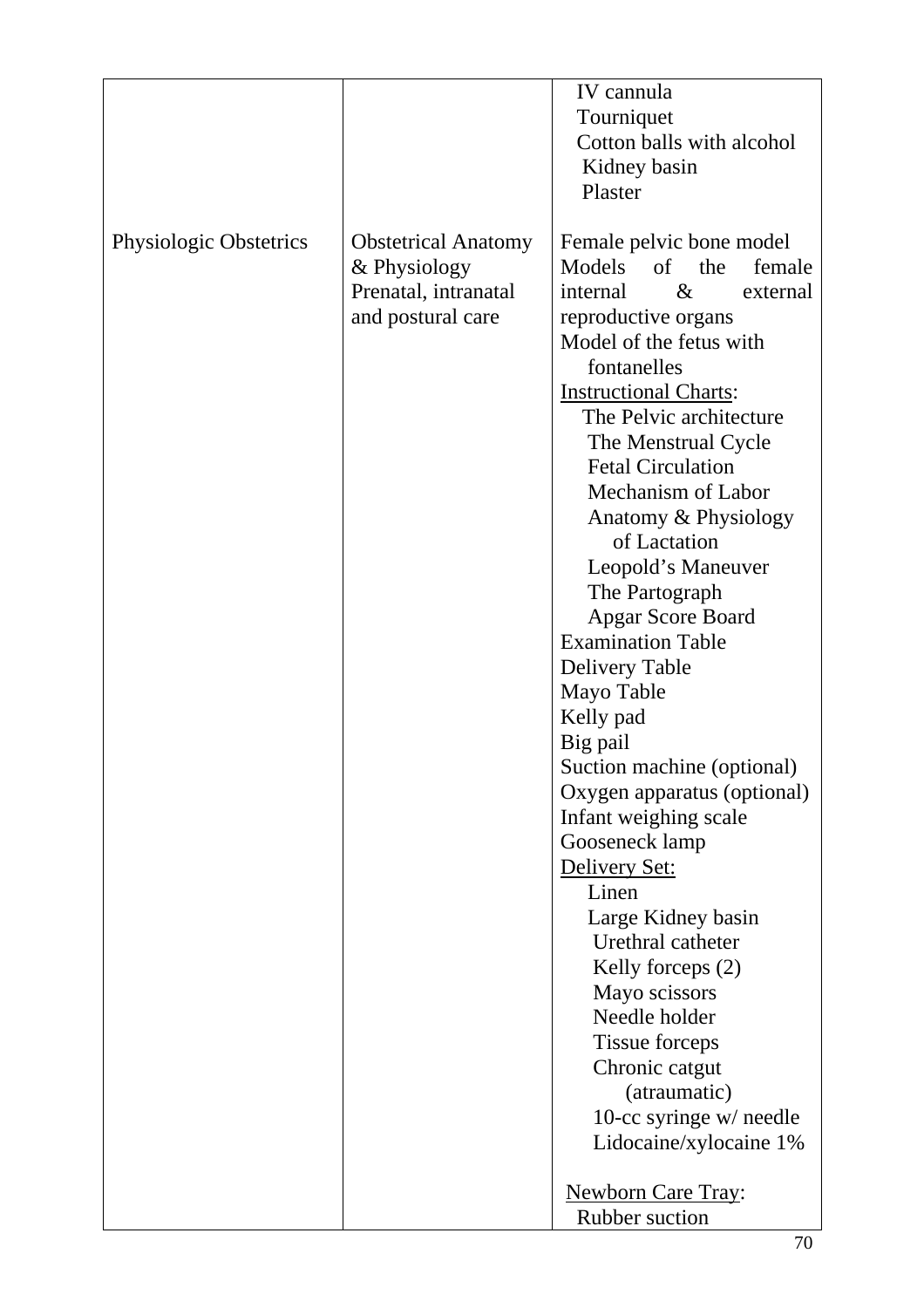|                  |                       | Cord clamp/tie               |
|------------------|-----------------------|------------------------------|
| The Newborn      | Immediate care of the | Alcohol                      |
|                  | newborn               | Antiseptic                   |
|                  |                       | Mayo scissors                |
|                  |                       | Terramycin ophth             |
|                  |                       | ointment                     |
|                  |                       | Vit K ampule                 |
|                  |                       | Tuberculin syringe with      |
|                  |                       | Needle                       |
|                  |                       | Baby's layette               |
|                  |                       | Tape measure                 |
|                  |                       |                              |
|                  |                       | <b>Breast Care tray:</b>     |
|                  |                       | Cotton balls in a jar        |
|                  |                       | Breast pump                  |
|                  |                       | Measuring cup                |
|                  | <b>Breast Care</b>    | Pick-up forceps              |
|                  |                       | A pair of gloves             |
|                  |                       | Kidney basin                 |
|                  |                       |                              |
|                  |                       | In addition to the           |
|                  |                       | community setting            |
|                  |                       | requirements given above:    |
| M-102 PHC I & II | Growth $&$            | Weighing scale               |
| Care of Infants  | Development           | Adult                        |
|                  | (Community Setting)   | Infant                       |
|                  |                       | <b>Height Scale</b>          |
|                  |                       | Tape measure                 |
|                  |                       | Thermometer (oral)           |
|                  |                       | Supplies:                    |
|                  |                       | Vitamin A caps               |
|                  |                       | Iron tablets                 |
|                  |                       | Iodine caps                  |
|                  |                       | TB drugs                     |
|                  |                       | Leprosy drugs                |
|                  |                       | <b>ORESOL</b>                |
|                  |                       | Contraceptives               |
|                  |                       | Forms:                       |
|                  |                       | Home Based Mother's          |
|                  |                       | Record                       |
|                  |                       | Early Childhood Care         |
|                  |                       | Record (Under-Five           |
|                  |                       | Clinic)                      |
|                  |                       | <b>BBT/CM/STM Charts</b>     |
|                  |                       | <b>Instructional Charts:</b> |
|                  |                       | The Food Pyramid             |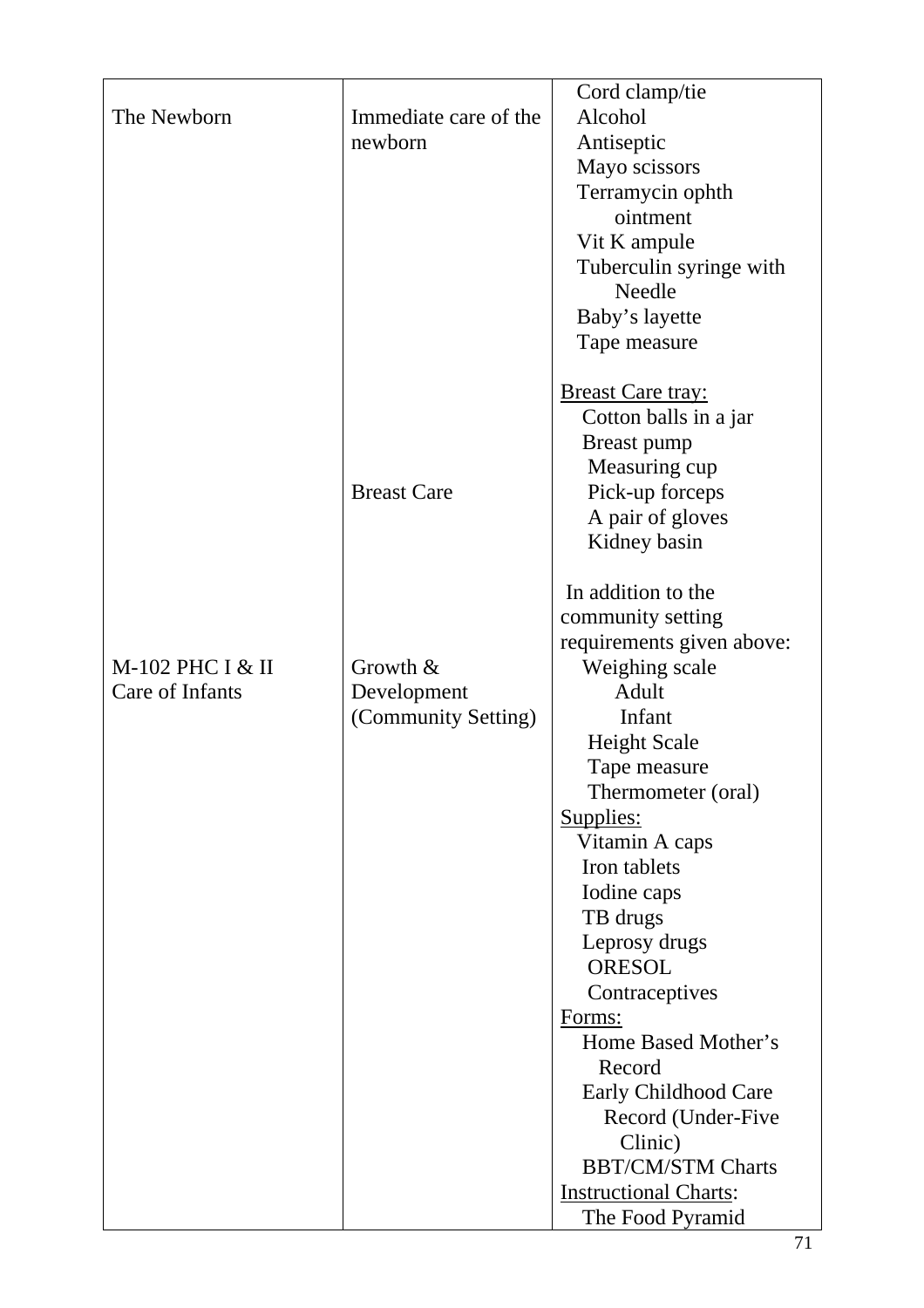|               |                   | Weight for age 0-72          |
|---------------|-------------------|------------------------------|
|               |                   | Months                       |
|               |                   | Developmental                |
|               |                   | <b>Milestones</b>            |
|               |                   | Spot Map, Health             |
|               |                   | <b>Statistics</b>            |
|               |                   | IMCI. CARI, CDD, EPI,        |
|               |                   | SANGKAP PINOY, PEM           |
|               |                   | <b>National Tuberculosis</b> |
|               |                   | Program                      |
|               |                   | <b>Zero Waste</b>            |
|               |                   | Management                   |
|               |                   | <b>Leprosy Control</b>       |
|               |                   | <b>STD Control</b>           |
|               |                   | <b>CVD Control</b>           |
|               |                   | Dengue Control               |
|               |                   | <b>Family Planning</b>       |
|               |                   | <b>Sampung Halamang</b>      |
|               |                   | Gamot                        |
|               |                   |                              |
|               | Family &          | <b>Family Assessment</b>     |
|               | Community         | Forms                        |
|               | Assessment        |                              |
|               |                   | Home Visit Bag containing:   |
| Home Visit/   | The Home Visiting | BP Apparatus,                |
| Home Delivery | Bag/OB Bag        | Stethoscope                  |
|               |                   | Thermometers (oral,          |
|               |                   | rectal)                      |
|               |                   | Tape measure                 |
|               |                   | Weighing scale               |
|               |                   |                              |
|               |                   | (spring)                     |
|               |                   | <b>Stainless Kidney</b>      |
|               |                   | Basin with:                  |
|               |                   | Delivery instruments         |
|               |                   | Sterile gloves               |
|               |                   | Gauze pads                   |
|               |                   | Urethral catheter            |
|               |                   | Alcohol                      |
|               |                   | Mineral Oil                  |
|               |                   | <b>Antiseptic Solution</b>   |
|               |                   | <b>Terramycin Ophth</b>      |
|               |                   | Vit K ampules                |
|               |                   | Oxytocic amps                |
|               |                   | Cord Clamp/ties              |
|               |                   | Soap in soapdish             |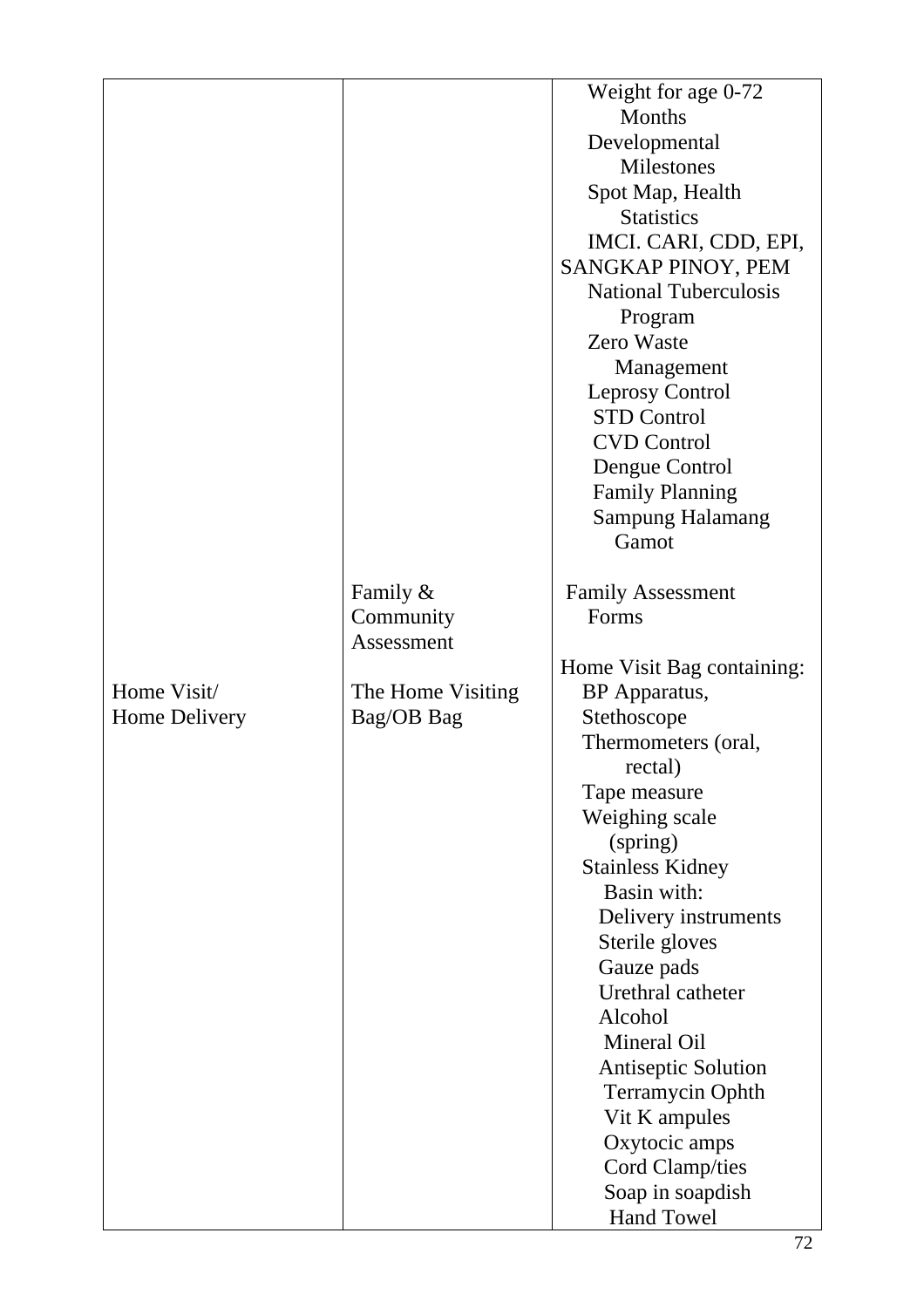|                                |                  | Forms (inside bag):          |
|--------------------------------|------------------|------------------------------|
|                                |                  | Certificate of Live          |
|                                |                  | <b>Birth</b>                 |
|                                |                  | Baby's record                |
|                                |                  | Mother's record              |
|                                |                  |                              |
|                                |                  | In addition to the equipment |
| $M-104$                        | Management of OB | /materials given above:      |
| <b>Obstetrical Emergencies</b> | Emergencies      | Ambubag                      |
|                                |                  | Adult                        |
|                                |                  | Pedia                        |
|                                |                  | Oxygen tank with carrier     |
|                                |                  | Suction apparatus            |
|                                |                  | Oxygen mask/cannula          |
|                                |                  | Portable emergency light     |
|                                |                  | Supplies:                    |
|                                |                  | Tongue depressor             |
|                                |                  | Diazepan amp                 |
|                                |                  | Hydralazine amp              |
|                                |                  | Amoxycillin vial             |
|                                |                  |                              |
|                                |                  | Oxytocin amp                 |
|                                |                  | Lidocaine/xylocaine          |
| $M-105$                        | Comprehensive FP | Instruments:                 |
| Basic & Comprehensive          | <b>Services</b>  | Straight forceps 10"         |
| <b>Family Planning</b>         |                  | Uterine forceps 10"          |
|                                |                  | Uterine Sound 12"            |
|                                |                  |                              |
|                                |                  | Tenaculum forceps            |
|                                |                  | Vaginal speculum             |

Annex B

## SCHOOL OF MIDWIFERY Sample Computation of Payment for Midwifery CP Fee CY 2007-08

Given:

Total Number of CP Hours/student – 153 Number of students/class - 40 Number of students/group – 10 Number of groups/class – 4 Average rate per hour of the faculty – Php26.00 Number of faculty per group – 1 Number of faculty per class – 4